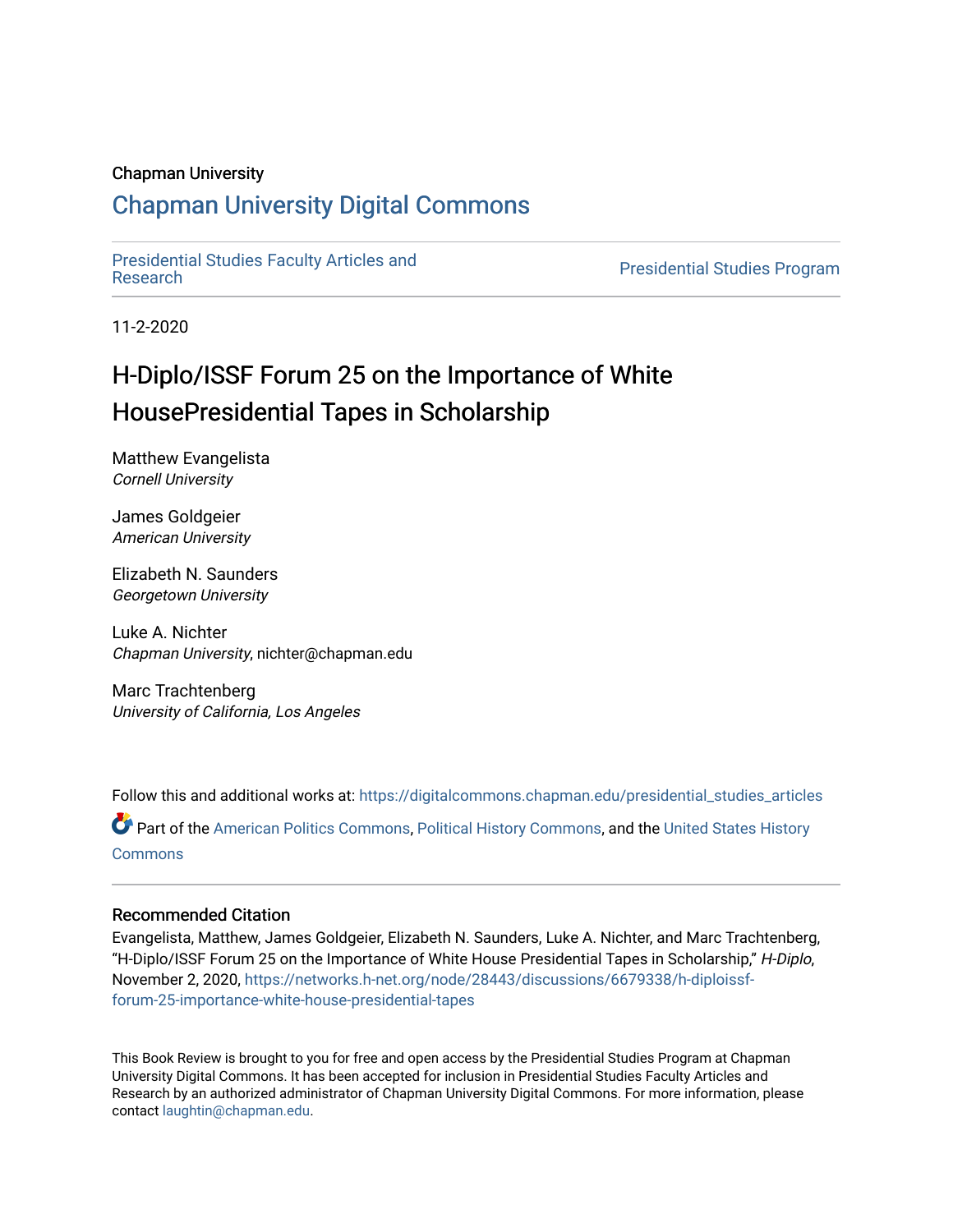### H-Diplo/ISSF Forum 25 on the Importance of White HousePresidential Tapes in **Scholarship**

#### **Comments**

This review was originally published on [H-Diplo](https://networks.h-net.org/node/28443/discussions/6679338/h-diploissf-forum-25-importance-white-house-presidential-tapes).

#### Creative Commons License



This work is licensed under a [Creative Commons Attribution-Noncommercial-No Derivative Works 3.0](https://creativecommons.org/licenses/by-nc-nd/3.0/) [License](https://creativecommons.org/licenses/by-nc-nd/3.0/).

### Copyright

The authors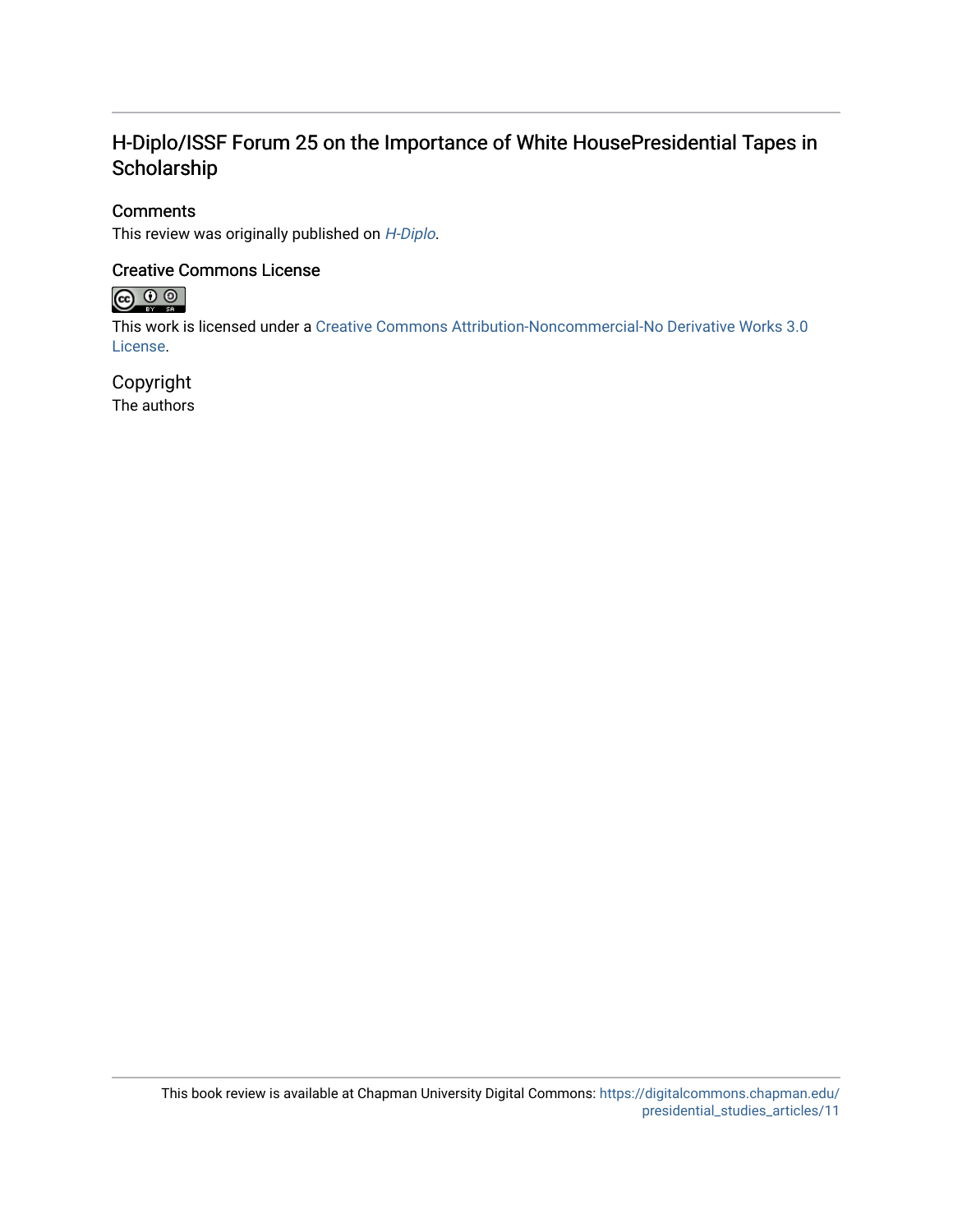### **[H-Diplo/ISSF Forum 25 on the Importance of White House](https://networks.h-net.org/node/28443/discussions/6679338/h-diploissf-forum-25-importance-white-house-presidential-tapes) [Presidential Tapes in Scholarship](https://networks.h-net.org/node/28443/discussions/6679338/h-diploissf-forum-25-importance-white-house-presidential-tapes)**

Discussion published by George Fujii on Monday, November 2, 2020

# H-**Diplo** | **ISSF**

**Forum** 25 (2020) on the Importance of White House Presidential Tapes in **Scholarship** 

Editors: Robert Jervis and Diane Labrosse | Production Editor: George Fujii Published on 2 November 2020

<https://issforum.org/to/Forum25>

### **Contents**

[Introduction by Matthew Evangelista, Cornell University](#page-2-0)

[Essay by James Goldgeier, American University, and Elizabeth N. Saunders,](#page-7-0) [Georgetown University](#page-7-0)

[Essay by Luke A. Nichter, Texas A&M University, Central Texas](#page-14-0)

[Essay by Marc Trachtenberg, University of California, Los Angeles](#page-20-0)

### **© Copyright 2020 The Authors |**

<span id="page-2-0"></span>Introduction by Matthew Evangelista, Cornell University

It was the third day of demonstrations around the White House. The president had called out some 10,000 military forces, including paratrooper units of the  $82<sup>nd</sup>$  Airborne Division, to handle the protesters. His chief of staff proposed recruiting teamsters to provoke violence. The president enthusiastically agreed: "they've got guys who'll go in and knock their heads off." "Sure," said his aide, "Murderers. Guys that really, you know, that's what they really do… it's the regular strikebuster-types and all that…hope they really hurt 'em. You know, I mean go in with some real and smash some noses." Looking for ways to discredit the protesters and undermine their image for television audiences, the aide mentioned two prominent activists, Rennie Davis and Abbie Hoffman, who had been tried for conspiracy to riot at the Democratic National Convention in Chicago: "Fortunately, they're all just really bad-lookin' people. There's no, there's no, uh, semblance of

<span id="page-2-1"></span>respectability." "Aren't the Chicago Seven all Jews?" asked the president? $\overline{\begin{smallmatrix} [1] \ \ldots \end{smallmatrix}}$  $\overline{\begin{smallmatrix} [1] \ \ldots \end{smallmatrix}}$  $\overline{\begin{smallmatrix} [1] \ \ldots \end{smallmatrix}}$ 

This conversation—whose unsettling echoes reverberate in today's climate of protest and provocation—took place between Richard Nixon and H.R. Haldeman and was recorded on May 5,

Citation: George Fujii. *H-Diplo/ISSF Forum 25 on the Importance of White House Presidential Tapes in Scholarship*. H-Diplo. 11-02-2020.

https://networks.h-net.org/node/28443/discussions/6679338/h-diploissf-forum-25-importance-white-house-presidential-tapes Licensed under a Creative Commons Attribution-Noncommercial-No Derivative Works 3.0 United States License.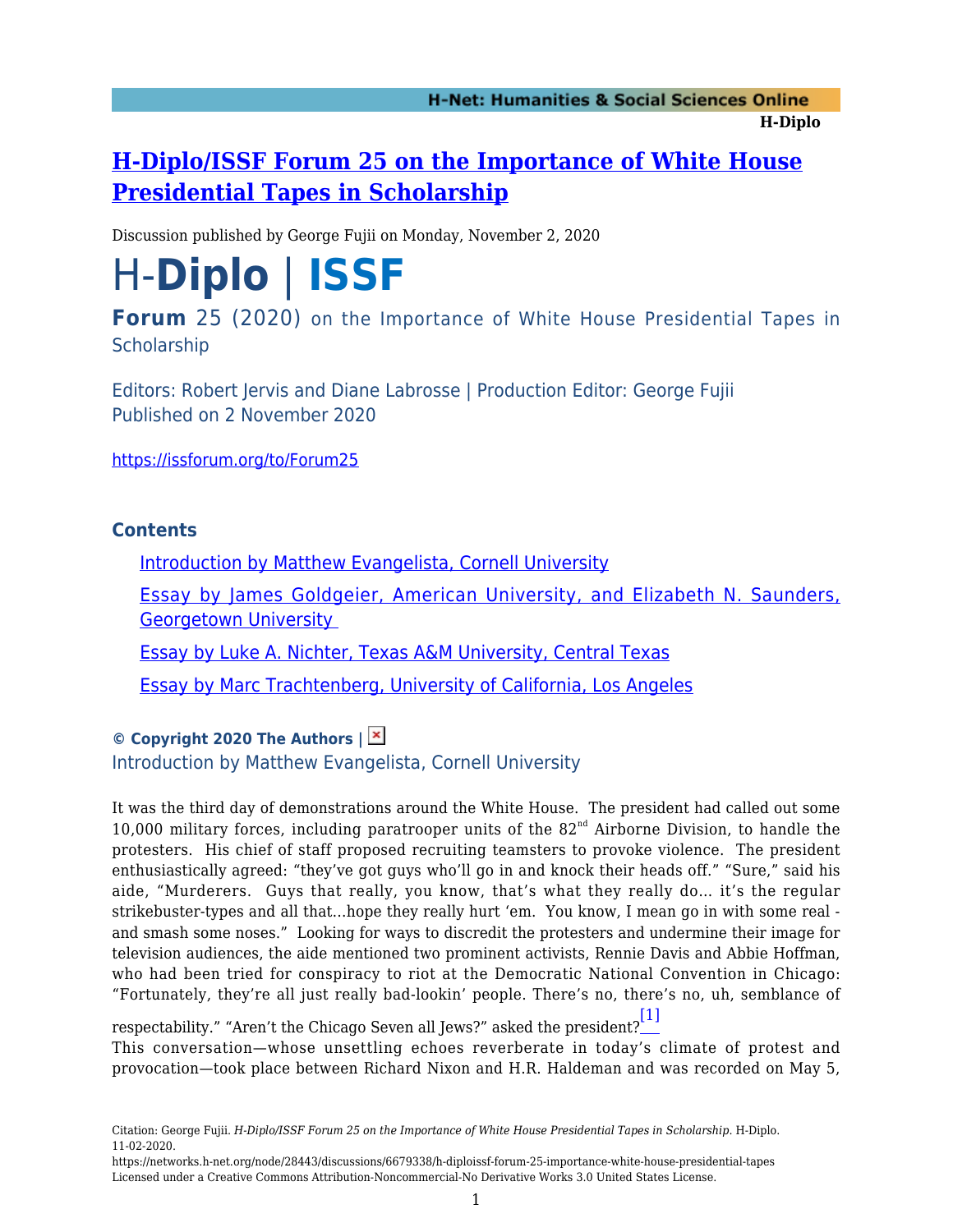1971. But it only became publicly known with the appearance of an article by Seymour Hersh on the

<span id="page-3-0"></span>front page of the *New York Times* more than ten years later. [\[2\]](#page-24-1) For Americans of a certain age—and not only professional historians—periodic revelations of White House conversations captured on tape were newsworthy events, something to look forward to in the expectation of learning tantalizing new facts or confirming old suspicions (that Nixon was a foul-mouthed, anti-Semitic thug, for example). The purpose of this forum is different: to assess the value (or 'value added') of tape recordings of White House conversations for our understanding of U.S. policy-making. Four accomplished scholars

working at the intersection of history and political science offer their assessments of what the tapes can contribute to historical knowledge. They all find the tapes useful, even if the same conversation or meeting had been summarized in a "MemCon" or minutes. As Marc Trachtenberg points out, "compared to a transcript, the minutes of a meeting are very short." He provides an example of transcripts of meetings during the Cuban Missile Crisis. "The October 16 [1962] transcript, covering two-and-a-half hours of discussion, runs to about 87 pages, whereas the minutes of some of the later high-level meetings are at most six or seven pages long." Inevitably the note-taker must selectively decide what to emphasize and what to neglect. Trachtenberg detects a promising research project to discover whether there are any patterns evident in the selection.

So what do hearing the tapes or reading the transcripts add? For Trachtenberg, "in listening to the tapes, you had the sense that here was the real thing—that you could actually hear for yourself what was going on, that you were not dependent on how other people interpreted what was being said, but that you were in direct touch with the hard, historical reality." Henry Kissinger, Nixon's national security adviser and then secretary of state, was unaware at the time that the president was taping him and was subsequently dismissive of the value of the tapes (which often reveal him in an unflattering light, to say the least) for history. In an interview reported in Luke Nichter's valuable contribution to this forum, Kissinger advised focusing on the "memoranda between the President and myself." Nichter pushed back, arguing "what the tapes show that is different from a memorandum is a deliberative process involving which options were considered, why, and which one won out, and how he and Nixon reflected after the fact." Kissinger conceded the point. Moreover, sometimes the tapes are the only source we have. Of the "Memos for the President's Files" of Nixon's conversations with Kissinger, for example, James Goldgeier and Elizabeth Saunders report the testimony of White House aide Alexander Butterfield that "we probably got 60 percent of these." Nichter indicates that even for discussions with foreign leaders "Nixon discontinued the practice of making a Memorandum of Conversation for some meetings captured by his taping system," including ones with Soviet leader Leonid Brezhnev.

Reinforcing his point that the tapes provide nuance and context that subsequent summaries often lack, Trachtenberg provides an example from the Cuban Missile Crisis. It took a long time, and many tape transcripts and oral histories, for scholars to realize the importance to resolving the conflict of Kennedy's secret offer to withdraw the US Jupiter missiles deployed in Turkey in return for Soviet withdrawal of missiles from Cuba. In retrospect, then, the toning down of Kennedy's sense of urgency by note-taker Bromley Smith is meaningful:

Smith made President Kennedy seem much less determined to consider a trade involving the Jupiter missiles in Turkey than he actually was. According to the transcript, for example, Kennedy was at one point clearly annoyed that the government had put this issue on the back burner. The Soviets had just come up with a new proposal involving that kind of trade: "Well," he asked, "have we gone to the Turkish government before this came out this week? I've talked about it now for a week. Have we had any conversations in Turkey, with the Turks?" And this is how Smith paraphrased that

Citation: George Fujii. *H-Diplo/ISSF Forum 25 on the Importance of White House Presidential Tapes in Scholarship*. H-Diplo. 11-02-2020.

https://networks.h-net.org/node/28443/discussions/6679338/h-diploissf-forum-25-importance-white-house-presidential-tapes Licensed under a Creative Commons Attribution-Noncommercial-No Derivative Works 3.0 United States License.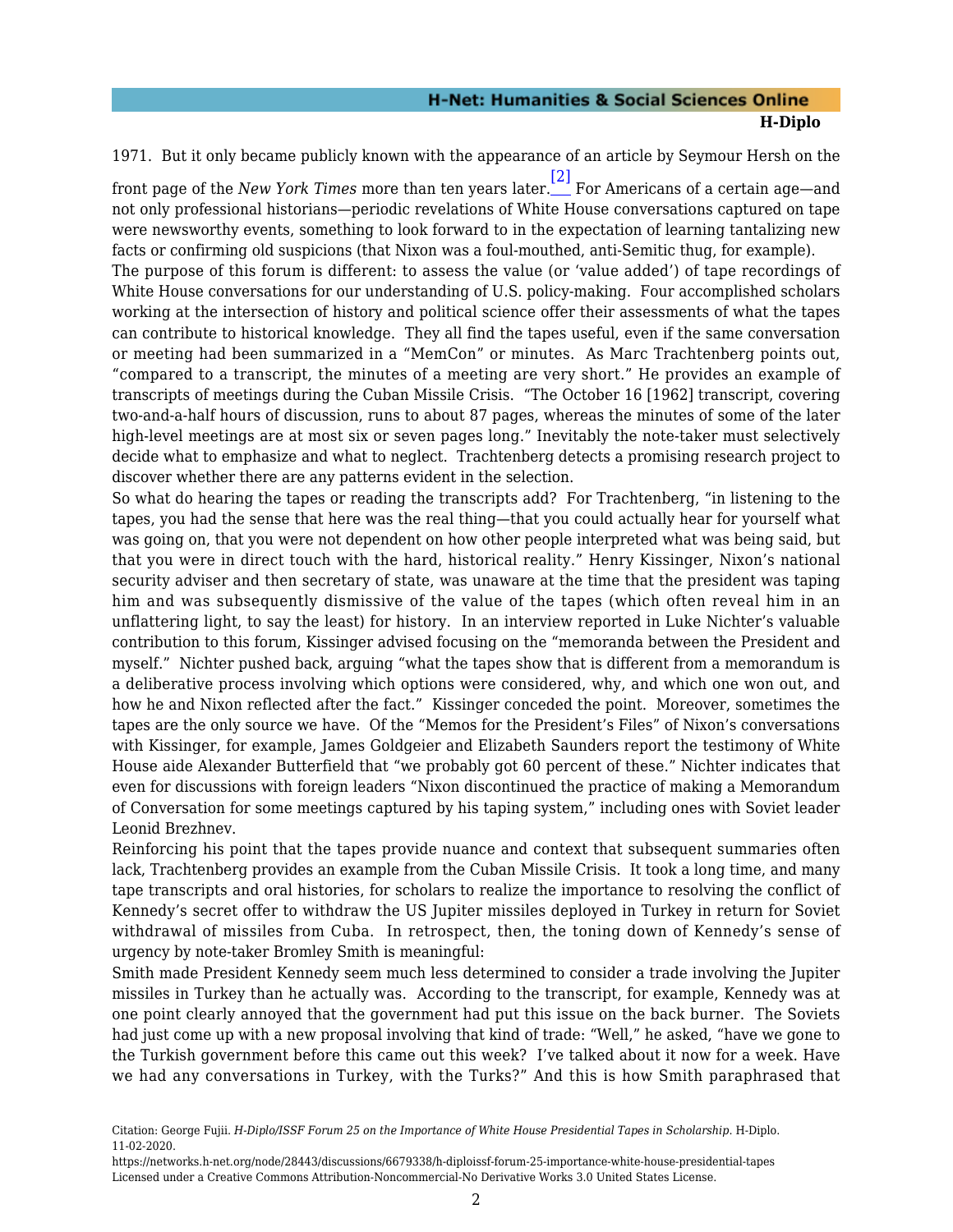remark: "The President recalled that he had asked that consideration be given to the withdrawal of U.S. missiles from Turkey some days previously." The paraphrase was much milder than the original: Smith was pouring a lot of water into Kennedy's wine.

A particular strength of Trachtenberg's contribution is that he uses his examples to make broader methodological points and suggestions for future research. Regarding the comparison between taped discussions and minutes summarizing them, for example, he can "imagine someone publishing a nice paper doing that kind of comparison—showing, that is, how the differences between the two types of sources fall into a pattern, and explaining why systematic differences of that sort exist."

For political scientists James Goldgeier and Elizabeth Saunders, the tapes, as their essay title signals, offer insights into the *political* nature of presidential decisions. Tapes recorded in the midst of the Cuban Missile Crisis, they show, reveal political motivations that seem, let's say, inappropriate for decisions that literally put the fate of the earth at risk. They stress the tension between the judgment of Kennedy and his advisers that the Soviet deployment of missiles in Cuba did not meaningfully affect the military balance—given the overall preponderance of U.S. nuclear systems, including Jupiter missiles deployed in Turkey and within range of Moscow—and the perceived need to react in a decisive manner because of political pressures. The authors contrast the tension as evident from the tapes with its neglect in the subsequent MemCon composed by John McCone:

McNamara reiterated his view—which is not mentioned in the McCone memo—that the Soviets had not changed the military balance of power, and the problem was mainly political. While noting that the Joint Chiefs of Staff and others at the Pentagon disagreed, he asserted, "…it is not a military problem that we're facing. It's a political problem. It's a problem of holding the alliance together.

It's a problem of properly conditioning [Soviet leader Nikita] Khrushchev for our future moves. And the problem of holding the alliance together, the problem of conditioning Khrushchev for our future moves, the problem of dealing with our domestic public, all requires action that, in my opinion, the

<span id="page-4-0"></span>shift in military balance does not require." [\[3\]](#page-24-2)

Goldgeier and Saunders recount an instance of how domestic politics could influence and even distort foreign policy, as in the case of Lyndon B. Johnson and Vietnam:

As decisions about whether and how to escalate in Vietnam unfolded, for example, Johnson focused intently on former Republican Senator Henry Cabot Lodge, Jr., who was then serving as Ambassador in Saigon and was also a potential Johnson opponent in 1964. Johnson frequently complained about Lodge to aides and confidants in telephone calls but said that he could not replace him—and indeed had to act on his recommendations—for fear of the political repercussions.

Note the range of examples that Goldgeier and Saunders include under the rubric "political." One might argue that Johnson's concern for the next election or McNamara's "problem of dealing with our domestic public" are of a different quality than Kennedy's concern for the impact of his decision on NATO allies or on the Soviet leader. The latter political considerations are at least directly relevant to foreign policy, even if they are not worth blowing up the world.

Luke Nichter, one of the leading experts on the Nixon tapes, makes a number of important points in his essay, not least the clarification that Kennedy was not the first president to tape:

From the moment Franklin Delano Roosevelt ordered the thick Oval Office floor drilled to install wiring in 1940, to the bugged lamp on Truman's desk, the manually-operated Dictabelt system of the Kennedy-Johnson years, to Nixon's massive 3,432 hours of tapes, a total of six presidents have left as part of their legacies some of the most controversial sets of government records that are also arguably the most complicated ever to be managed by the National Archives and Records Administration.

Citation: George Fujii. *H-Diplo/ISSF Forum 25 on the Importance of White House Presidential Tapes in Scholarship*. H-Diplo. 11-02-2020.

https://networks.h-net.org/node/28443/discussions/6679338/h-diploissf-forum-25-importance-white-house-presidential-tapes Licensed under a Creative Commons Attribution-Noncommercial-No Derivative Works 3.0 United States License.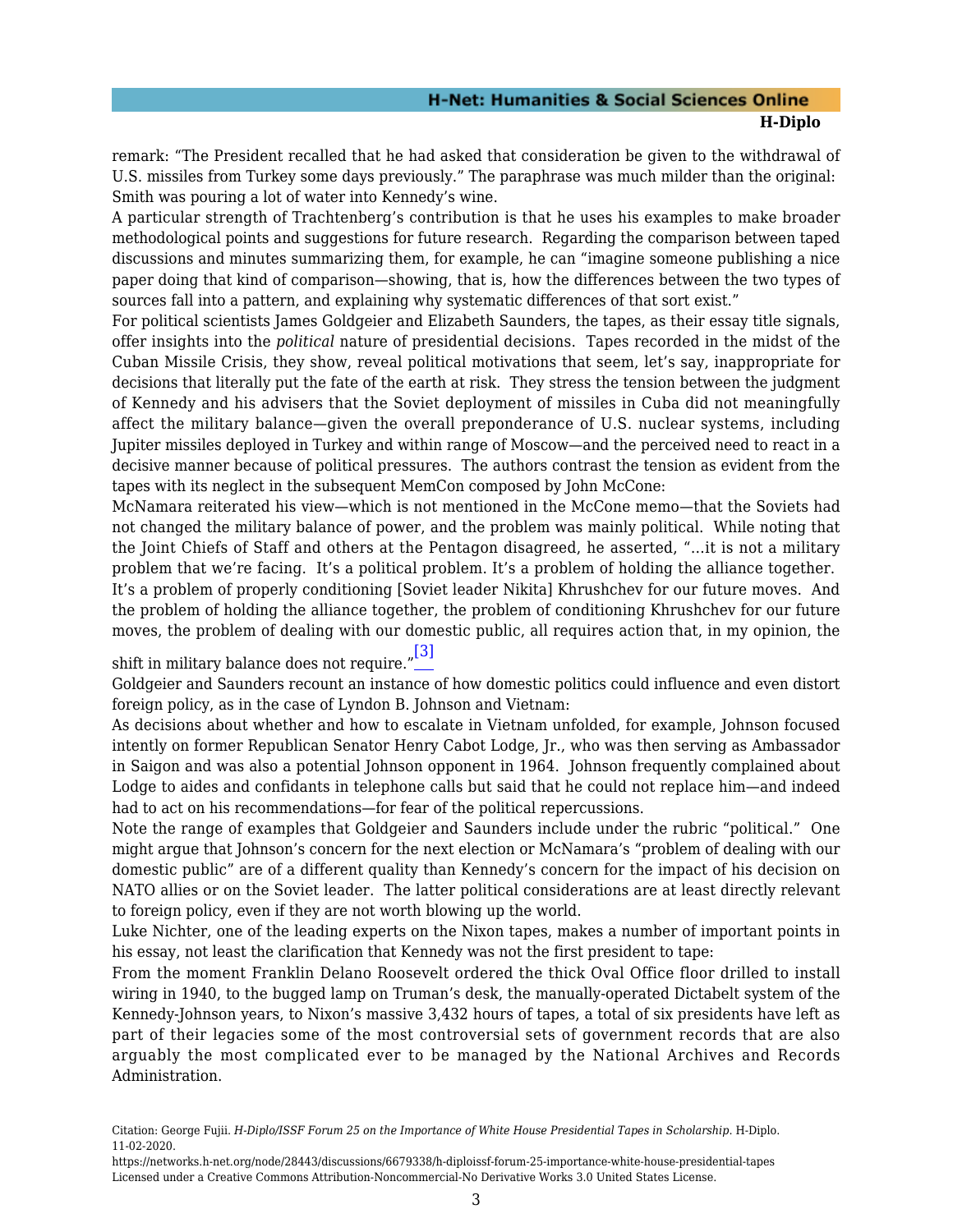His essay provides valuable detail about the systems established by presidents from Roosevelt through Nixon and he provides an overall assessment that all four forum participants share: "For scholars, the tapes do not replace traditional forms of research but rather augment them and can be incredibly rewarding."

All of the contributors temper their enthusiasm for the tapes with words of caution. As Nichter warns, "tapes can give a listener a false sense of security; perhaps we believe something more because we *heard it ourselves*. They must be interpreted, corroborated, triangulated, and put in their proper context." Goldgeier and Saunders describe one problem with using the tapes as historical evidence: "the presidents knew they were taping their meetings or phone calls, even if others in the room or on the telephone did not. We don't know how much these leaders were talking not only to the people in the room, but to history." More than two decades ago, William Safire, the former Nixon speechwriter and then *New York Times* columnist, put a darker spin on this observation. "Nobody stops to ask: What kind of chief executive secretly records the intimate advice of his visitors, with no concern for their privacy or reputations? I think the secret taper has a serious character flaw." In Safire's view, "the tapes inherently lie." Regarding the Cuban Missile Crisis tapes, for example: "There pose the Kennedy brothers, knowing they are being recorded, taking care to speak for history—while their unsuspecting colleagues think aloud and contradict themselves the way honest

### <span id="page-5-0"></span>people do in a crisis."\_\_<mark>[\[4\]](#page-24-3)</mark>

The forum participants tend to offer more benign assessments than Safire's. As Nichter writes, "the most common reason why presidents taped was as a means of preserving a correct record of what was said by the president as well as in his presence." According to Goldgeier and Saunders, the tapes' "main purpose was to help the presidents write their memoirs." President Lyndon B. Johnson, who had inherited the taping system in the White House from his predecessor, suggested precisely this rationale for using it to his successor. "Johnson spoke to Nixon about the taping system and encouraged him to use it as a way of ensuring accurate material for his eventual memoirs," writes Nichter. Nixon had the system removed instead. Two years later he changed his mind and ordered the Secret Service to install a taping system in the White House and at Camp David, including on several telephone lines.

During the Watergate crisis, when the extent of Nixon's "bugging himself" became known, one of his legal advisers explained that a similar system had been in operation under LBJ. Johnson's adviser Joseph A. Califano Jr. deemed the claim "a damned outrageous smear, a total smear on a dead President," and the Secret Service denied ever having installed a recording system for previous

<span id="page-5-1"></span>presidents.\_\_\_ Nichter reports that both of these denials were false: Califano admitted to him in an interview that he was aware of the Johnson tapes, and Nichter names the two agents who installed Kennedy's system. Sometimes the urge to discredit a sitting president leads observers to forget the

### <span id="page-5-2"></span>practices of his predecessors. [\[6\]](#page-24-5)

Donald Trump's presidency has made some—including our forum participants—wonder whether recordings of his conversations exist for future study by historians. In his bizarre *pas de deux* with James Comey, the president and the FBI director both publicly expressed the wish that their conversations had been taped, but it seems unlikely that they were. Even the "transcript," released by the White House, of Trump's infamous telephone conversation with the Ukrainian president—which led to impeachment—was not transcribed from a recording, but consisted of notes taken by staff members who "listen and memorialize the conversation in written form as the

<span id="page-5-3"></span>Citation: George Fujii. *H-Diplo/ISSF Forum 25 on the Importance of White House Presidential Tapes in Scholarship*. H-Diplo. 11-02-2020.

https://networks.h-net.org/node/28443/discussions/6679338/h-diploissf-forum-25-importance-white-house-presidential-tapes Licensed under a Creative Commons Attribution-Noncommercial-No Derivative Works 3.0 United States License.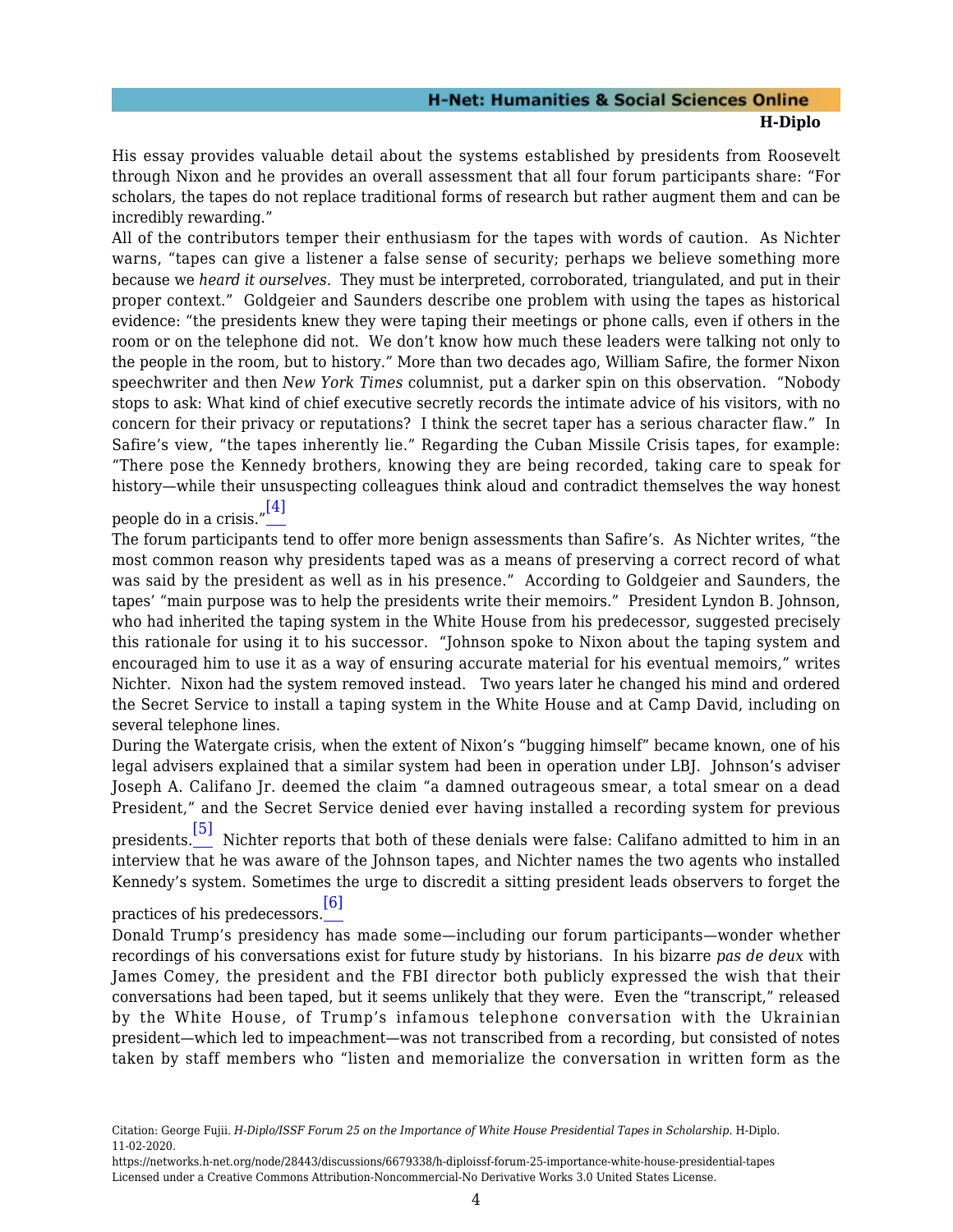conversation takes place."  $\frac{[7]}{4}$  $\frac{[7]}{4}$  $\frac{[7]}{4}$  Although Nichter mentions recordings of the "eighteen interviews Trump gave to Bob Woodward for his book, *Rage*," he concludes that, "as far as we know, no president since Nixon has recorded in any kind of comprehensive way."

Future historians face a daunting task of reconstructing presidential decisions from email (on private as well as government servers), phone texts, tweets, and even meetings with foreign leaders when the interpreters are ordered to destroy their notes. Preserving such evidence will pose a major challenge to archivists. In the meantime, the task of transcribing and making widely available the existing tapes from Roosevelt to Nixon is far from complete. Nichter makes a number of valuable suggestions for their preservation and use, including digital history projects "in which textual analysis and other computational manipulation could be performed to derive higher meaning from a large corpus of transcripts." I could imagine an application to foreign-policy decisions of the sort of analysis that Tali Mendelberg and her colleagues have undertaken to identify gender dynamics in

### <span id="page-6-0"></span>small-group discussions and other institutions. [\[8\]](#page-24-7)

We know that gender plays a role even in decisions made exclusively by men. Consider Fredrik Logevall's compelling study, *Choosing War: The Lost Chance for Peace and the Escalation of War in Vietnam*. In his thorough assessment and take-down of the main explanations offered for Johnson's decision to expand U.S. military involvement in Vietnam following Kennedy's assassination, Logevall seems to leave only one explanation standing: Johnson "saw the war as a test of his own

<span id="page-6-1"></span>manliness."\_\_\_A fascinating future project for some enterprising historian or political scientist might examine the dynamics of taped White House meetings to track the gendered nature of conflictual or cooperative responses to crisis decision-making, for example. In any event, as the essays presented here affirm, White House presidential tapes offer a unique and rich source of insight into U.S. policy, even as the practice of taping itself is history.

#### **Participants:**

**Matthew Evangelista** is President White Professor of History and Political Science in the Department of Government at Cornell University, where he served as department chair and as director of the Judith Reppy Institute for Peace and Conflict Studies. He teaches at the ASERI Graduate School of Economics and International Relations of the Catholic University of Milan, and serves on the comitato scientifico of the Fondazione Luigi Einaudi in Turin.

**James Goldgeier** is a Robert Bosch Senior Visiting Fellow at the Brookings Institution and a professor of international relations at American University's School of International Service, were he served as dean from 2011-2017.

**Luke A. Nichter** is a Professor of History and Beck Family Senior Fellow at Texas A&M University–Central Texas. His books include the *New York Times* bestseller *The Nixon Tapes: 1971-1972* (Houghton Mifflin Harcourt, 2014) and *The Nixon Tapes: 1973* (Houghton Mifflin Harcourt, 2015), each co-edited with Douglas Brinkley. The volumes were the co-winners of the Arthur S. Link–Warren F. Kuehl Prize for Documentary Editing awarded by the Society for Historians of American Foreign Relations. His next book, *The Last Brahmin: Henry Cabot Lodge Jr. and the Making of the Cold War,* will be published by Yale University Press on September 22, 2020.

**Elizabeth N. Saunders** is an Associate Professor in the Security Studies Program at the Edmund A. Walsh School of Foreign Service, Georgetown University and a nonresident senior fellow at the Brookings Institution. She is the author of *Leaders at War: How Presidents Shape Military Interventions* (Cornell University Press, 2011).

Citation: George Fujii. *H-Diplo/ISSF Forum 25 on the Importance of White House Presidential Tapes in Scholarship*. H-Diplo. 11-02-2020.

https://networks.h-net.org/node/28443/discussions/6679338/h-diploissf-forum-25-importance-white-house-presidential-tapes Licensed under a Creative Commons Attribution-Noncommercial-No Derivative Works 3.0 United States License.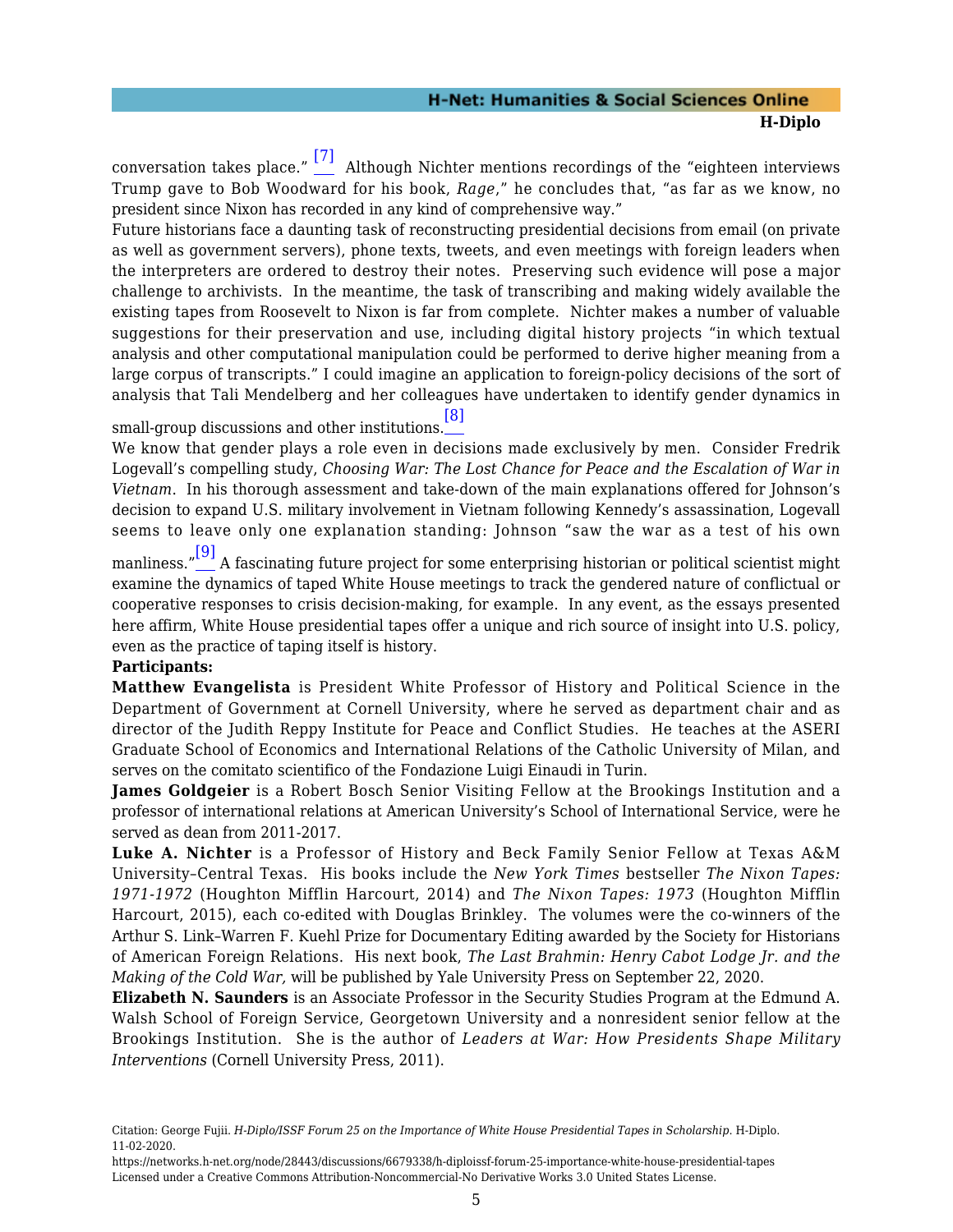**Marc Trachtenberg,** an historian by training, is now a Research Professor of Political Science at UCLA. He is the author of many books and articles dealing mainly with twentieth-century international politics.

#### <span id="page-7-1"></span><span id="page-7-0"></span>Essay by James Goldgeier, American University, and Elizabeth N. Saunders, Georgetown University **[\[10\]](#page-25-0)**

We live in an era when the president frequently says out loud exactly what he thinks, and what ought to be private, confidential, or even classified national security matters, including their political implications, are available for us all to hear and in some cases, see. So it is easy to forget how hard it is to gain access to unvarnished presidential-level debate about crucial national security choices.

But anyone who has studied U.S. presidential decision-making knows how difficult it is to reconstruct a policy choice and understand the motivations and reasoning that led to a particular outcome. Doing so requires consulting with a range of sources: newspapers and secondary sources, documents in American and other archives, memoirs, and for recent presidents, interviews.

Three presidents—John F. Kennedy, Lyndon Baines Johnson, and Richard M. Nixon—have provided us

<span id="page-7-2"></span>with unparalleled peeks into their decision-making by creating voluminous tape recordings. [\[11\]](#page-25-1) That they decided to do so to help them write their memoirs demonstrates their understanding of the shortcomings of the archival record.

The three presidencies vary significantly in the types and levels of recording. Kennedy's recordings total more than 248 hours of White House meetings and 12 hours of telephone conversations; Johnson meanwhile recorded more than 642 hours of mostly telephone conversations from 1963-69.

<span id="page-7-3"></span>Although Nixon entered office in January 1969, he did not begin taping until February 1971. From that point through July 1973, he recorded more than 3,700 hours of his meetings and phone

calls.\_\_\_\_\_ Importantly, unlike Kennedy and Johnson, who chose what to tape, Nixon's taping machine was voice activated (with manual backup).

But the tapes come with their own sets of problems for the scholar. They don't cover everything that was happening in a given decision process. Even transcripts produced by experts have been prone to error, demonstrating how hard it is to decipher them. And the presidents knew they were taping their meetings or phone calls, even if others in the room or on the telephone did not. We don't know how much these leaders were talking not only to the people in the room, but to history.

Still, tapes provide the scholar with something tantalizing: transporting one back to a moment in time, and allowing one to gain more insight into the presidential personality. As Nixon archivist Samuel W. Rushay, Jr. describes,

When I put on headphones, inserted a tape into my tape machine, and pressed "play," I was instantly shuttled back in time to the years 1971–1973. There is immediacy to the tapes; they give the listener a sense of experiencing history as it happens. One becomes a "fly on the wall," eavesdropping in the White House as decisions are made and history unfolds. One hears as Nixon strategizes about foreign and domestic policies; obsesses about public and media relations; crafts a speech; plots acts of revenge against his enemies; reflects on the role of the presidency in American life; deals with Congress; performs ceremonial duties; discusses issues, politics, and scheduling; and otherwise proceeds through his workday. Nixon could be petty, bigoted, profane, obtuse, and small-minded in one breath, and statesmanlike, pensive, diplomatic, far-sighted, and insightful in the next. It is a

Citation: George Fujii. *H-Diplo/ISSF Forum 25 on the Importance of White House Presidential Tapes in Scholarship*. H-Diplo. 11-02-2020.

https://networks.h-net.org/node/28443/discussions/6679338/h-diploissf-forum-25-importance-white-house-presidential-tapes Licensed under a Creative Commons Attribution-Noncommercial-No Derivative Works 3.0 United States License.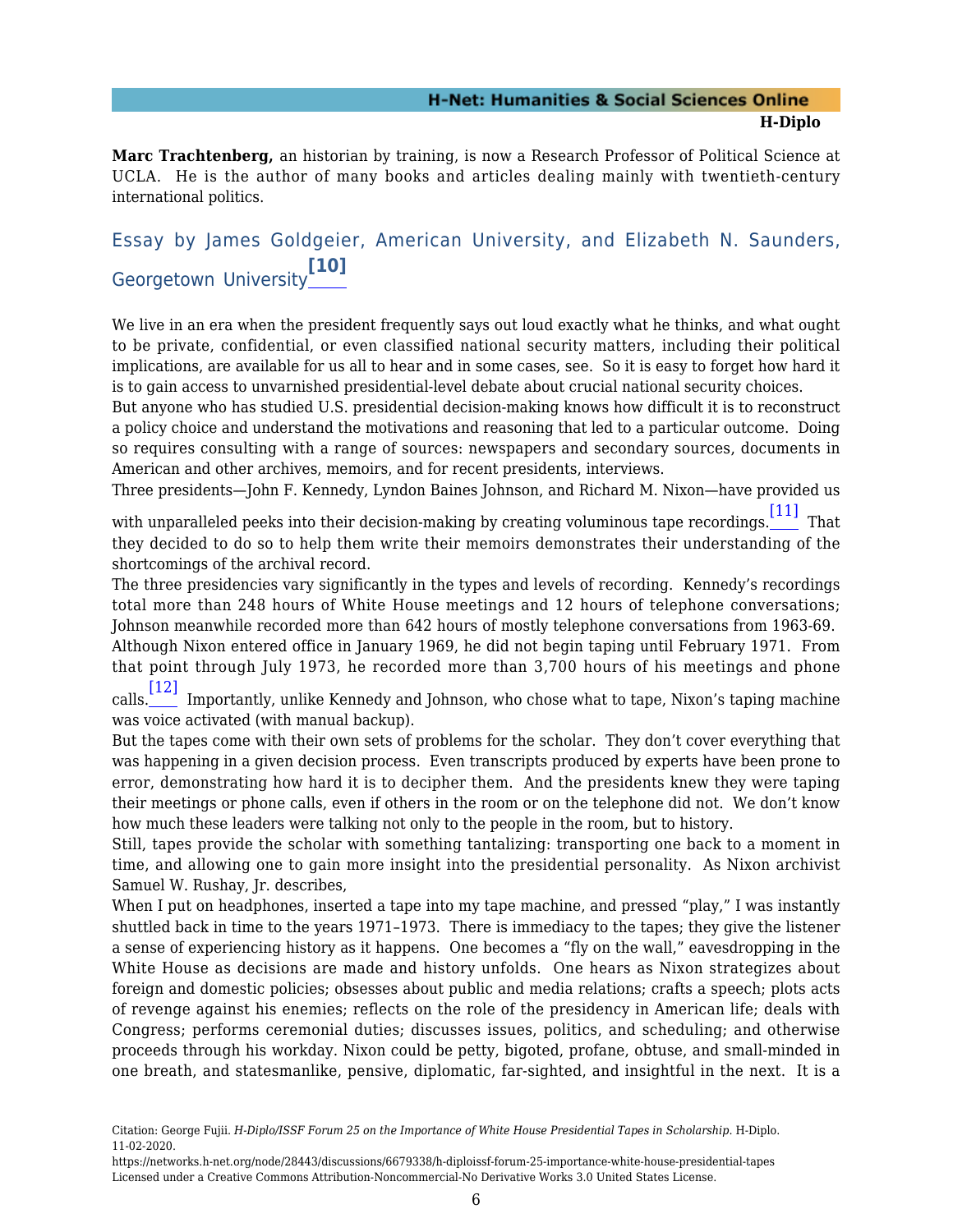fascinating mix that sheds considerable light not only on the 37th President but also on the institution

<span id="page-8-0"></span>of the modern American presidency. [\[13\]](#page-25-3)

In this essay, we start with a discussion of what documents do and do not tell us on their own. We then turn to one of the most important lessons learned from the existence of presidential tapes: they are a reminder that presidents, like any other leaders, are political, and their decisions are often driven by domestic political calculations that even their closest foreign policy advisers are often unable or unwilling to admit publicly. We illustrate this point through a discussion of Kennedy's deliberations during the 1962 Cuban Missile Crisis. We close by noting the broader benefits of having tapes for scholarly research on the presidency but also key lessons for using any scholarly material to reconstruct events.

#### *Aren't documents enough?*

Our access to presidential tapes is limited. Since they led to Nixon's downfall, no president since has taped, at least as far as we know. It is worth asking, then, what do we really get out of them? After all, documents alone can tell us a great deal.

But the documentary record has significant limitations. As National Security Archive Director Tom

<span id="page-8-1"></span>Blanton argues, scholars need to carefully consider the document's origin story. [\[14\]](#page-25-4) Who wrote the document? Why did they write it? Who was their audience? What was the impact of the document? Who kept the document, who released the document, and if it was secret, what was secret about it? If it was a memorandum of conversation, who was the notetaker? Is it an information document or an action document? Who had to read the document before it was approved?

Furthermore, there may be different documentary records of the same conversation—each of which provide a very different perspective, as Fred Greenstein and Richard Immerman showed in their analysis of the famous meeting between Dwight D. Eisenhower and Kennedy the day before the

<span id="page-8-2"></span>latter's inauguration in January 1961. $\overline{\begin{smallmatrix} 1 & 5 \end{smallmatrix}}$ 

Documents are typically not transcripts: even a Memorandum of Conversation (MemCon) is the result of someone taking notes. And if the notetaker was a participant in the conversation, the notes are likely to be less detailed. Notetakers may also purposely omit details or leave something out when the document is sent around to other agencies. And unlike the tapes, which presidents created to help them reconstruct the historical record, government officials who create MemCons are not writing for future scholars; they are writing as part of the policy process to help guide those in the

<span id="page-8-3"></span>government and perhaps even the president himself. [\[16\]](#page-25-6)

*Presidents as political*

So what, specifically, do we get from tapes that we often cannot get from documents? As mentioned, one big takeaway from the tapes is the reminder that presidents are political animals, even when making national security decisions.

It is often difficult to glean domestic political motives from documents, or even interviews. As Ernest May noted in *The Making of the Monroe Doctrine*, "the direct evidence of connections between the foreign policy debates and the presidential contest is sparse and ambiguous. It is not at all surprising that scholars have overlooked it. American statesmen have always had an aversion to admitting,

<span id="page-8-4"></span>even to themselves, that their opinions on foreign policy could be affected by private interest." $\stackrel{[17]}{\ldots}$  $\stackrel{[17]}{\ldots}$  $\stackrel{[17]}{\ldots}$  In their study of how successive presidents tried not to lose the Vietnam War, Leslie Gelb and Richard Betts are even blunter, noting that "Domestic politics is a dirty phrase in the inner sanctums of

Citation: George Fujii. *H-Diplo/ISSF Forum 25 on the Importance of White House Presidential Tapes in Scholarship*. H-Diplo. 11-02-2020.

https://networks.h-net.org/node/28443/discussions/6679338/h-diploissf-forum-25-importance-white-house-presidential-tapes Licensed under a Creative Commons Attribution-Noncommercial-No Derivative Works 3.0 United States License.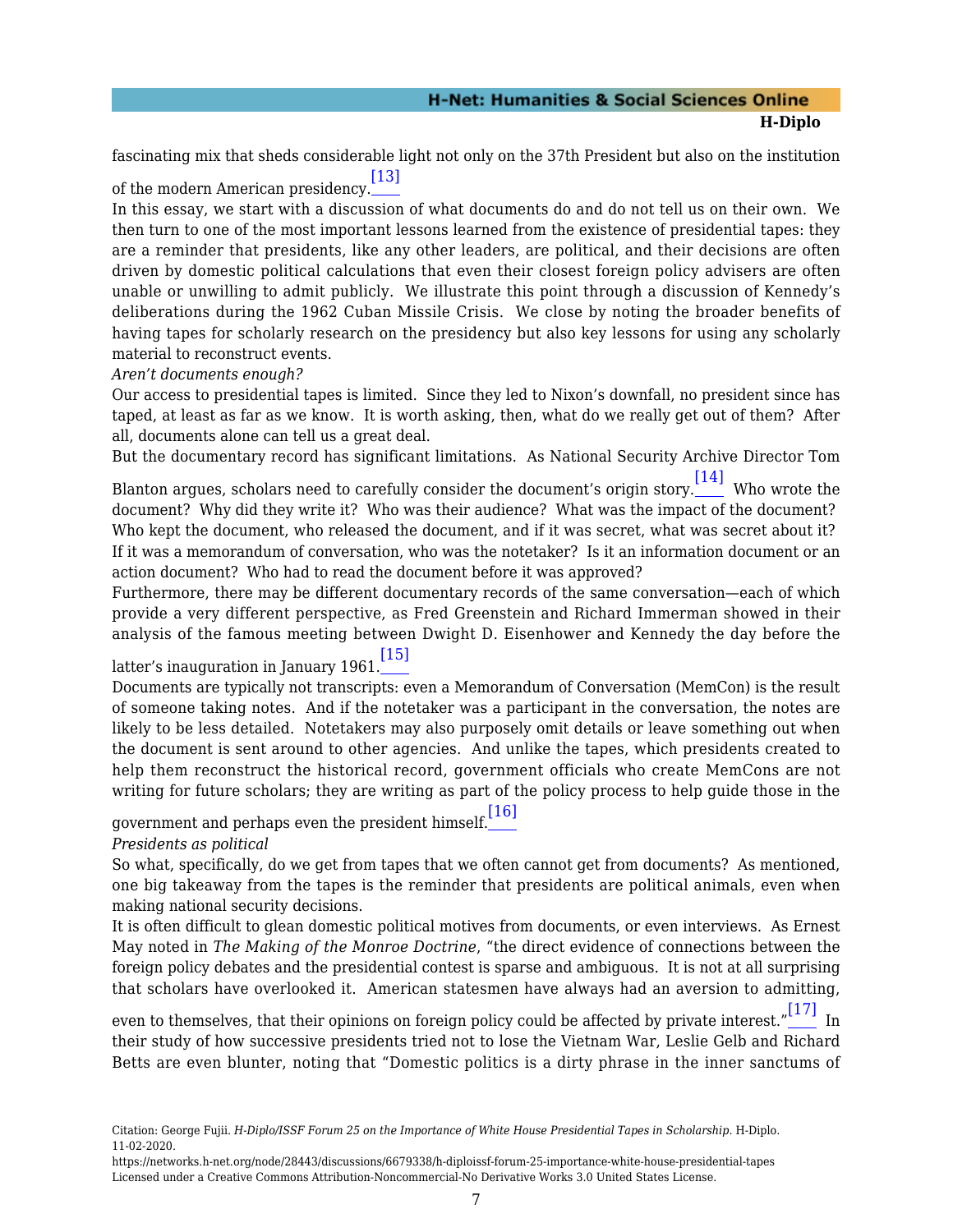foreign policymaking. Officials involved in such policymaking rarely write memos with any explicit reference to domestic affairs and seldom even talk about them except to friends and newspapermen

<span id="page-9-0"></span>off the record." $\frac{[18]}{[18]}$  $\frac{[18]}{[18]}$  $\frac{[18]}{[18]}$ 

It is indeed rare to find detailed discussion of domestic political motives in memos. Apart from the distaste for memorializing political considerations, career foreign policy professionals tend on the whole to be less attuned to domestic politics. There are exceptions, of course, but one of the shocking aspects of the memorandum of conversation of President Donald Trump's telephone call with Ukrainian President Volodymyr Zelensky was how clearly it showed Trump's domestic political

<span id="page-9-1"></span>motives—an exception that helps prove the rule. [\[19\]](#page-25-9)

The tapes we have from Kennedy, Johnson, and Nixon show that political considerations in national security decisions are, however, far from exceptional. They also demonstrate that top foreign policy advisers, who are typically political appointees, were, in fact, well aware of these pressures and

<span id="page-9-2"></span>discussed the options accordingly. [\[20\]](#page-25-10)

Consider the early meetings on the Cuban Missile Crisis. On the morning of Tuesday, October 16, Kennedy discussed the news of the missiles with his team and immediately made clear his view that the weapons—which could enable a nuclear attack from within the Western hemisphere—did not really change the military threat that already existed from the Soviet Union. After all, as Kennedy put it, "they've got enough to blow us up now anyway." Instead, referring both to the domestic and

<span id="page-9-3"></span>international situation, he viewed the situation as a "political struggle as much as military." $\stackrel{[21]}{\ldots}$  $\stackrel{[21]}{\ldots}$  $\stackrel{[21]}{\ldots}$  In part that was due to comments he made the month before. On September 4, Kennedy said publicly that the Soviets had delivered defensive weapons to Cuba, but, he noted, "Were it to be otherwise,

<span id="page-9-4"></span>the gravest issues would arise." $\frac{[22]}{[2]}$  $\frac{[22]}{[2]}$  $\frac{[22]}{[2]}$ 

At the October 16 meeting, he referred to his September commitment. "Last month I said we weren't going to [allow it]. Last month, I should have said that we don't care. But when we said we're *not* going to, and then they go ahead and do it, and then we do nothing, then I would think that our risks

<span id="page-9-5"></span>increase."\_\_\_\_\_ After Kennedy left the meeting, Secretary of Defense Robert McNamara also mulled this issue over: "I asked myself: 'Well, what is it then if it isn't a military problem?' And the answer he came up with? "This is a domestic political problem. In the announcement we didn't say we'd go in

<span id="page-9-6"></span>and not [that] we'd kill them. We said we'd act. Well, how will we act?" $\overline{\phantom{a}}^{[24]}$  $\overline{\phantom{a}}^{[24]}$  $\overline{\phantom{a}}^{[24]}$ 

Comparing memos and tapes during the crisis also shows that the political candor of the tapes did not often percolate into the written record. For example, on Thursday morning, October 18, 1962, Kennedy met with his top advisers to discuss options in the light of updated intelligence. A "memorandum for the file" summarizing the meeting, which was drafted by CIA director John McCone, records that in a discussion of whether to try diplomacy first, "President Kennedy was noncommittal, however he seemed to continually raise questions of reactions of our allies, NATO, South

<span id="page-9-7"></span>America, public opinion and others." $\stackrel{[25]}{\overline{\phantom{a}}}$  $\stackrel{[25]}{\overline{\phantom{a}}}$  $\stackrel{[25]}{\overline{\phantom{a}}}$  But the transcript from the tape of this meeting gives a much fuller picture of Kennedy's concerns about how an attack without warning would look and whether or not it would affect the Soviet reaction. And McNamara reiterated his view—which is not mentioned in the McCone memo—that the Soviets had not changed the military balance of power, and the problem was mainly political. While noting that the Joint Chiefs of Staff and others at the

Citation: George Fujii. *H-Diplo/ISSF Forum 25 on the Importance of White House Presidential Tapes in Scholarship*. H-Diplo. 11-02-2020.

https://networks.h-net.org/node/28443/discussions/6679338/h-diploissf-forum-25-importance-white-house-presidential-tapes Licensed under a Creative Commons Attribution-Noncommercial-No Derivative Works 3.0 United States License.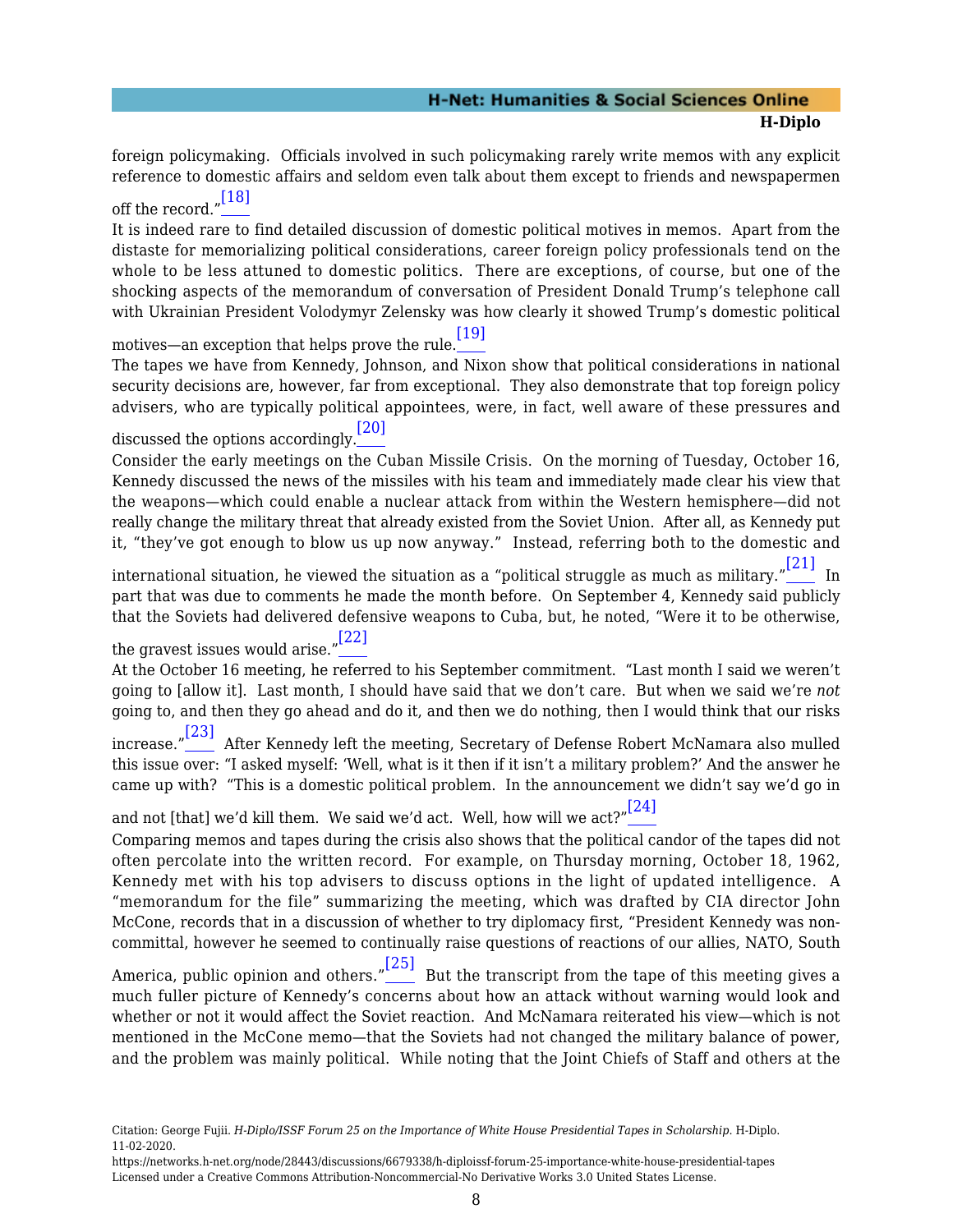Pentagon disagreed, he asserted, "…it is not a military problem that we're facing. It's a political problem. It's a problem of holding the alliance together. It's a problem of properly conditioning [Soviet leader Nikita] Khrushchev for our future moves. And the problem of holding the alliance together, the problem of conditioning Khrushchev for our future moves, the problem of dealing with our domestic public, all requires action that, in my opinion, the shift in military balance does not

<span id="page-10-0"></span>require."<u>[\[26\]](#page-26-2)</u>

One of the most shocking exchanges about domestic politics in the Executive Committee (ExComm) meetings captured by the tapes occurred between Kennedy and Air Force Chief of Staff Curtis LeMay on October 19. LeMay stated,

"There's one other factor that I didn't mention that's not quite in our field, [which] is the political factor. But you invited us to comment on this at one time. And that is that we have had a talk about Cuba and the SAM sites down there. And you have made some pretty strong statements about their being defensive and that we would take action against offensive weapons. I think that a blockade and political talk would be considered by a lot of our friends and neutrals as being a pretty weak response to this. And I'm sure a lot of our own citizens would feel that way, too. In other words, you're in a pretty bad fix at the present time."

JFK responded, "What did you say?" Brazenly, LeMay repeated, "You're in a pretty bad fix." JFK

<span id="page-10-1"></span>replied, "You're in there with me. Personally." <u>[\[27\]](#page-26-3)</u> Johnson and Nixon, of course, spoke in far blunter and sometimes cruder political terms in making

<span id="page-10-2"></span>decisions about war and peace, particularly in the Vietnam War. [\[28\]](#page-26-4) The tapes are a particularly important source for Johnson, who, unlike Kennedy and Nixon, was not inclined to write much himself. The tapes are where scholars can really see Johnson's acute awareness of domestic political implications intersect with his tendency to dominate aides.

These tendencies appear in military operations of varying size and significance. As Alan McPherson notes, the tapes changed the views of scholars on Johnson's role in the U.S. intervention in the Dominican Republic in 1965, a deployment that involved more than 40,000 troops. The tapes "reveal that Johnson was more responsible than previously thought for the intelligence failures and hasty decision-making that marked the intervention," McPherson observes, and they also show that the president was "more concerned with the domestic political fallout from the fear of 'another Cuba' in

<span id="page-10-3"></span>the Western Hemisphere than he was with the reality itself of a communist takeover." [\[29\]](#page-26-5) Indeed, the tapes show Johnson pushing his advisers to help him pin the uprising in Santo Domingo on Cuban leader Fidel Castro, despite their repeated warnings that there was little evidence of outside

<span id="page-10-4"></span>interference on the island. [\[30\]](#page-26-6)

Domestic politics also loomed over Johnson's decisions in Vietnam. As decisions about whether and how to escalate in Vietnam unfolded, for example, Johnson focused intently on former Republican Senator Henry Cabot Lodge, Jr., who was then serving as Ambassador in Saigon and was also a potential Johnson opponent in 1964. Johnson frequently complained about Lodge to aides and confidants in telephone calls but said that he could not replace him—and indeed had to act on his

<span id="page-10-5"></span>recommendations—for fear of the political repercussions. [\[31\]](#page-26-7) In March 1964, he told Secretary of State Dean Rusk by phone that Lodge was "thinking of New Hampshire" and that the administration must respond to Lodge's cables by "complimenting him and agreeing with him…I think that we got to

<span id="page-10-6"></span>Citation: George Fujii. *H-Diplo/ISSF Forum 25 on the Importance of White House Presidential Tapes in Scholarship*. H-Diplo. 11-02-2020.

https://networks.h-net.org/node/28443/discussions/6679338/h-diploissf-forum-25-importance-white-house-presidential-tapes Licensed under a Creative Commons Attribution-Noncommercial-No Derivative Works 3.0 United States License.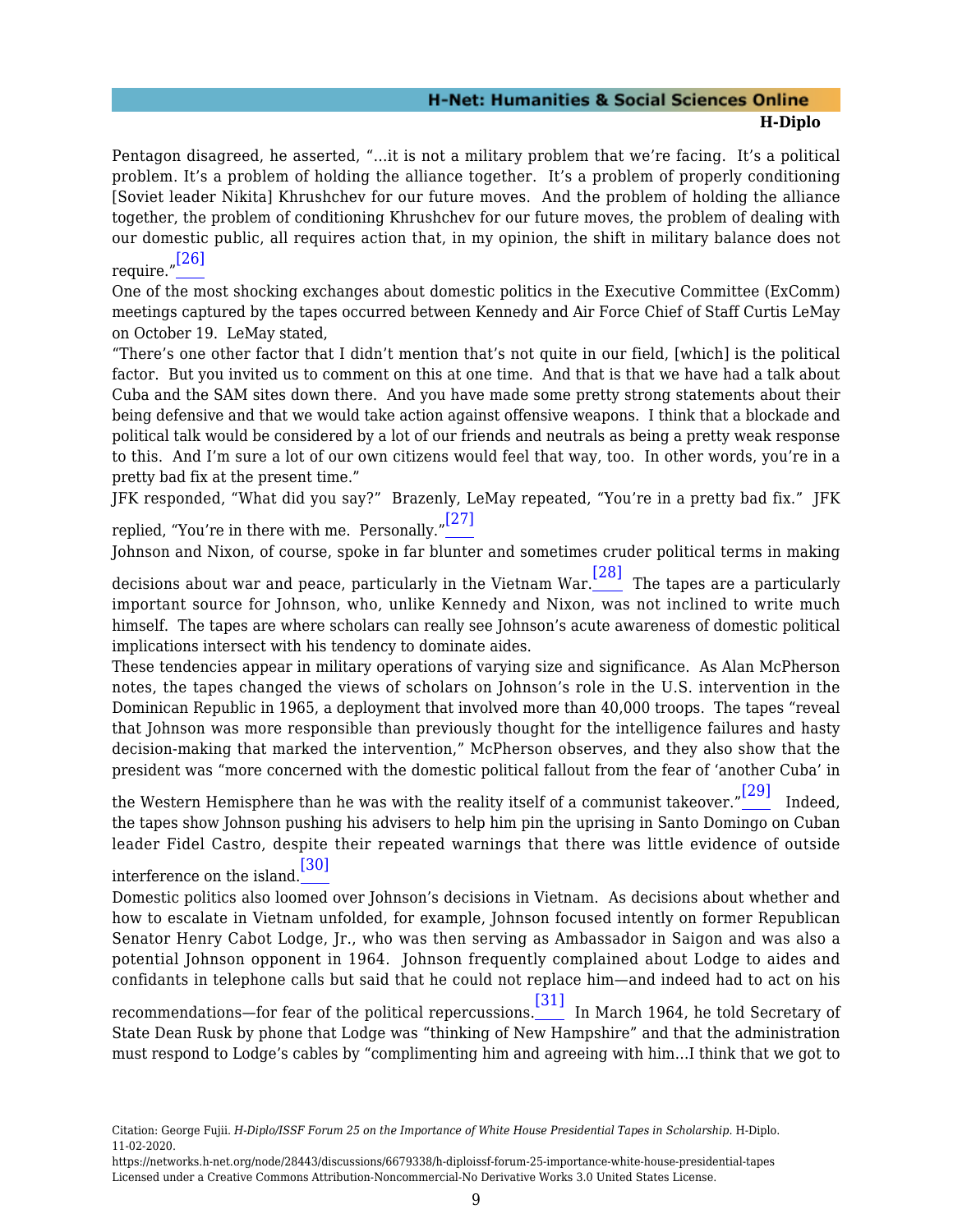build that record. . . . I think we got to watch what that fellow says." $\stackrel{[32]}{\hspace{1em}\frown\hspace{1em}}$  $\stackrel{[32]}{\hspace{1em}\frown\hspace{1em}}$  $\stackrel{[32]}{\hspace{1em}\frown\hspace{1em}}$  Kennedy, of course, had appointed Lodge for Republican cover, but Johnson's language shows in blunt terms how much potential criticism from a rival loomed over his day-to-day policy choices.

*Tapes have their own origin story*

Nixon's political statements on the tapes are justifiably famous, and their role in his downfall makes it particularly important to consider why he taped at all. Indeed, just as Blanton advised scholars to consider the origins and purpose of documents, we must also consider why and for whom presidents tape. Whereas documents were written for real time government work, tapes did little for actual policymaking; they were not designed for that purpose. Nor were they designed to help scholars; their main purpose was to help the presidents write their memoirs.

Nixon aide Alexander Butterfield explained how the tapes came in handy for him as a key person responsible for helping Nixon create the historical record:

He was—he really cared about the history. And the interesting thing is, beginning with the Nixon administration in January [19]69, we initiated a program called "Memos for the President's File," so someone sat in on every meeting, even meetings with his own staff people…We had sort of a "trusted staff member" in there taking notes, and after a while the president said, "Don't take notes, because that does tend to inhibit the guest. So sit in there and soak up as much as you can, but as soon as you leave the meeting, go back to your desk and just write out, forget grammar and punctuation, just write out the essence of what happened in that meeting." And those were due in to me. So I was running—most of my time was taken up with running around beating people about the head and ears getting the memo. They were due in to me in 24 hours, and I kept the memos for the president's file. Kissinger was the worst because his meetings were the most complex, and he wasn't about to sit down afterwards and dictate a memo for me. And uh, we never did get them all. We probably got 60 percent of these. So when the tapes came along, I was sort of secretly and initially relieved. I thought, "Oh boy, I don't have to follow up on these memos," but we didn't stop that procedure. So,

<span id="page-11-0"></span>we had two things going: the tapes, and the Memos for the President's File. [\[33\]](#page-26-9)

Nixon's Chief of Staff H.R. Haldeman explained that they turned to the tapes after a failure to bring aboard the perfect note-taker:

We thought of the perfect person who could prepare memorandums that would record, not only the intangibles of feeling and tone, but everything, possibly every word. This was General Vernon Walters, who later became deputy director of the Central Intelligence Agency and the United States Ambassador to the United Nations. He has a phenomenal memory. I was once present at a dinner at which German Chancellor Kurt Kiesinger gave a speech, ten minutes or so in length, which was, at its conclusion, badly translated into English. The other Germans present began to thump the table, as if to say, "That's not correct." At that point General Walters rose from his seat and gave a perfect translation of what the chancellor had said, from memory, without help. This was certainly the perfect man to be our note-taker. I had the assignment of offering him the job. I very naively called him in and made the offer, adding that his president needed him. He drew himself up and inflated himself to full general-size height and breadth, inserted his array of medals right in front of my nose, and said, in effect, "I am a general in the United States Army, I am a commander of troops. I am not a

<span id="page-11-1"></span>secretary to anybody."<u>[\[34\]](#page-26-10)</u> And so, they taped. *Tapes are not a magic bullet*

Citation: George Fujii. *H-Diplo/ISSF Forum 25 on the Importance of White House Presidential Tapes in Scholarship*. H-Diplo. 11-02-2020.

https://networks.h-net.org/node/28443/discussions/6679338/h-diploissf-forum-25-importance-white-house-presidential-tapes Licensed under a Creative Commons Attribution-Noncommercial-No Derivative Works 3.0 United States License.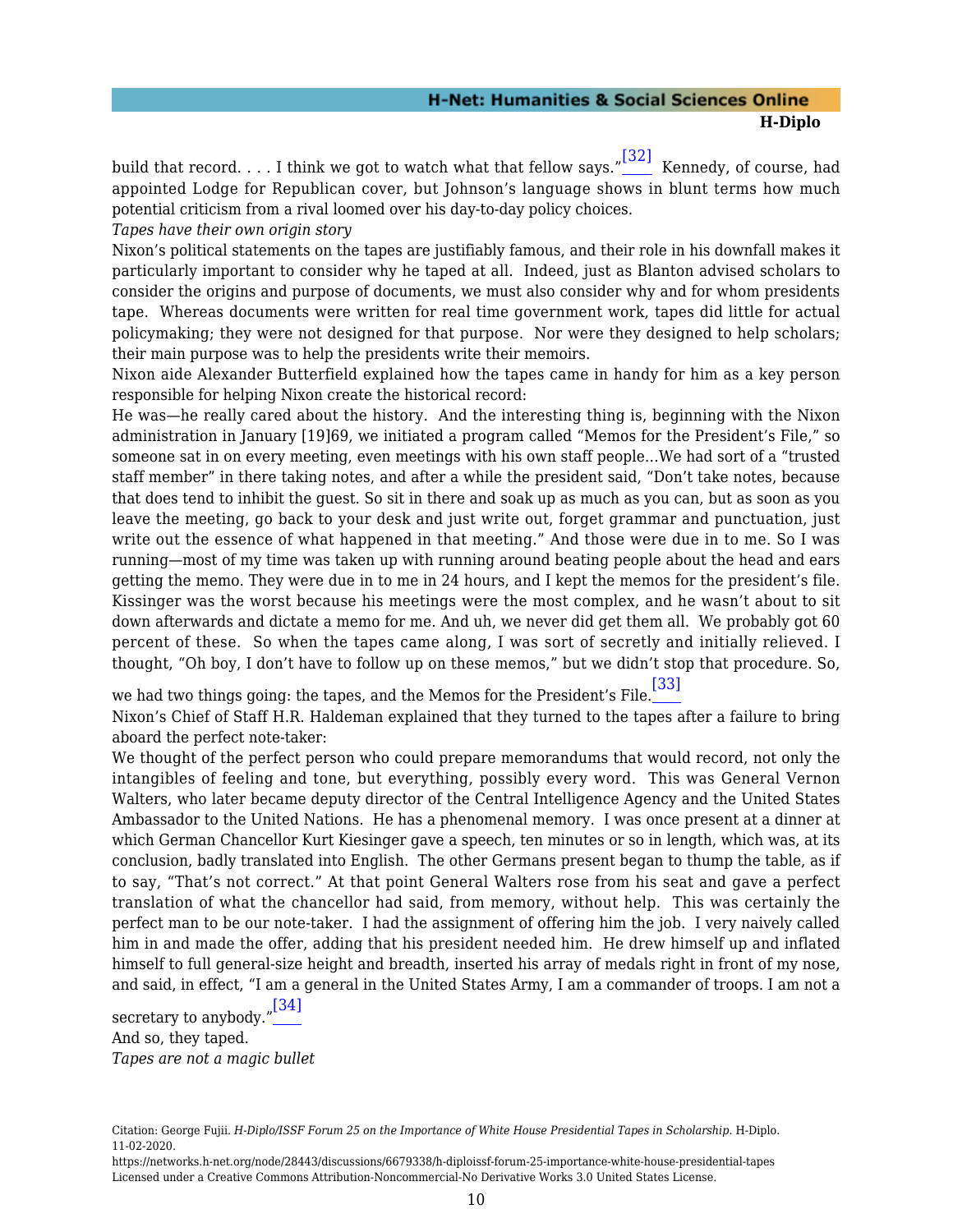Given that they have their own backstory and limitations, scholars must be cautious with tapes. Just as no one document contains the unvarnished "truth," neither do tapes allow scholars to avoid issues of interpretation and context. As McPherson notes, for example, "a spontaneous remark could be just

<span id="page-12-0"></span>that, not one's considered judgment and much less a statement of policy." [\[35\]](#page-26-11) Furthermore, getting a clear transcript of what the tapes say can be challenging. Rushay reports how difficult it is even for a trained archivist to transcribe them correctly, "It can often take eight

<span id="page-12-1"></span>hours, an entire workday, to review one hour of tape." [\[36\]](#page-26-12) David Coleman of the Miller Center at the University of Virginia says that when working with the Kennedy tapes, "To understand conversations on most of the tapes, you have to forget about where you are and sit yourself at the table with Kennedy. It's extraordinarily difficult to figure out some of the discussions without having already pored through the secondary literature and the mounds of memoranda and diaries and newspapers. Some of the tapes' most important contributions to our understanding come in bits and pieces, in the

<span id="page-12-2"></span>nuances. You really have to be prepared intellectually to catch the meaning of those nuances."\_\_\_\_\_ In the Dominican Republic case, McPherson notes that the Johnson tapes can be challenging to follow because "Johnson and his men improvised a dizzying array of code names and phrases in case third

### <span id="page-12-3"></span>parties were tapping their lines."<u>[\[38\]](#page-26-14)</u>

Perhaps the greatest demonstration of the challenge of the tapes concerns the effort by two leading scholars of American foreign policy, Ernest May and Philip Zelikow, to put together a book with transcripts from the Cuban Missile Crisis tapes. Sheldon Stern, a historian at the Kennedy Presidential Library for more than two decades, combed through the first edition of the May and Zelikow book and found numerous errors. There were words that were incorrect, and speakers incorrectly identified. If May and Zelikow can get it wrong, most of us could too. We are dependent on the archivists going the tapes and creating transcriptions to help guide us through the tapes when

<span id="page-12-4"></span>we listen. [\[39\]](#page-26-15) (May and Zelikow fixed the errors for the 2002 edition.)  $\boxed{[40]}$  $\boxed{[40]}$  $\boxed{[40]}$ 

And even if we had tapes of every meeting, tapes could still leave many statements—even entire conversations—open to interpretation. Consider Greenstein and Immerman's analysis of the 1961 Eisenhower-Kennedy meeting. Joining the two presidents were the Secretary of State, the Secretary of Defense, the Secretary of the Treasury, their designated successors, and a staff aide on each side. Four participants, listening to the same conversation in real time, created records of the discussion

on Laos, and had different interpretations of what they heard.

Clark Clifford, Kennedy's primary liaison with Eisenhower during the transition, wrote, "President Eisenhower stated that he considered Laos of such importance that if it reached the stage where we could not persuade others to act with us, then he would be willing, *"as a last desperate hope, to intervene unilaterally*." McNamara's notes, meanwhile, stated, "President Eisenhower advised *against* unilateral action by the United States in connection with Laos." JFK created his own record, in which he reported that Ike "stated also that he felt we should intervene….I came away from that meeting feeling that the Eisenhower administration would support intervention—they felt it was preferable to a communist success in Laos." Eisenhower's chief of staff, Gen. William B. Persons, also created a record. When Kennedy asked for advice on Laos, according to Persons, "The President stated that unilateral action on the part of the United States would be very bad for our relations in that part of the world and would cause us to be 'tagged' as interventionists….The President pointed out that unilateral intervention on the part of the United States would be a last desperate effort to

Citation: George Fujii. *H-Diplo/ISSF Forum 25 on the Importance of White House Presidential Tapes in Scholarship*. H-Diplo. 11-02-2020.

https://networks.h-net.org/node/28443/discussions/6679338/h-diploissf-forum-25-importance-white-house-presidential-tapes Licensed under a Creative Commons Attribution-Noncommercial-No Derivative Works 3.0 United States License.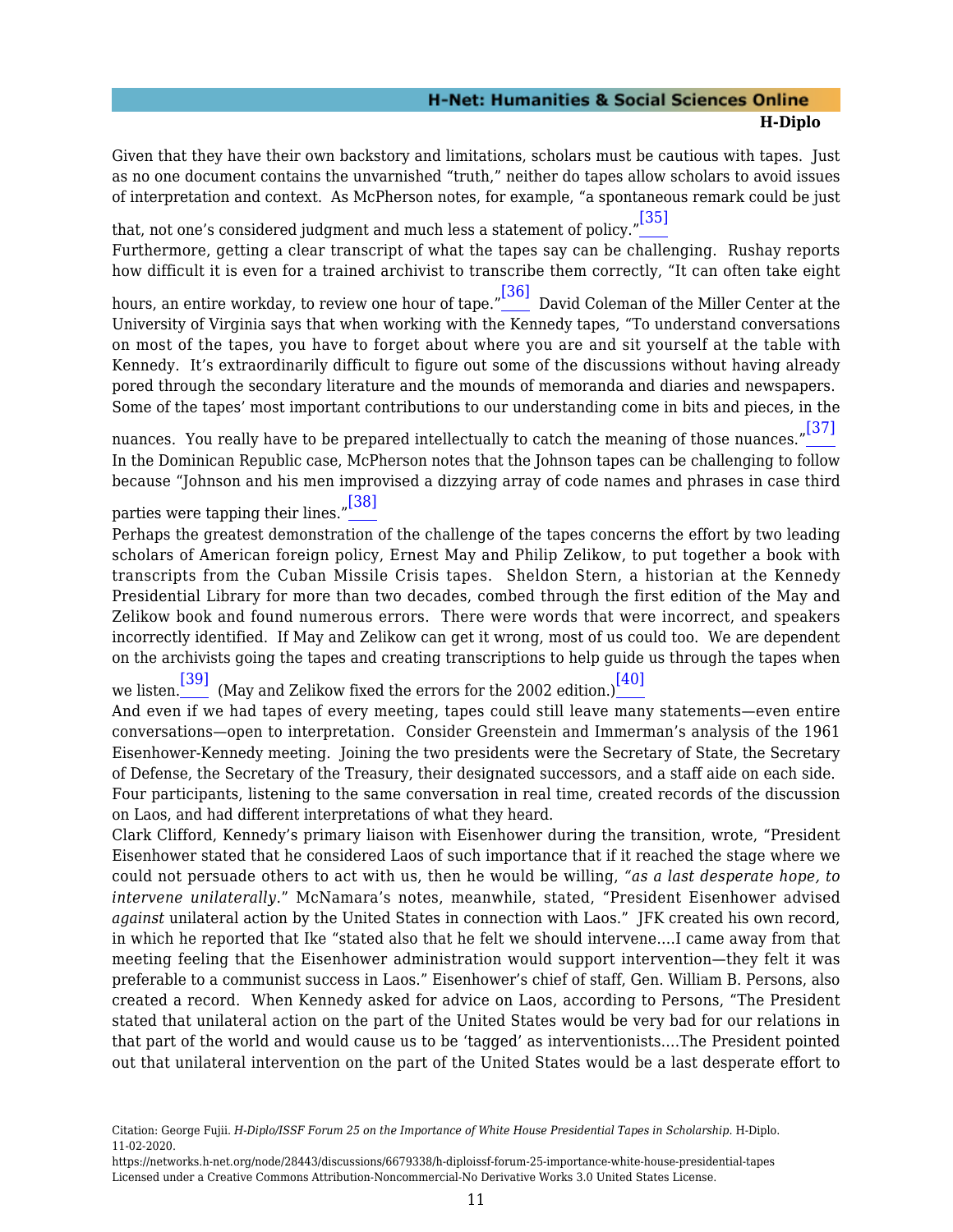save Laos, stating that the loss of Laos would be the loss of the 'cork in the bottle,' and the beginning of the loss of most of the Far East." The authors conclude from combing the records that "No absolute answer is possible to the question of what Eisenhower told Kennedy, and, above all, what he

<span id="page-13-0"></span>meant."<u>[\[41\]](#page-27-1)</u>

Greenstein and Immerman's discussion reminds us how much work is involved in recreating understandings of decisions. Tapes do not let scholars off the hook from doing the rest of the archival work, such as examining other primary and secondary sources, and when possible, interviewing those who were involved in the decision-making. After all, what would a tape of the Eisenhower and Kennedy meeting have told us? It would have let us listen to what the participants said. And so while it would have answered the literal questions of "what Eisenhower told Kennedy," it would not necessarily have told us "what he meant" or perhaps more importantly, what the protagonists, particularly those who would go on to make decisions, heard. If those present at the meeting came away believing different things about the meaning of the participants' words, that in itself is more important than a scholar's interpretation after listening to the tape.

These concerns even complicate the use of tapes to study perceptions and misperceptions in

<span id="page-13-1"></span>presidential decision-making.\_\_\_\_\_\_ In cases like the Cuban Missile Crisis or the Dominican Republic intervention, where we have many tapes of crucial conversations, "the tapes leave many issues still

<span id="page-13-2"></span>clouded."[\[43\]](#page-27-3) Tapes can certainly be helpful—for example, in comparing participants' documentary recollections against the spoken words—but they are not sufficient to understand the proclivities of the protagonists. In short, tapes contribute to, but do not end, scholarly debates. *Conclusion*

In his testimony before Congress, former FBI director James Comey famously said, "Lordy, I hope

<span id="page-13-3"></span>there are tapes." $\frac{[44]}{[48]}$  $\frac{[44]}{[48]}$  $\frac{[44]}{[48]}$  But the Trump era has made clear the limits of what tapes can tell us. When the president admits to private or political motives in news conferences or interviews, what more can tapes add? In national security decisions such as the surprise withdrawal from Syria in October 2018—a decision that reportedly took his advisers by surprise and played a significant role in the resignation of Secretary of Defense James Mattis in December of that year—Trump issued his

<span id="page-13-4"></span>decision on Twitter. [\[45\]](#page-27-5) It is not clear that tapes would shed much light on the choices of a president who confesses his motives readily and does not use the bureaucracy or his own appointees for deliberation or debate.

But although they are no cure-all, tapes nonetheless are a valuable tool for scholars in that they paint a picture of how democratic leaders arrive at crucial national security decisions. And even though presidents after Nixon did not tape (as far as we know), the candid discussions on the tapes we do have—especially of domestic politics—remind us what is missing in other sources. Armed with this knowledge, scholars can probe domestic or other sensitive motives in interviews, or try to find contemporaneous assessments in the archives of U.S. allies, who may have fewer scruples—or indeed, who may feel the urgent necessity of understanding such motives. Reconstructing national security decisions is almost always a process of triangulating sources, even in the presence of tapes. The value of tapes thus lives on even after Watergate turned the Oval Office recordings off.

Citation: George Fujii. *H-Diplo/ISSF Forum 25 on the Importance of White House Presidential Tapes in Scholarship*. H-Diplo. 11-02-2020.

https://networks.h-net.org/node/28443/discussions/6679338/h-diploissf-forum-25-importance-white-house-presidential-tapes Licensed under a Creative Commons Attribution-Noncommercial-No Derivative Works 3.0 United States License.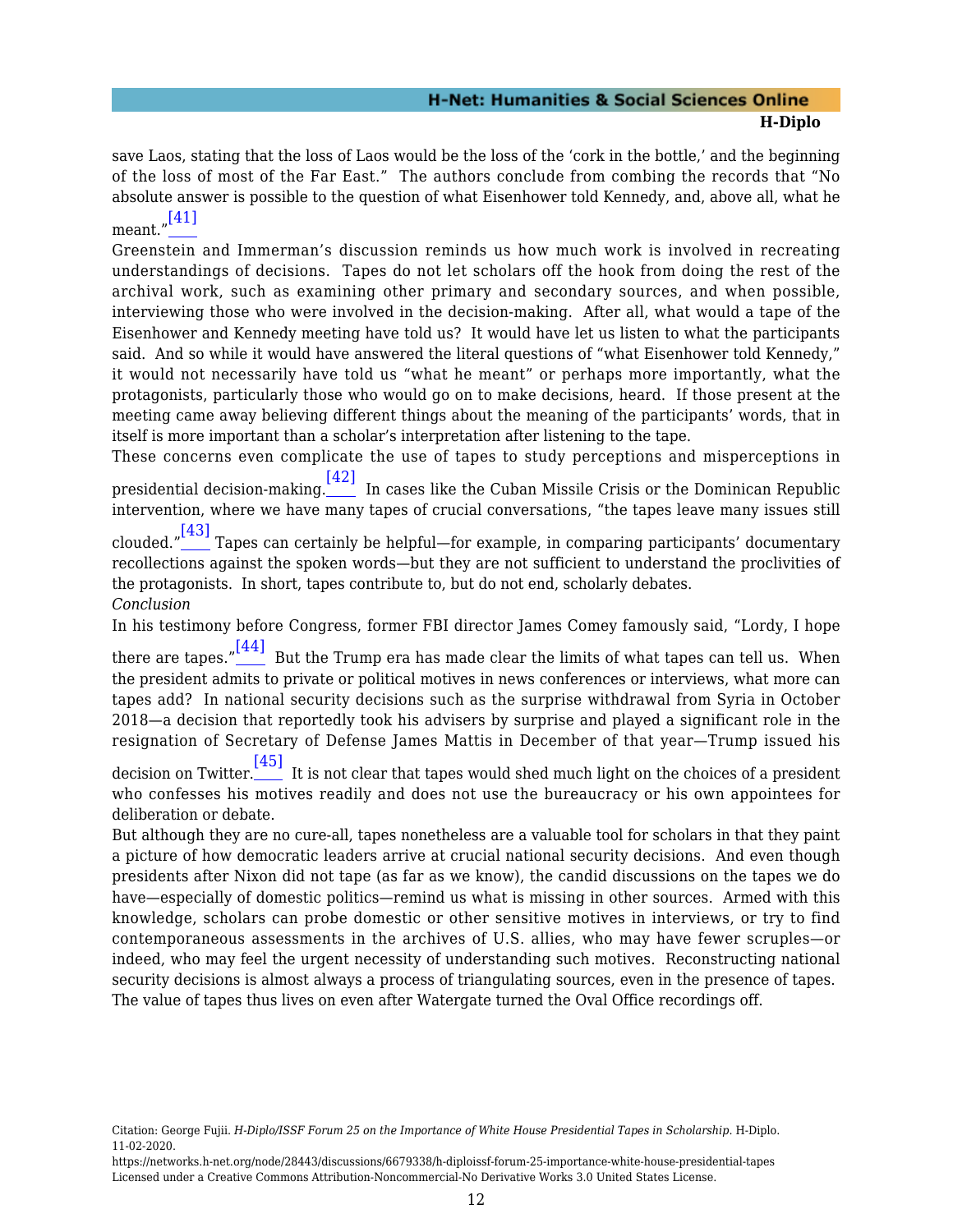#### <span id="page-14-0"></span>Essay by Luke A. Nichter, Texas A&M University, Central Texas

It is an honor to have been asked by Robert Jervis to take part in this roundtable on presidential recordings, in particular because there are more senior scholars—those from whom I learned—who are at least as qualified to talk about these unique records and their role in the production of historical scholarship. The invitation to participate is also serendipitous because I have been writing a history of these recordings for the White House Historical Association, which I believe will mark one of the first times, or perhaps the very first time, that the institution of the White House will officially openly discuss them. Controversial as each system was, the historical debates surrounding the decision of six presidents to record their conversations, as well as the content of those conversations, were hitherto seen as an effort best left to others. The shift began in recent years, at least in part as a result of conversations I had with William Seale, the recently deceased White House historian, who was a scholar and a proper Texas gentleman to boot. He is deeply missed. I wish we could have had even one more conversation.

This roundtable is surprising for another reason. Nearly a half century after the disclosure of presidential taping, and 80 years after presidential taping actually began, there remains no central clearinghouse for the audio captured by six presidents from Franklin D. Roosevelt through Richard Nixon. You cannot find them all on any website, and researchers undeterred by the 3,500 miles that separate the presidential libraries where they are stored must contend with a variety of outdated technologies in order to listen to them in person. There is no systematic effort to make transcripts from all of these administrations available, whether for scholarly dissemination or to answer public inquiries. It would be a vast project, but I believe it is doable. There are still hundreds of hours of tapes to be released for the first time, mainly those recorded during the Nixon administration, which amount to more than John F. Kennedy or Lyndon Johnson recorded in their entirety. Yet here I feign to say something definitive about these recordings. I am outmatched by the task.

Instead, I will say this: we remain in the early stages of a journey to learn about these recordings, make them broadly available to scholars and the public, and use them to interpret what they have to say about the presidency and the six administrations they document. I fear we have made little progress since our last substantial discussion about these recordings at the Organization of American Historians Annual Meeting in 2013, where the general consensus was that these recordings remain

<span id="page-14-1"></span>misunderstood and underutilized. $\frac{[46]}{[46]}$  $\frac{[46]}{[46]}$  $\frac{[46]}{[46]}$  More recently, presidential tapes are back in the news. Media outlets have mined the White House conversations of Donald Trump—including actual tapes and rumors of tapes—including with FBI Director James Comey, an alleged political quid pro quo with Ukrainian President Volodymr Zelensky, and the eighteen interviews Trump gave to Bob Woodward

<span id="page-14-2"></span>for his book, *Rage*. [\[47\]](#page-27-7) But what happens to these historically important records once their news value has been depleted?

<span id="page-14-3"></span>Given the recent growth of digital history projects, greater awareness of "born-digital" records, [\[48\]](#page-27-8) and greater appreciation for digital sustainability issues, I wonder whether some of the past discussion was simply premature. The best opportunity for the kind of scholarly and public service that I first envisioned while a graduate student in 2007 might be just around the corner. It is time we, as a discipline, have a conversation about a sustainable future for scholarly access to these recordings and I hope that that is one result of this roundtable. If this essay sounds in part like a proposal for action written primarily for a readership that is composed not of tapes afficionados, that

https://networks.h-net.org/node/28443/discussions/6679338/h-diploissf-forum-25-importance-white-house-presidential-tapes Licensed under a Creative Commons Attribution-Noncommercial-No Derivative Works 3.0 United States License.

Citation: George Fujii. *H-Diplo/ISSF Forum 25 on the Importance of White House Presidential Tapes in Scholarship*. H-Diplo. 11-02-2020.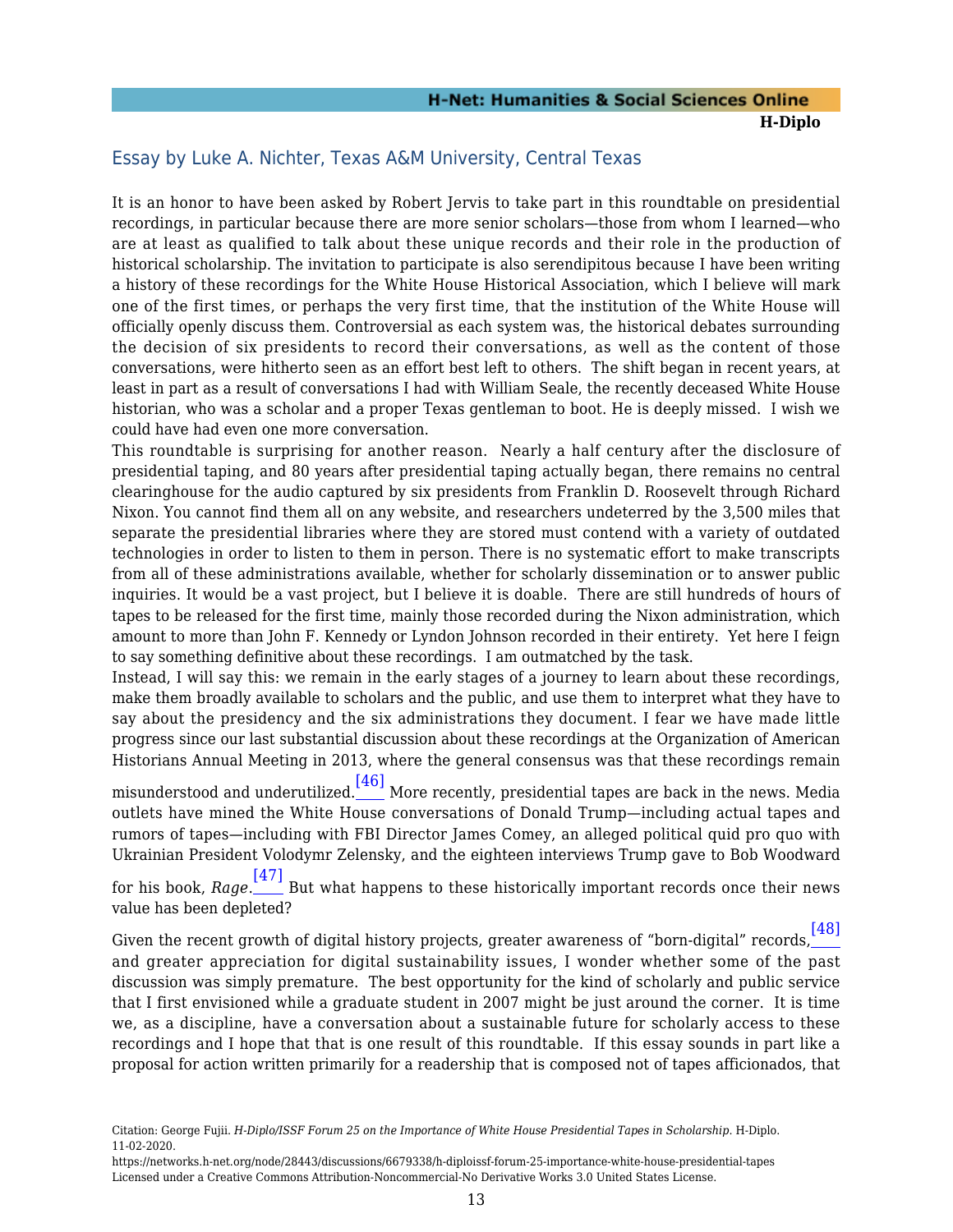is no coincidence. But before talking about where we might be headed, let's talk about where we have been.

\* \* \*

"Mr. Butterfield, are you aware of the installation of any listening devices in the Oval Office of the President?," Ervin Committee minority counsel Fred Thompson asked former Deputy Assistant to the President Alexander Butterfield during a televised hearing on July 16, 1973. "I was aware of listening devices. Yes, sir," Butterfield responded. It was an explosive revelation, the first public disclosure of

<span id="page-15-0"></span>the existence of a White House taping system.\_\_\_\_ The hearing by the Committee, more formally known as the U.S. Senate Select Committee on Presidential Campaign Activities, occurred just weeks after former White House Counsel John W. Dean III's testimony—the first, along with Butterfield's, of the twin blows to the Nixon White House that would help to break the Watergate investigation wide open.

The tapes themselves would come to play a starring role in the investigation as, to paraphrase Senator Howard Baker (R-TN), they helped to document what the president knew and when he knew it. The next day, following Butterfield's testimony, the *New York Times* featured a massive three-line headline, "Nixon Wired His Phone, Offices to Record All Conversations; Senators Will Seek the

<span id="page-15-1"></span>Tapes." [\[50\]](#page-28-0) The existence of the tapes launched a constitutional showdown that within a year led all the way to the U.S. Supreme Court. The Court's verdict in late July 1974 on executive privilege and the lawful subpoena of White House tapes as evidence in *U.S. vs. Nixon* remains one of the most significant rulings on presidential power in American history, and, less than two weeks later, it led directly to the first resignation of a U.S. president. Determined to avoid impeachment, Nixon announced his resignation in a live nationwide televised address on August 8, 1974, and departed the White House the next day, on August 9, just prior to the swearing in of the new President, Gerald R. Ford.

When the media raised questions about what possibly could have brought Nixon to the extraordinary action of bugging himself, White House Special Counsel J. Fred Buzhardt responded that "the system, which is still in use, is similar to that employed by the last Administration and which had been discontinued." Nixon started taping in February 1971, in the third year of his five-and-a-half-year presidency. According to reporting by the *New York Times*, Buzhardt's unsupported assertion was quickly attacked. As to whether the administration of Lyndon B. Johnson had ever taped, Joseph A. Califano Jr., who was one of Johnson's top advisors, said that Buzhardt's claim was "a damned outrageous smear, a total smear on a dead President." As to whether any presidents prior to Nixon had taped, a spokesperson for the U.S. Secret Service also contradicted Buzhardt, saying that the agency had installed hidden recording equipment at President Nixon's request but had never done

<span id="page-15-2"></span>similar work for any other administration, including Johnson's. [\[51\]](#page-28-1)

While the conventional wisdom in 1973 was that only a president as paranoid as Richard Nixon would have bugged himself, what we know today is quite different. From the moment Franklin Delano Roosevelt ordered the thick Oval Office floor drilled to install wiring in 1940, to the bugged lamp on Truman's desk, the manually-operated Dictabelt system of the Kennedy-Johnson years, to Nixon's massive 3,432 hours of tapes, a total of six presidents have left as part of their legacies some of the most controversial sets of government records that are also arguably the most complicated ever to be managed by the National Archives and Records Administration. The total number of hours does not include additional tapes that have gone missing. While Nixon is rightly criticized for an 18½ minute

Citation: George Fujii. *H-Diplo/ISSF Forum 25 on the Importance of White House Presidential Tapes in Scholarship*. H-Diplo. 11-02-2020.

https://networks.h-net.org/node/28443/discussions/6679338/h-diploissf-forum-25-importance-white-house-presidential-tapes Licensed under a Creative Commons Attribution-Noncommercial-No Derivative Works 3.0 United States License.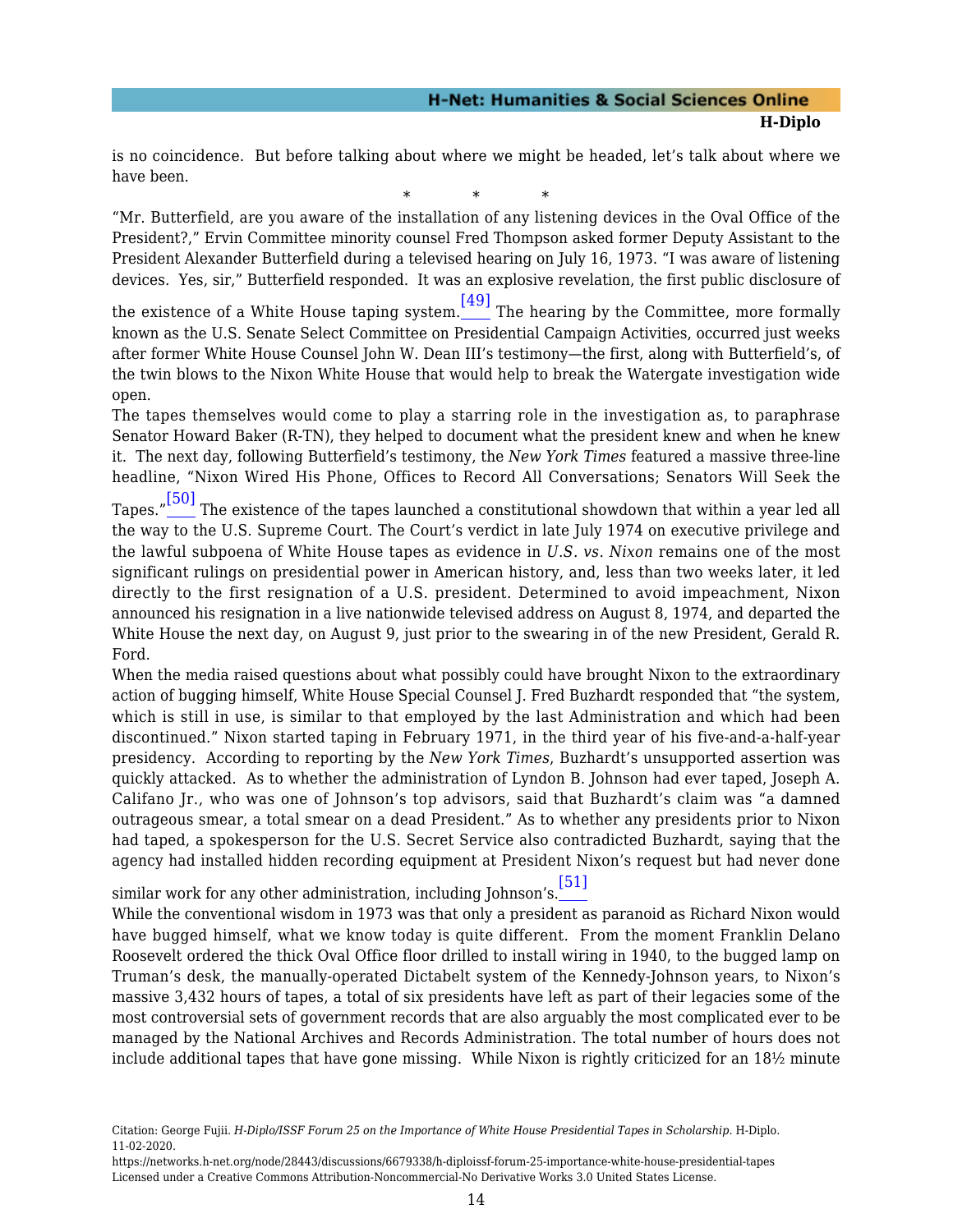"gap" in the tapes—an erasure during the sixteenth conversation on reel 342, which has been the subject of unsuccessful CSI-type forensic audio investigations to recover the deleted content—it is likely that other tapes have also been altered or gone missing, including seven to ten hours of [\[52\]](#page-28-2)

#### <span id="page-16-0"></span>Kennedy tapes.

The most common reason why presidents taped was as a means of preserving a correct record of what was said by the president as well as in his presence. Undoubtedly, the tapes will occupy the interest of historians for decades more, as still hundreds of hours of tapes remain unreleased to the public. For scholars, the tapes do not replace traditional forms of research but rather augment them and can be incredibly rewarding. Research on taped subjects cannot be done thoroughly without consulting the tapes, including the original audio, even though it continues to be the rare scholar who takes this approach. For these "indefatigable listeners," as former Secretary of State Henry Kissinger once called the few he expected to have the patience to listen to them, these surreptitiously recorded hours with top aides, journalists, and former and future leaders help to confirm what we have already learned from textual records, but sometimes this added texture modifies our [\[53\]](#page-28-3)

#### <span id="page-16-1"></span>understanding of even decades-past events.

<span id="page-16-2"></span>The keen researcher can also identify tapes for which there is no comparable textual record. [\[54\]](#page-28-4) According to William Doyle, author of *Inside the Oval Office: The White House Tapes from FDR to Clinton*, the tapes provide "fly-on-the-wall drama of the presidents as executive in action behind closed doors, providing glimpses of the flesh-and-blood humanity of the executives who sat behind the Oval Office desk." $\frac{[55]}{[56]}$  $\frac{[55]}{[56]}$  $\frac{[55]}{[56]}$  Where they are more complete in documenting a president's time, they are

<span id="page-16-3"></span>a unique record that documents how decisions are made. During my first conversation with Henry Kissinger about the tapes in 2008, he cautioned me: "if you want to understand the policies of the Nixon administration, you must study the memoranda between the President and myself." Being an overconfident scholar who had nearly defended his dissertation, I respectfully challenged his point of view. I asserted that what the tapes show that is different from a memorandum is a deliberative process involving which options were considered, why, and which one won out, and how he and Nixon reflected after the fact. Before the end of the meeting, he said, "I deeply respect the work that

<span id="page-16-4"></span>you do."<u>. 56]</u>

In January 1940, following what Roosevelt considered to be deliberate distortions of his meeting with the Senate Military Affairs Committee, he sought a way to protect himself from being misquoted in the press during the upcoming 1940 presidential campaign. A continuous-film recording machine was installed in the basement of the White House during the summer of 1940, which mechanically recorded sounds on motion picture film. Wiring ran from the basement to a microphone concealed in a lamp on the president's desk in the Oval Office. The machine recorded some eight hours of conversations, mostly comprised of fourteen of his total of twenty-one press conferences held between August 23 and November 8, 1940. It also captured a few private conversations, since, once

\* \* \*

<span id="page-16-5"></span>it was switched on, its sound-activated capability would begin with even the slightest noise. [\[57\]](#page-28-7) The recordings are generally of poor quality, although conversations on subjects such as World War II, civil rights, and Roosevelt's 1940 rival for the presidency, Wendell Willkie, can be made out.

President Harry Truman inherited this recording system when he suddenly became President in April 1945. He made a small collection of about ten hours of recordings between 1945 and 1948 in the

Citation: George Fujii. *H-Diplo/ISSF Forum 25 on the Importance of White House Presidential Tapes in Scholarship*. H-Diplo. 11-02-2020.

https://networks.h-net.org/node/28443/discussions/6679338/h-diploissf-forum-25-importance-white-house-presidential-tapes Licensed under a Creative Commons Attribution-Noncommercial-No Derivative Works 3.0 United States License.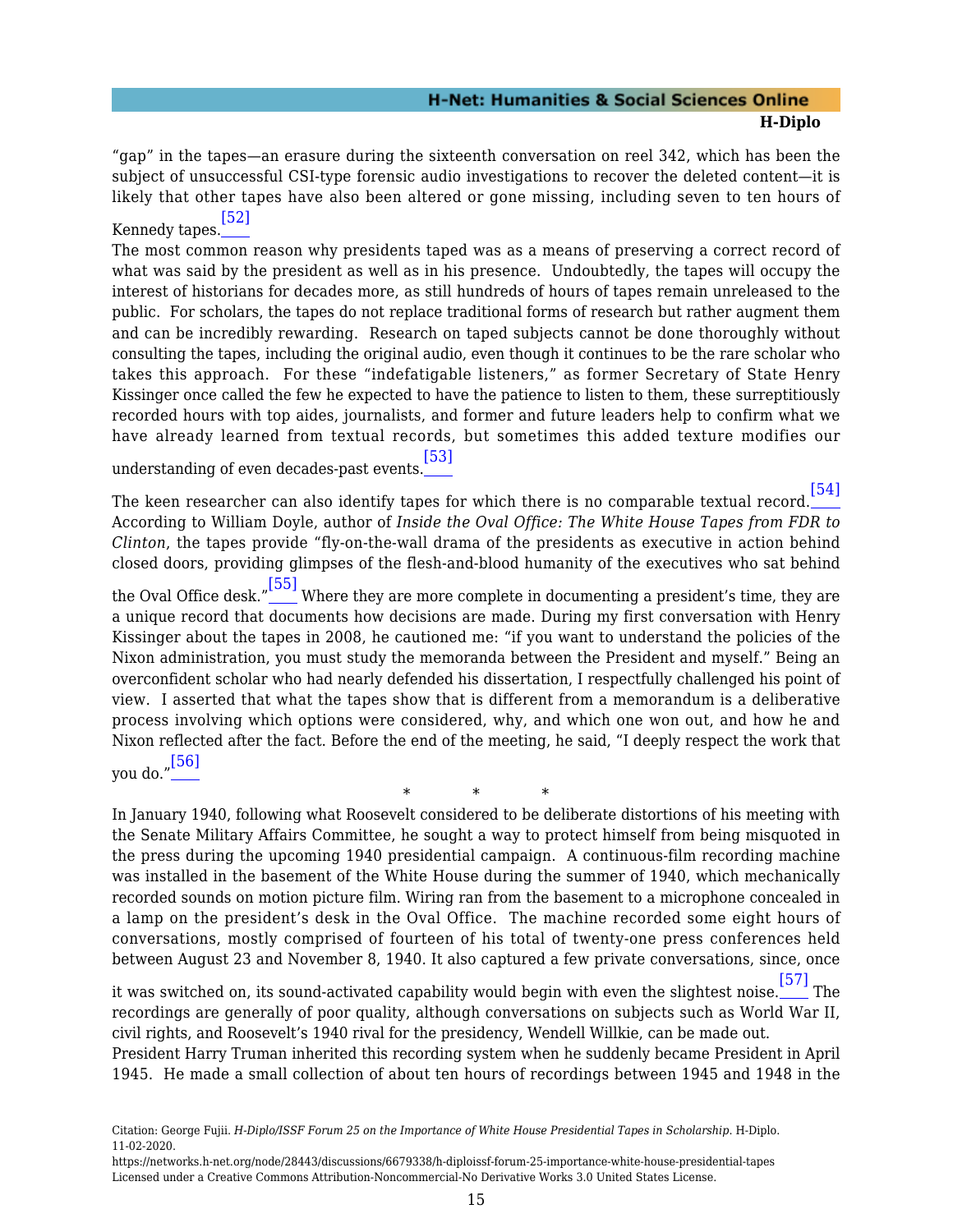Oval Office, during which his voice can be heard talking to visitors and White House staff members or talking on the telephone, as well recordings of other people talking in his office. Most of the conversations are garbled, with only phrases and occasional sentences that can be discerned. Some contain long stretches when nothing can be heard except for background noise and static. A prominent exception is Truman's May 23, 1945 press conference, in which every word can be

<span id="page-17-0"></span>understood.\_\_\_\_ Both Roosevelt and Truman were limited in heir use of taping on account of the primitive recording technology available at the time.

During the Eisenhower administration, a variety of meetings were recorded between 1953 and 1958, on both on the Oval Office taping system as well as a Dictabelt machine—the latter representing a new analog audio recording medium that had been invented in 1947. President Eisenhower became familiar with this new technology when he was earlier the President of Columbia University, where he made a number of Dictabelt recordings between September 1949 and June 1950. A total of at least twenty-six Oval Office meetings were probably recorded, although no tapes exist. Only ten Dictabelts covering five meetings have been located. A total of approximately fourteen and a half hours of audio have been discovered from both pre-presidential and presidential recordings. Participants in these meetings including foreign heads of state, congressman, cabinet members, and White House

### <span id="page-17-1"></span>staff. [\[59\]](#page-29-0)

With improvements in recording technology in the 1960s, presidents could make hundreds of hours of recordings. President. Kennedy used a device called a Dictaphone both before and after becoming president, mostly for dictating correspondence. In July 1962, he asked U.S. Secret Service Agent Robert Bouck to install recording devices in the Oval Office, the Cabinet Room, and a study in the Mansion. Bouck used Tandberg reel-to-reel tape recorders and high-quality microphones that he obtained from the U.S. Army Signal Corps. He placed two of the machines in the basement of the West Wing in a room reserved for storing private presidential files. Another was installed in the basement of the Mansion. Microphones were concealed in unused light fixtures in the Cabinet Room

<span id="page-17-2"></span>as well as in the President's desk in the Oval Office. $\fbox{0} \overline{\phantom{0}}$  A total of approximately 260 hours of recordings were made on these systems.

Unlike earlier presidential taping systems, these were manually operated. Kennedy himself knew how to operate them, as did his personal secretary, Evelyn Lincoln. Few others knew the system existed, including some who were closest to the President, such as Theodore Sorensen. A hidden switch had to be flipped on for each conversation, although on occasion the system was left on by accident and recorded additional conversations. At least one recording of Kennedy ordering the system to be switched off in the company of others can be heard, followed by the end of the recording. Presumably, recordings were made when it was in the President's interest, and they were not made when it was not in his interest. The system in the Mansion was rarely utilized. In a 1976

<span id="page-17-3"></span>oral history, Bouck said "except for one or two short recordings, I don't think it was ever used." [\[61\]](#page-29-2) The recording systems in the Cabinet Room and the Oval Office were another matter. Of the total of 248 hours of meetings and twelve hours of telephone conversations recorded, they are a treasure trove for history—especially on subjects like the Cuban Missile Crisis, the Vietnam War, the civil rights movement, and many other subjects. Yet the majority are not still not transcribed or easily accessible as of this writing, especially for conversations from 1963.

President Johnson inherited the Kennedy taping system on the day he became president, November 22, 1963, and some of the most dramatic moments to be recorded on his system were captured in its

Citation: George Fujii. *H-Diplo/ISSF Forum 25 on the Importance of White House Presidential Tapes in Scholarship*. H-Diplo. 11-02-2020.

https://networks.h-net.org/node/28443/discussions/6679338/h-diploissf-forum-25-importance-white-house-presidential-tapes Licensed under a Creative Commons Attribution-Noncommercial-No Derivative Works 3.0 United States License.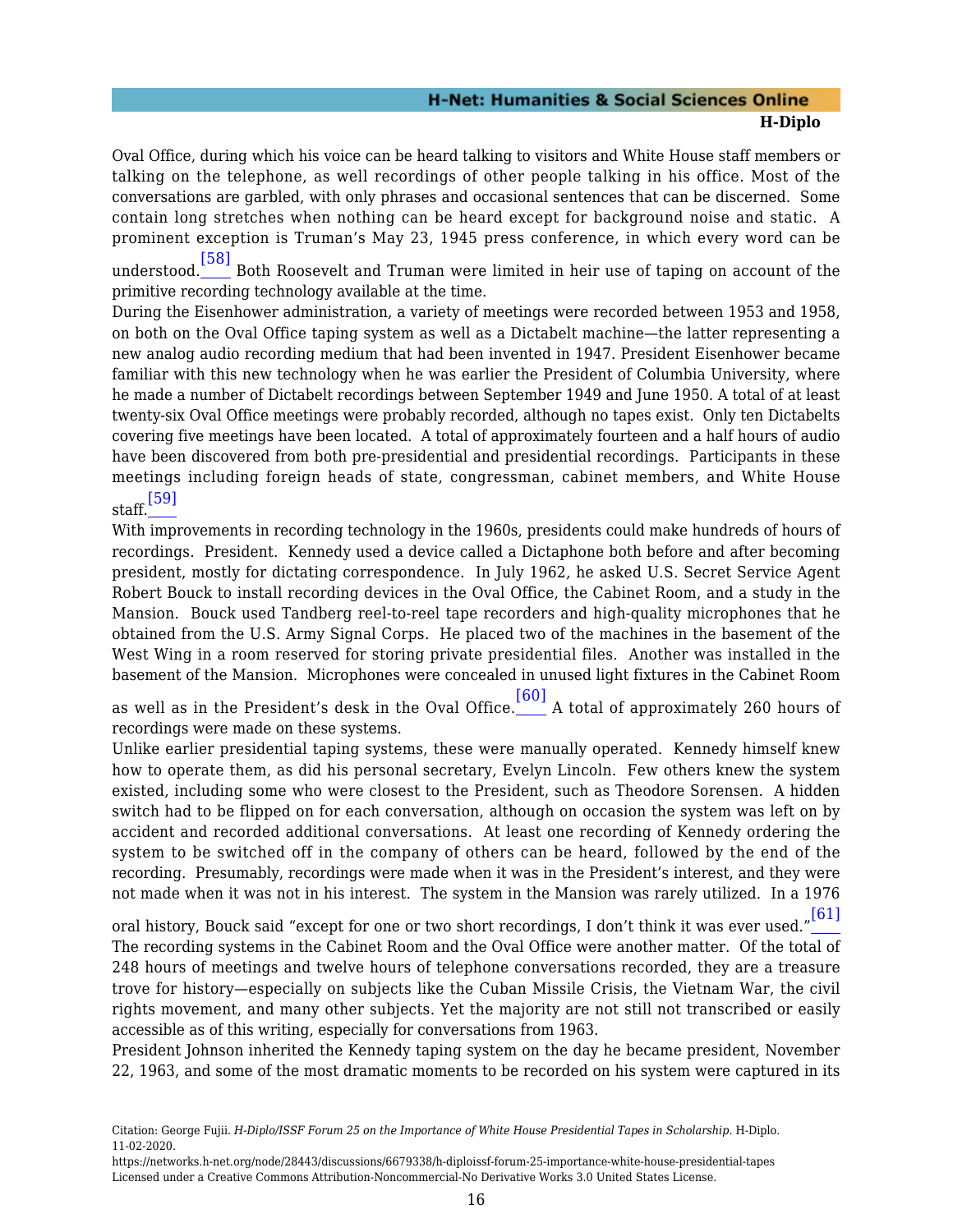opening days, such as his conversations about the Kennedy assassination—especially with former

<span id="page-18-0"></span>First Lady Jacqueline Kennedy. [\[62\]](#page-29-3) Like Kennedy before him, Johnson had a taping system in the Cabinet Room and in his hideaway office next the Oval Office. His greatest collection of recordings was made on a telephone in the Oval Office. These recordings were fed into a mixer and reel-to-reel

<span id="page-18-1"></span>recorders located in the West Wing basement. $\frac{[63]}{[63]}$  $\frac{[63]}{[63]}$  $\frac{[63]}{[63]}$  The system captured around 800 hours of meetings and telephone calls on subjects such as civil rights, Vietnam, the 1964 Democratic convention, and the series of unfolding crises and political events leading up to the 1968 election. The majority of these tapes remain un-transcribed.

Following Richard Nixon's victory in the presidential election during November 1968, Johnson spoke to Nixon about the taping system and encouraged him to use it as a way of ensuring accurate material for his eventual memoirs. While Nixon was known to have made Dictabelt recordings prior to becoming president, Johnson's taping equipment that was located next to the Oval Office, in what became Chief of Staff H.R. "Bob" Haldeman's office, was ordered removed. While Nixon made the decision not to record as Johnson had, several of his aides recorded their own meetings, telephone calls, and diaries, including Haldeman, John Ehrlichman, and Kissinger, in addition to Nixon's practice of making intermittent diary recordings.

President Nixon changed his mind two years later, requesting Al Wong of the U.S. Secret Service Technical Security Division to install a taping system. Besides the Oval Office, taping expanded to Nixon's office in room 180 of the Executive Office Building (EOB), three telephone lines in his Oval Office and EOB office, a telephone line in the Mansion in the Lincoln Sitting Room, the Cabinet Room, and his study at Camp David's Aspen Lodge and a telephone line there. The recordings fed into an old telephone frame room in the West Wing basement that was controlled by the Secret Service. These systems were mostly automatic, that is, they were sound-activated when Nixon came within range of one of them. The fact that the Nixon system did not make selective recordings is what contributed to the substantial quantity of recordings that were made, approximately 3,432 hours—more than all previous presidents combined.

The Nixon system operated from February 1971 to July 1973, and was dismantled two days after Butterfield's disclosure. The tapes tend to document well especially foreign policy from that period, including Vietnam, rapprochement with the People's Republic of China, and negotiations with the Soviet Union, but also domestic and economic policy and the 1972 elections. The tapes themselves played a starring role during the Watergate investigation, and the subpoenaed tapes, which were used as evidence, marked the first time that any significant quantities of tapes, or in this case tape transcripts, were made available to members of the public in the form of the publication of the ubiquitous yellow-covered volume *The White House Transcripts*, published by the *New York Times* in

### <span id="page-18-2"></span>1974. [\[64\]](#page-29-5)

Following Nixon's resignation, and his pardon by Ford, the Congress passed the Presidential Recordings and Materials Preservation Act of 1974 (PRMPA). PRMPA retroactively nationalized Nixon's papers, and his tapes, and stipulated "the need to provide the public with the full truth, at the earliest reasonable date, of the abuses of government power popularly identified under the generic

<span id="page-18-3"></span>term 'Watergate.'" [\[65\]](#page-29-6) The statute effectively required the National Archives to process and release to the public all Watergate material and tapes prior to the release of material on other subjects. It was an unprecedented action that itself shaped the Nixon historiography, culminating in the publication of arguably the most famous work on the Nixon tapes, Stanley Kutler's *Abuse of*

<span id="page-18-4"></span>Citation: George Fujii. *H-Diplo/ISSF Forum 25 on the Importance of White House Presidential Tapes in Scholarship*. H-Diplo. 11-02-2020.

https://networks.h-net.org/node/28443/discussions/6679338/h-diploissf-forum-25-importance-white-house-presidential-tapes Licensed under a Creative Commons Attribution-Noncommercial-No Derivative Works 3.0 United States License.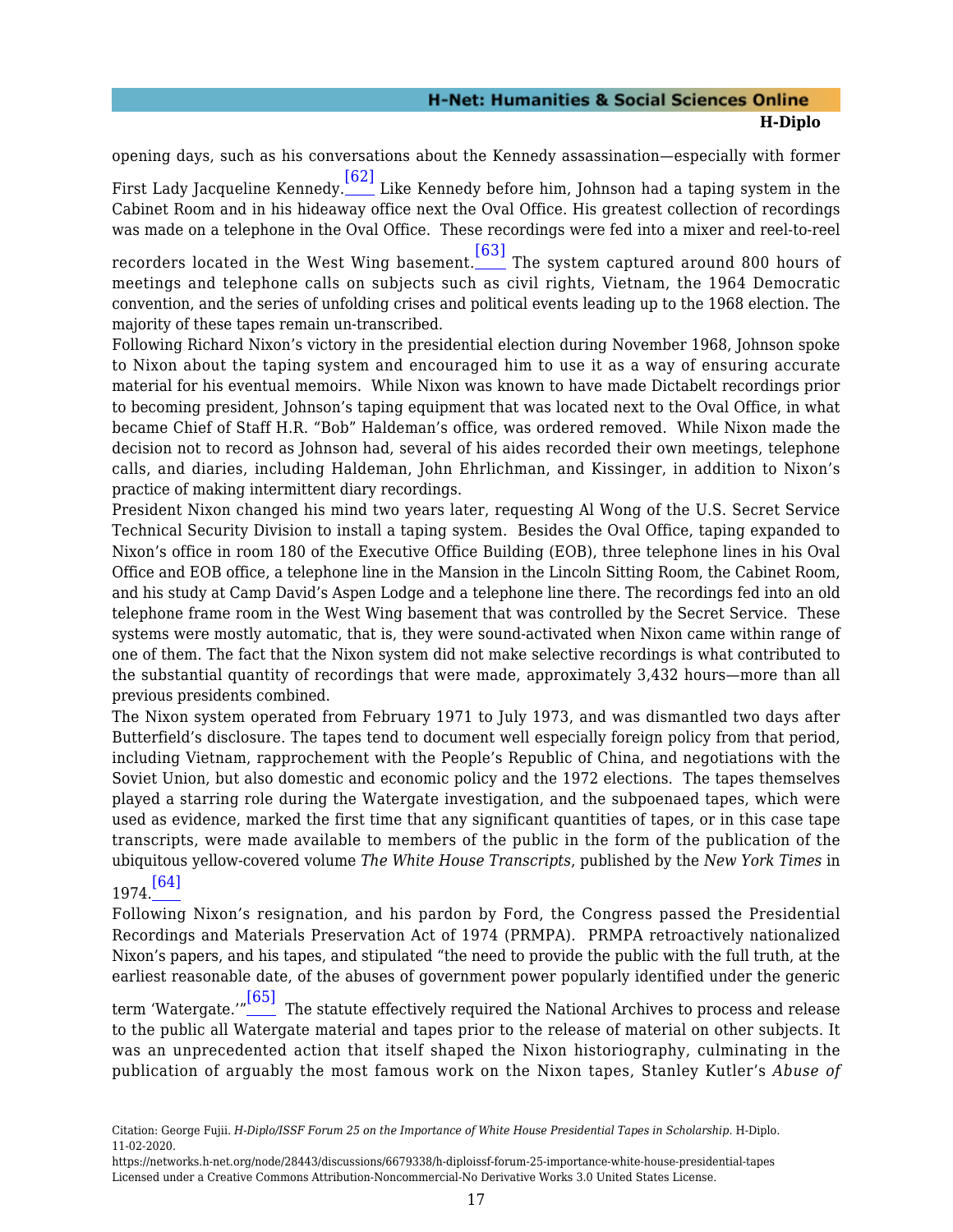*Power*. [\[66\]](#page-29-7) In more recent years, Nixon's vast trove of recordings has been probed for other subjects. Scholars of presidential recordings have learned that while tapes aid research, they also have the

<span id="page-19-0"></span>potential to distort findings unless they are interpreted correctly.\_\_\_\_ One cannot do thorough research without them, but one cannot rely on them alone. Tapes can give a listener a false sense of security; perhaps we believe something more because we *heard it ourselves*. They must be interpreted, corroborated, triangulated, and put in their proper context. Even with tapes, the writing of history remains a collaborative process.

As far as we know, no president since Nixon has recorded in any kind of comprehensive way. Limited transcripts have been discovered at the William J. Clinton Presidential Library and Museum that contain the words "Side A" and "Side B" at the top, suggesting that they were made from a cassette recording. When speculation surfaced in 2017 that President Donald Trump might have taped during the opening months of his presidency, the White House issued a strong but carefully-worded denial. Since then, additional records from the Trump Administration have surfaced that convince me either that Trump tapes, or has taped in the case where the recordings themselves are not being preserved after making a transcript. Even if we one day learn that more recent presidents taped, it could be decades until we discover the content of those recordings. Until then, we must assume that presidents since Nixon learned a valuable lesson from his experience during the Watergate and have generally decided not to tape—and certainly not comprehensively.

\* \* \* Where does that leave scholars? I am aware of no one who has comprehensively catalogued or transcribed the audio for Roosevelt, Truman, and Eisenhower. Such work is badly needed, especially as interest in those presidencies remains high. The Miller Center of Public Affairs at the University of Virginia has done more with the Kennedy and Johnson tapes than anyone, yet big gaps remain. The Miller Center brilliantly compiled the beautiful volumes that we all use, yet since the appointment of William Antholis in 2016, it seems to be reorienting strategically more in the direction of a Washington think tank. In addition, the commercial publishing industry has changed and the days of producing boxed sets at a retail price of \$150.00 or more are over. I have done more with the Nixon tapes than anyone, but again there are big gaps and I am near the limit of my technical ability without joining up with new partners. For example, an entirely unexplored dimension of the tapes is their application to the digital history projects of the kind at the History Lab at Columbia University, in which textual analysis and other computational manipulation could be performed to derive higher meaning from a large corpus of transcripts. There are numerous other books and articles that have used the tapes in some fashion, a kind of informal crowd-sourced effort, but no one has mined them all for original tape content.

I would like to overstay my welcome here for a final moment to call for an effort to make the audio captured by these six presidencies easily accessible to scholars and the public in the form of side-byside searchable transcripts—of all conversations worth transcribing given a reasonable cost-benefit analysis for some that involve exceptionally poor audio quality. Some might never be transcribe-able, or perhaps technology will one day be available to help us—just as much of this conversation was not possible a generation ago. The institutions and scholars who have worked on the tapes to date should have the opportunity to provide input, as well as experts in digital history, digital publishing platforms, and sustainability. The effort should be focused on results—for scholars, the discipline, and a useful public service in the style of C-SPAN's *American History TV*—and not which institution gets the credit. The results should not be buried behind a paywall, but presented in a way that we

Citation: George Fujii. *H-Diplo/ISSF Forum 25 on the Importance of White House Presidential Tapes in Scholarship*. H-Diplo. 11-02-2020.

https://networks.h-net.org/node/28443/discussions/6679338/h-diploissf-forum-25-importance-white-house-presidential-tapes Licensed under a Creative Commons Attribution-Noncommercial-No Derivative Works 3.0 United States License.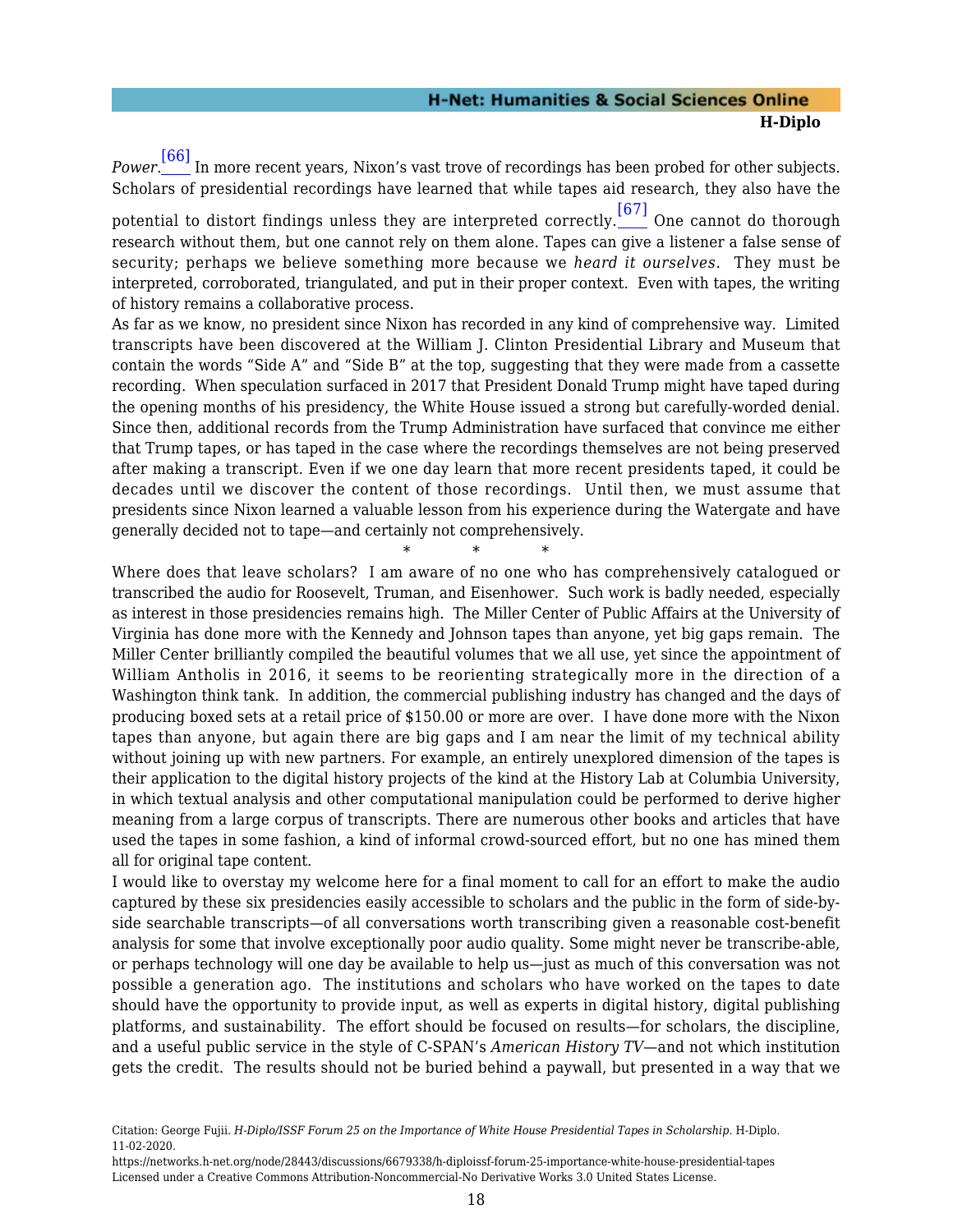can build them into our courses and our research.

In an era in which history and the humanities are under attack, and we are all constantly on guard to demonstrate our worth, this could be a high-value project that could benefit our discipline and the broader public. And it could be a way to ensure that these gifts that keep giving, for those of us who work with tapes regularly, continue to give for years to come.

#### <span id="page-20-0"></span>Essay by Marc Trachtenberg, University of California, Los Angeles

In 1984 I first learned that some tapes of top-level meetings held during the Cuban Missile Crisis had been made available to researchers. I had run into McGeorge Bundy at a conference in New York (Bundy was at that point a professor of history at NYU) and he told me that the Kennedy Library had recently released a transcript of recordings made during the first day of the crisis, October 16, 1962; n audiocassette containing extracts from the original recording was also now available. For an historian, the release of that material was quite an extraordinary event, and I was surprised that I had not heard about it before. So I checked to see if the *New York Times* had said anything about it. It turned out that the *Times* had published an article about the release of the tapes. That report, however, had played down the importance of this material. The chief archivist at the Kennedy Library was quoted there as saying that the material being released contained "no surprises." "It

<span id="page-20-1"></span>doesn't change anything," he said. "There is nothing new of substance." [\[68\]](#page-29-9) I found that hard to believe. A recording of that sort was bound to be an extraordinary source. So the next time I was at the Kennedy Library I bought a copy of the transcript and the cassette, and it soon became clear to me that there was a good deal that *was* new here. We had been led to believe, for example, that Robert Kennedy, the president's brother, had been (as Arthur Schlesinger put it) a

<span id="page-20-2"></span>"dove from the start" and had stopped "the air-strike madness in its tracks." $\underbrace{^{[69]}}$  $\underbrace{^{[69]}}$  $\underbrace{^{[69]}}$  The new evidence, however, showed quite clearly that on that first day Robert Kennedy not only favored an invasion of Cuba but even wondered whether it would be possible to create some pretext for a war against that

<span id="page-20-3"></span>country—that is, whether the U.S. could "sink the *Maine* again or something." [\[70\]](#page-29-11) But that type of statement is not what is so extraordinary about this material. You could easily imagine coming across that information about Robert Kennedy in the usual documents historians sooner or later get access to. In fact, the minutes which Bromley Smith, the executive secretary of the National Security Council, prepared of the key meetings held in the last few days of the crisis show very clearly that Robert Kennedy was, at that point, a strong supporter of an air strike on the [\[71\]](#page-29-12)

#### <span id="page-20-4"></span>missile sites in Cuba.

The tapes (and the transcripts which often accompany them, which were extremely difficult to prepare but which are essential to making the tapes a useful source for the scholar) are important for a very different reason. In listening to the tapes, you had the sense that here was the real thing—that you could actually hear for yourself what was going on, that you were not dependent on how other people interpreted what was being said, but that you were in direct touch with the hard, historical reality. "Listening to these tapes," as Sheldon Stern put it, gave you the chance to know, "within the

<span id="page-20-5"></span>Citation: George Fujii. *H-Diplo/ISSF Forum 25 on the Importance of White House Presidential Tapes in Scholarship*. H-Diplo. 11-02-2020.

https://networks.h-net.org/node/28443/discussions/6679338/h-diploissf-forum-25-importance-white-house-presidential-tapes Licensed under a Creative Commons Attribution-Noncommercial-No Derivative Works 3.0 United States License.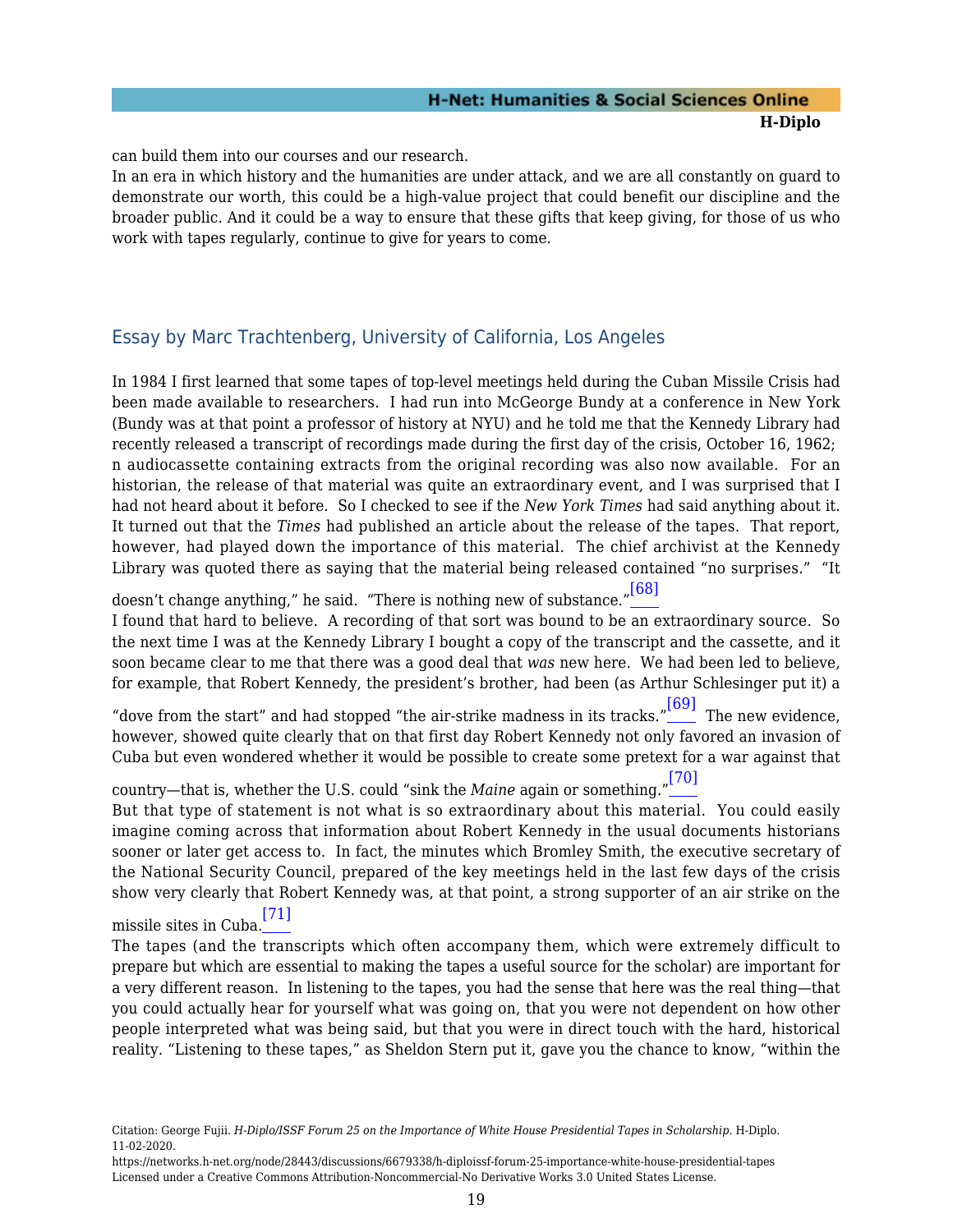technical limits of the recordings, *exactly what happened.*" [\[72\]](#page-29-13) Stern was referring to the Cuban Missile Crisis tapes, but I have had that same feeling when dealing with many other presidential recordings. Just listening to the tape of Richard Nixon's meeting with Soviet Foreign Minister Andrei Gromyko on September 29, 1971, was, for example, quite an

<span id="page-21-0"></span>extraordinary experience.\_\_\_\_\_ Here were the representatives of the two greatest military powers the world has ever known, each controlling thousands of thermonuclear weapons, and you could actually hear them talking with each other, in English with no one else around, about how the Arab-Israeli conflict, a problem which they recognized could conceivably have led to a world war, might be settled. And the unofficial nature of the meeting, which was too informal to have been recorded by an official note-taker, is one of the things that makes that tape so important. In that meeting Gromyko was able to say things he had not been able to say in the larger meeting, attended by a number of officials, which had immediately preceded it. In particular, Gromyko had not been able to assure Nixon that if an Arab-Israeli settlement was reached the USSR would withdraw practically all its

<span id="page-21-1"></span>military forces from the region. [\[74\]](#page-29-15) But he *was* able to make that offer in that informal meeting, and that meant, as Nixon himself later noted, that what Gromyko said needed to be taken seriously. He was "the last to trust the Russians," he pointed out, "and they're the last to trust me." But the Soviet foreign minister had not made that offer "in front of the others"—that is, the proposal had "not gone

<span id="page-21-2"></span>to the bureaucracy"—and that was "what made it so meaningful." [\[75\]](#page-29-16)

So you can learn things from the tapes, things that formal documents are less likely to record. I don't want to push the point too far. In this case, for example, Henry Kissinger, Nixon's National Security Advisor, wrote up an account of the meeting he had with Gromyko the next day to confirm the offer, so an historian without access to the tapes could have reconstructed the basic story fairly accurately in the usual way.  $\boxed{76}$  Still, there is nothing quite like actually hearing the conversation between

<span id="page-21-3"></span>Gromyko and Nixon. And what Nixon said about the credibility of Gromyko's offer points to another reason why this type of source is so important. There is a common view in the international relations literature that the more public a statement of policy is, the more credible it is, because if a political leader does not live up to it, he or she is more likely to be held accountable at home. As the Yale political scientist Alastair Smith put it, "foreign policy declarations are only credible when leaders

<span id="page-21-4"></span>suffer domestically if they fail to fulfill their commitments." $\frac{[77]}{2}$  $\frac{[77]}{2}$  $\frac{[77]}{2}$  And yet this particular example suggests that exactly the opposite might be the case—that public statements can be dismissed as grandstanding or pandering to the public, and that the most credible assurances might be the ones the fewest people know about. One can, in fact, imagine that idea serving as the basis of a dissertation.

But the key point here is that when you listen to these tapes you get a feel for how things actually work—for how political decisions get made and how governments reach understandings with each other—which you simply cannot get in any other way. The Missile Crisis is again a good case in point. You might have thought, given what was at stake, that the discussions would have been conducted in a highly organized, highly focused, way. But that is not the case at all. The discussions took the own course. People, and especially the president, felt free to think out loud; at times you get the impression that he was practically inviting people to tell him, if they could, what was wrong with his way of looking at things. Sometimes people would raise points which no one would then pick up on—Robert Kennedy's talk on October 16 about invading Cuba is a good example—and in that way

Citation: George Fujii. *H-Diplo/ISSF Forum 25 on the Importance of White House Presidential Tapes in Scholarship*. H-Diplo. 11-02-2020.

https://networks.h-net.org/node/28443/discussions/6679338/h-diploissf-forum-25-importance-white-house-presidential-tapes Licensed under a Creative Commons Attribution-Noncommercial-No Derivative Works 3.0 United States License.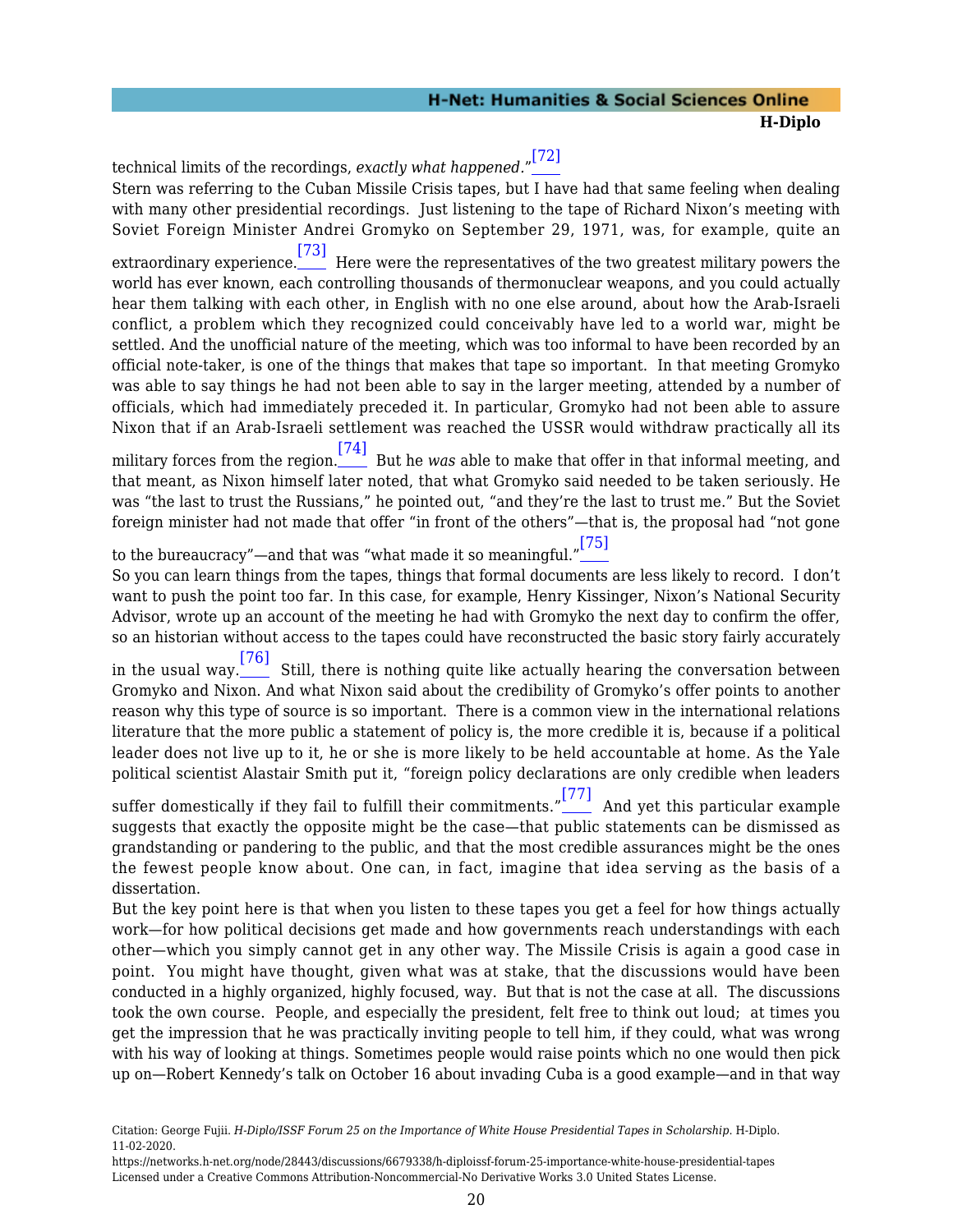the idea would be dropped, at least for the time being. The process might have been unstructured, but that does not necessarily mean that the issues were not being dealt with effectively. Indeed, too structured a discussion at that point might actually have been counterproductive. You also get a feel for the role that affect plays in the decision-making process; you can sometimes hear the emotion in people's voices (in the case of Robert McNamara, at times, in the Cuban Missile Crisis tapes), but sometimes you are struck by the cool and analytical way in which issues are approached.

Those are impressions you cannot get just by reading the usual sources. Compared to a transcript, the minutes of a meeting are very short. The October 16 transcript, covering two-and-a-half hours of discussion, runs to about 87 pages, whereas the minutes of some of the later high-level meetings are at most six or seven pages long. Obviously whoever prepared the minutes had to be very selective in reporting what was said. That account had to be more intelligible, more readily understandable, than a transcript would have been; uncertainties, inconsistencies, incomplete thoughts, even emotion, wall filtered out. And it is not inconceivable that the note-taker's own policy preferences might come into play, if only in an unconscious or semi-conscious way.

To flesh out this point, one could systematically compare the transcripts with the Bromley Smith minutes to those meetings for which both kinds of sources are available. I can, in fact, imagine someone publishing a nice paper doing that kind of comparison—showing, that is, how the differences between the two types of sources fall into a pattern, and explaining why systematic differences of that sort exist. The exercise would be worthwhile because the point here has a general methodological importance. It might tell you a good deal about why the standard sources, of which the Smith minutes are typical, cannot be expected to give you a full picture of what was actually going on; those insights could then be taken into account when one is trying to assess the evidentiary value of a particular set of historical sources.

To get some sense of what emerges from that kind of exercise, I looked at the minutes of the October 27 morning top-level meeting and compared them with the corresponding transcript. The differences were palpable. Smith made President Kennedy seem much less determined to consider a trade involving the Jupiter missiles in Turkey than he actually was. According to the transcript, for example, Kennedy was at one point clearly annoyed that the government had put this issue on the back burner. The Soviets had just come up with a new proposal involving that kind of trade: "Well," he asked, "have we gone to the Turkish government before this came out this week? I've talked about it now for a week. Have we had any conversations in Turkey, with the Turks?" And this is how Smith paraphrased that remark: "The President recalled that he had asked that consideration be given to the withdrawal of U.S. missiles from Turkey some days previously." The paraphrase was

<span id="page-22-0"></span>much milder than the original: Smith was pouring a lot of water into Kennedy's wine. [\[78\]](#page-30-2)

So the tapes offer a sharper sense of what was going on than what you would get from ordinary documents. And if that is true even of meetings which were also recorded by a note-taker, it is even more true of much smaller meetings for which no notes were prepared. Since those are the meetings at which people could express themselves most freely, hearing what they had to say can be quite revealing. I gave the example above of the September 1971 Nixon-Gromyko meeting, but let me offer two other examples, the first also from the Nixon period and the second from 1963.

The Nixon example relates to U.S. Middle Eastern policy, and specifically to the question of how much pressure to place on Israel to convince it to agree to the peace terms the Americans favored. In the published documents, which are based mainly on the usual kinds of sources, there are many references to the need to "squeeze" Israel. In the volume of the *Foreign Relations of the United States* series dealing with the Arab-Israeli conflict from 1969 to 1972, the word "squeeze" appears in

Citation: George Fujii. *H-Diplo/ISSF Forum 25 on the Importance of White House Presidential Tapes in Scholarship*. H-Diplo. 11-02-2020.

https://networks.h-net.org/node/28443/discussions/6679338/h-diploissf-forum-25-importance-white-house-presidential-tapes Licensed under a Creative Commons Attribution-Noncommercial-No Derivative Works 3.0 United States License.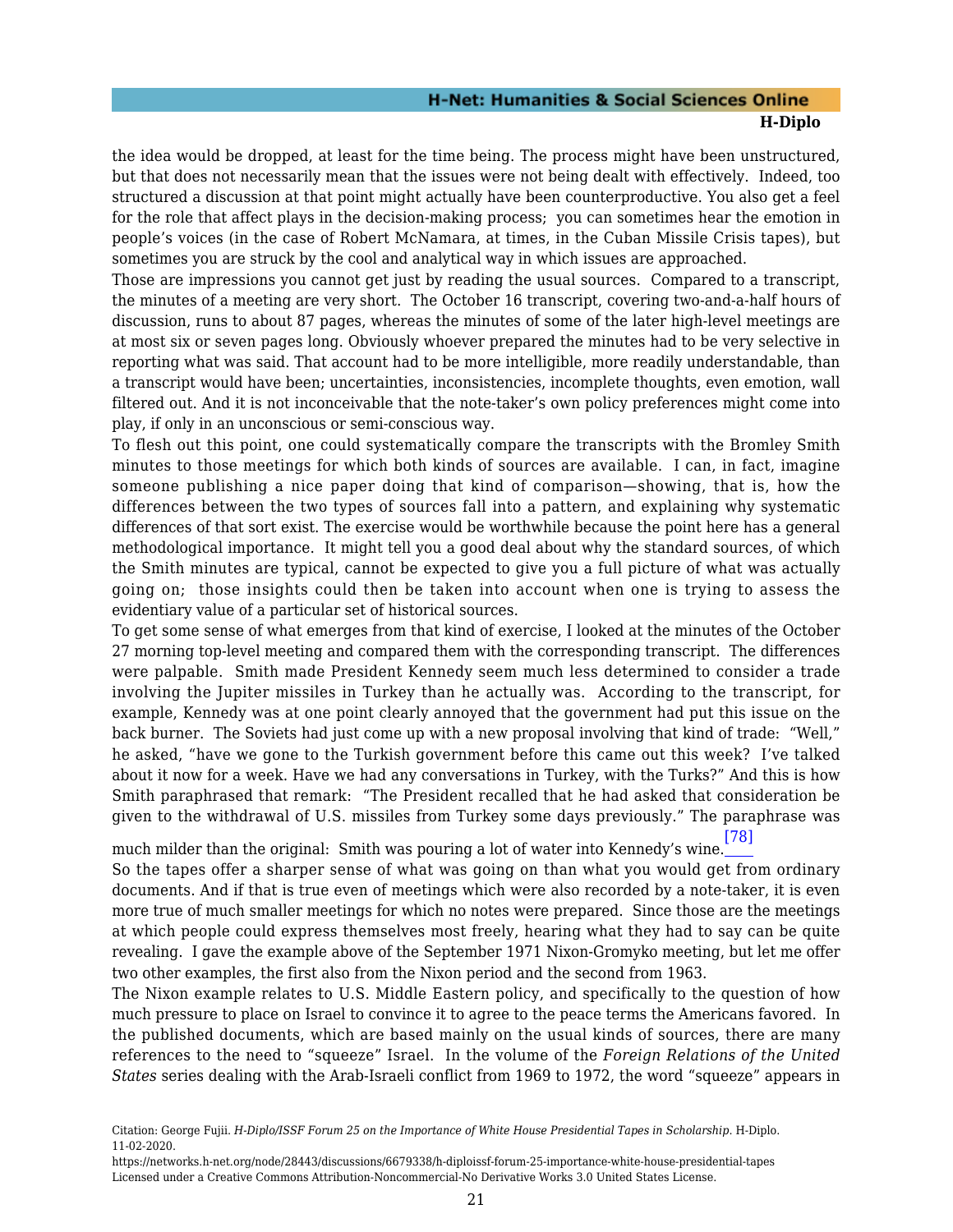this context in about ten documents, one of which is from a transcript of a taped conversation between Nixon and Kissinger. The stronger term "brutalize" appears in this context only in two documents, both of which are transcripts of taped Nixon-Kissinger conversations. The tapes, generally speaking, offer a more unadulterated feel for what the thinking was than the more normal kinds of documents, although they do not fundamentally alter the basic understanding you get from those documents about what was going on.

The second example has to do with the tape of a meeting Kennedy had with his Secretary of Defense, Robert McNamara, and his National Security Advisor, McGeorge Bundy, on July 30, 1963. The three men were discussing another issue when suddenly McNamara brought up the question of an impending shift in American strategy for general nuclear war. "As a matter of fact," he told the president, "we're walking into a *very* controversial proposal on our ICBMs this year." "Up to the present," he noted, "we have said that we're buying ICBMs to attack Soviet cities. We've also said we're buying ICBMs to attack the Soviet nuclear forces." But that was a "wasting argument." To the extent that the Soviet missiles were still in place by the time America attacked, he pointed out, "their destruction by our ICBMs will not materially reduce the casualties in this country." The president agreed with that, but what, he wondered, did that do "to the McNamara thesis?" He had in mind the "No Cities/Counterforce" targeting philosophy which McNamara had unveiled in the spring of 1962. Oh, McNamara answered, it did not change his thesis, it would just change the force levels. McNamara had not quite understood what Kennedy had been getting at, so the president made it clearer what he had had in mind: "But this idea that we're just going to attack their means of delivery, instead of their [cities]." But then he added, "That was just that . . ."—with his voice trailing off, as though a thought had occurred to him which had made it unnecessary for him to complete the sentence. Bundy then remarked light-heartedly, "That was only good for about a year. . ." He clearly was not taking the jettisoning of the "No Cities/Counterforce" strategy too seriously, and McNamara joined in with a light-hearted remark of his own about these nuclear strategies: "we're running out of them, Mr. President." And Kennedy took the point: "You don't need that many more." The idea was that counterforce was beyond reach—that, as McNamara put it, you just "can't do that job"; the implication was the country had little choice now but to put all thought of effective nuclear warfighting aside and settle for a simple strategy of deterrence, a strategy that would remain viable for

#### <span id="page-23-0"></span>years to come. [\[79\]](#page-30-3)

This is an interesting exchange for a number of reasons. First, it tells us something about how nuclear strategy was then made. McNamara was simply *informing* the president that the official strategy was about to shift in a major way. He was not *proposing* a major shift, assuming that there were arguments pro and con and that it was the president who would decide which way to go after giving serious attention to all those arguments. And Kennedy did not seem to have any problem with that approach. It also shows that Kennedy was very skeptical about counterforce, but that in itself was not terribly surprising. What was striking was the way in which the strategy McNamara had outlined the previous year was treated. McNamara's commitment to that strategy was so minimal that he scarcely seemed to know what Kennedy had in mind when he referred to the "McNamara thesis." And Kennedy's "that was just that . . ." remark also seemed to suggest that "No Cities/Counterforce" was never taken seriously in the first place, that the "McNamara thesis" had been put forward mainly to achieve certain political purposes. That point registered with particular force when I heard this passage in the tape, since I had already, for other reasons, come to the conclusion that the strategy outlined in the spring of 1962 was not to be taken at face value, but had been designed to rationalize the centralization of control over nuclear weapons in American hands

Citation: George Fujii. *H-Diplo/ISSF Forum 25 on the Importance of White House Presidential Tapes in Scholarship*. H-Diplo. 11-02-2020.

https://networks.h-net.org/node/28443/discussions/6679338/h-diploissf-forum-25-importance-white-house-presidential-tapes Licensed under a Creative Commons Attribution-Noncommercial-No Derivative Works 3.0 United States License.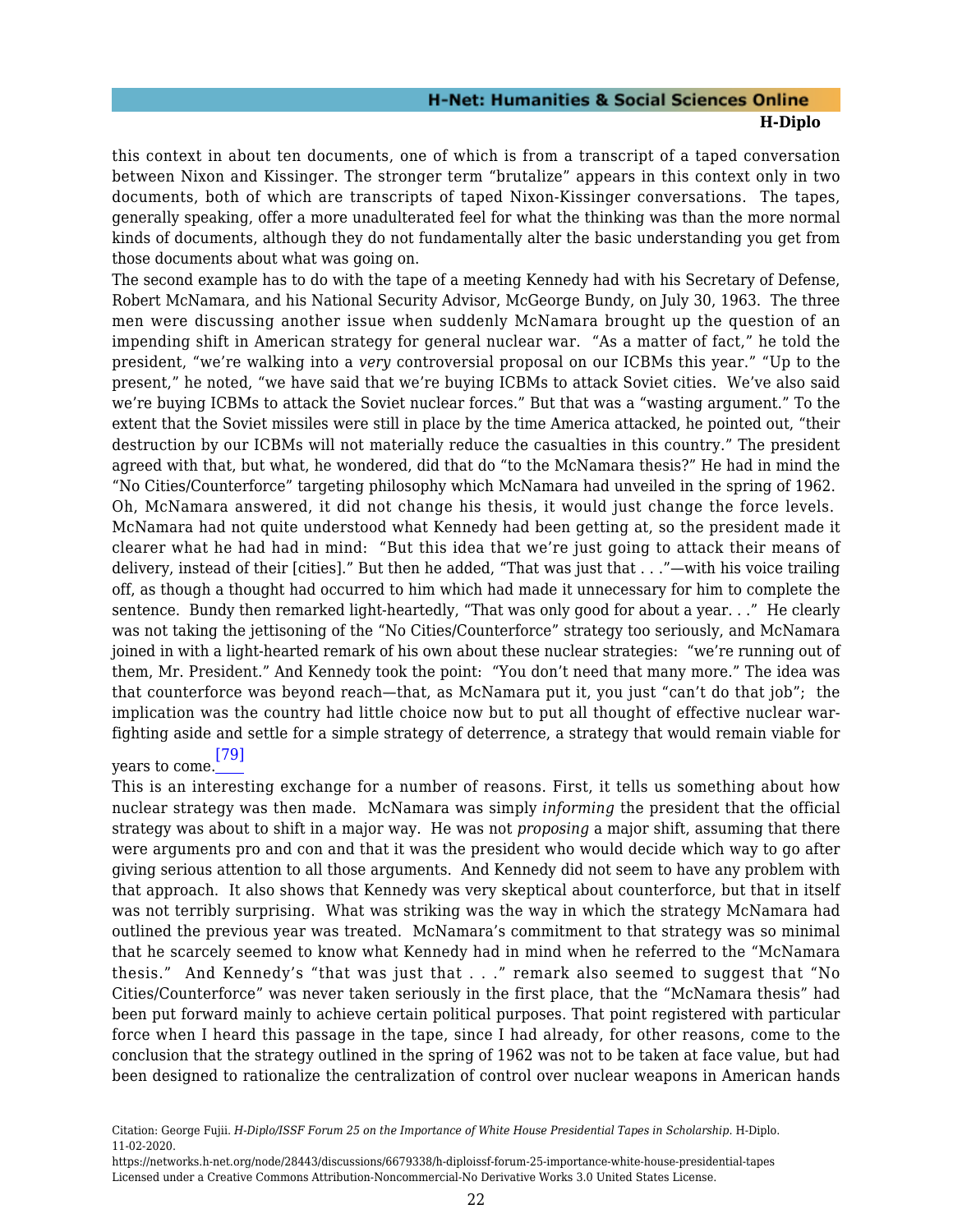within the NATO alliance—that is, to rationalize U.S. opposition to nuclear forces under the control of the allies. But, still, I found the word "just" to be very revealing. It made me more confident that the

<span id="page-24-9"></span>conclusions I had already reached were correct. [\[80\]](#page-30-4)

My point here is that little things—like the inclusion of the word "just"—can have significant interpretive value, and that the tapes are of full of tidbits like that. Does that mean that the tapes have been transformative—that on a very basic level one would not have been able to reach fundamental conclusions without them? I have used the tapes in about four or five projects, and I

<span id="page-24-10"></span>would not say they were transformative in any of them. $\frac{[81]}{[81]}$  $\frac{[81]}{[81]}$  $\frac{[81]}{[81]}$  In each of these cases the basic story was clear enough from traditional sources. What difference then did the tapes make? In the movie "The Wizard of Oz," the scenes from Dorothy's ordinary life are filmed in black-and-white, but the dream sequence, the main part of the movie, is filmed in color. The tapes, it seems to me, are important because, when they exist, they allow us to make that kind of transition. When you listen to them, drawing on the extraordinary efforts of the State Department historians and others who have prepared the transcripts, the episode you are studying comes alive. A whole new dimension of meaning opens up. You perceive things you would never have been able to if the tapes had not been available. And I personally feel that for that reason alone it is tragic that the taping of presidential conversations is (apparently) no longer being done.

#### **Notes**

<span id="page-24-0"></span> $[1]$ 

 "Excerpts from White House Tape of a Nixon-Haldeman Talk in May 1971, *New York Times*, September 24, 1981, D26.

<span id="page-24-1"></span>[\[2\]](#page-3-0)

Seymour M. Hersh, "1971 Tape Links Nixon to Plan to Use 'Thugs,'" *New York Times*, September 24, 1981, A1.

<span id="page-24-2"></span>[\[3\]](#page-4-0)

 The authors quote the transcript from Ernest R. May and Philip D. Zelikow, eds., *The Kennedy Tapes: Inside the White House During the Cuban Missile Crisis* (New York: W.W. Norton, 2002), 84.

<span id="page-24-3"></span>[\[4\]](#page-5-0)

William Safire, "White House Tapes," *New York Times*, October 12, 1997, sec. 4, p. 15.

<span id="page-24-5"></span><span id="page-24-4"></span>[\[5\]](#page-5-1)

 R.W. Apple, "Taping in Johnson Era both Alleged and Denied," *New York Times*, July 17, 1973, A1. [\[6\]](#page-5-2)

 On immigration, for example, see "All Presidents Are Deporters in Chief," editorial, *New York Times*, July 19, 2019; on compliance with laws of war, see Matthew Evangelista, "Donald Trump and the Limits of International Law," *H-Diplo/ISSF Policy Roundtable 1-5L*, May 24, 2017,<http://issforum.org/roundtables/policy/1-5L-Trump-IR>. [\[7\]](#page-5-3)

<span id="page-24-6"></span> The White House, "Telephone conversation with President Zelenskyy of Ukraine," Memorandum of Telephone Conversation, July 25, 2019, 9:03-9:33 a.m. EDT, declassified September 24, 2019, <https://www.whitehouse.gov/wp-content/uploads/2019/09/Unclassified09.2019.pdf> [\[8\]](#page-6-0)

<span id="page-24-8"></span><span id="page-24-7"></span> Princeton University, "Tali Mendelberg, Publications" (webpage), n.d., [https://scholar.princeton.edu/talim/published.](https://scholar.princeton.edu/talim/published)

Citation: George Fujii. *H-Diplo/ISSF Forum 25 on the Importance of White House Presidential Tapes in Scholarship*. H-Diplo. 11-02-2020.

https://networks.h-net.org/node/28443/discussions/6679338/h-diploissf-forum-25-importance-white-house-presidential-tapes Licensed under a Creative Commons Attribution-Noncommercial-No Derivative Works 3.0 United States License.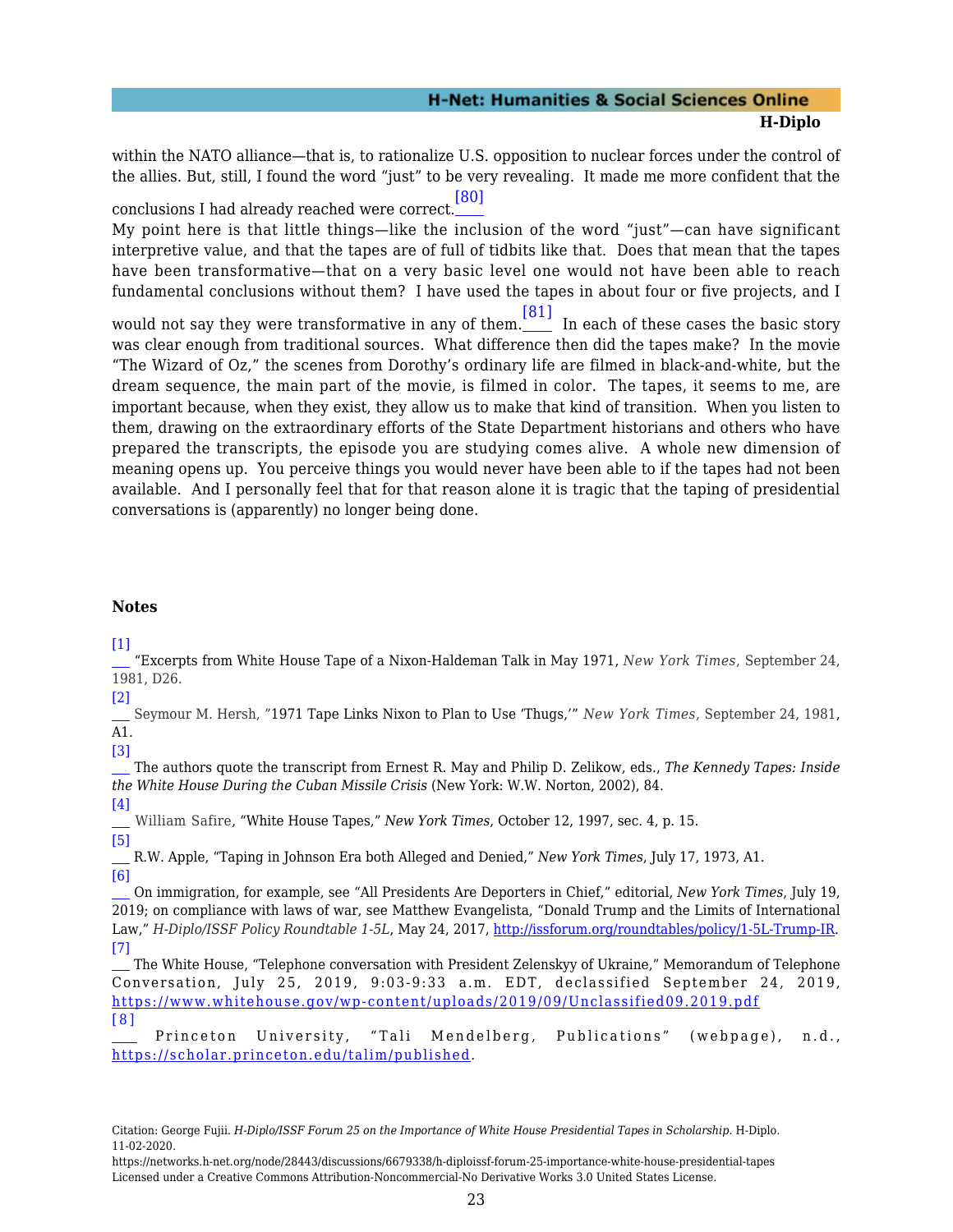[\[9\]](#page-6-1)

 Fredrik Logevall, *Choosing War: The Lost Chance for Peace and the Escalation of War in Vietnam* (Berkeley: University of California Press, 1999), 393.

<span id="page-25-0"></span>[\[10\]](#page-7-1) The authors thank Agneska Bloch and Stephen Dyer for their research assistance.

<span id="page-25-1"></span>[\[11\]](#page-7-2)

 The tapes created by Franklin D. Roosevelt, Harry S. Truman, and Dwight D. Eisenhower are much more limited.

<span id="page-25-2"></span>[\[12\]](#page-7-3)

 Maura F. Porter, "Presidential Tapes Allow Eavesdropping on History," *Prologue Magazine* 35:2 (Summer 2003): 42-43; see also Lee Sigelman, "The Presentation of Self in Presidential Life: Onstage and Backstage with Johnson and Nixon," *Political Communication* 18:1 (2001): 1-22. [\[13\]](#page-8-0)

<span id="page-25-3"></span> Samuel W. Rushay, Jr., "Listening to Nixon: An Archivist's Reflections on His Work with the White House Tapes," *Prologue Magazine* 39:3 (Fall 2007) at **:** [https://www.archives.gov/publications/prologue/2007/fall/tapes.html.](https://www.archives.gov/publications/prologue/2007/fall/tapes.html) [\[14\]](#page-8-1)

<span id="page-25-4"></span> The authors greatly benefited from Blanton's remarks, which one or both authors heard annually at the George Washington University Summer Institute on Conducting Archival Research, from 2003-10. These questions come from notes taken during his annual presentations.

<span id="page-25-5"></span>[\[15\]](#page-8-2) Fred I. Greenstein and Richard H. Immerman, "What Did Eisenhower Tell Kennedy about Indochina? The Politics of Misperception," *The Journal of American History* 79:2 (September 1992): 568-587.

<span id="page-25-6"></span>[\[16\]](#page-8-3) See the discussion, for example, in James Goldgeier, "There Are No Notes on Trump's Meeting with Putin. That's a Big Deal," *The Monkey Cage at the Washington Post*, July 19, 2017 (revised version republished on July 13, 2018 and January 12, 2019); [https://www.washingtonpost.com/news/monkey-cage/wp/2017/07/19/there-are-no-notes-on-trumps-meeting-with](https://www.washingtonpost.com/news/monkey-cage/wp/2017/07/19/there-are-no-notes-on-trumps-meeting-with-putin-thats-a-big-deal/?utm_term=.efb5419bc1cc)[putin-thats-a-big-deal/.](https://www.washingtonpost.com/news/monkey-cage/wp/2017/07/19/there-are-no-notes-on-trumps-meeting-with-putin-thats-a-big-deal/?utm_term=.efb5419bc1cc)

<span id="page-25-7"></span>[\[17\]](#page-8-4)

 Ernest May, *The Making of the Monroe Doctrine* (Cambridge: Harvard University Press, 1975), x. [\[18\]](#page-9-0)

<span id="page-25-8"></span> Leslie H. Gelb and Richard K. Betts, *The Irony of Vietnam: The System Worked* (Washington: Brookings Press, 1975), 221.

<span id="page-25-9"></span>[\[19\]](#page-9-1)

 In the voluminous set of records of the many meetings and phone calls between President Bill Clinton and Russian president Boris Yeltsin, one MemCon stands out precisely because Clinton discusses the impact of NATO enlargement on his domestic politics compared to Yeltsin's. See "Summary report on One-On-One Meeting between Presidents Clinton and Yeltsin," St. Catherine's Hall, The Kremlin, May 10, 1995,<https://clinton.presidentiallibraries.us/items/show/57568>, 290–96. For a general discussion of those materials, see James Goldgeier, "Bill and Boris: A Window into a Most Important Post-Cold War Relationship," *Texas National Security Review* 1:4 (August 2018); available at <https://tnsr.org/2018/08/bill-and-boris-a-window-into-a-most-important-post-cold-war-relationship/>. [\[20\]](#page-9-2)

<span id="page-25-10"></span> On presidential advisers as political actors, see Elizabeth N. Saunders, "Leaders, Advisers, and the Political Origins of Elite Support for War," *Journal of Conflict Resolution* 62:10 (2018): 2118-2149. [\[21\]](#page-9-3)

<span id="page-25-11"></span> Ernest R. May and Philip D. Zelikow, eds., *The Kennedy Tapes: Inside the White House During the Cuban Missile Crisis* (New York: W.W. Norton, 2002), 62.

<span id="page-25-13"></span><span id="page-25-12"></span>[\[22\]](#page-9-4) "Cuban Crisis: A Step-by-Step Review," *New York Times* , November 2, 1962, <https://archive.nytimes.com/www.nytimes.com/books/97/10/19/home/crisis-review.html>.

Citation: George Fujii. *H-Diplo/ISSF Forum 25 on the Importance of White House Presidential Tapes in Scholarship*. H-Diplo. 11-02-2020.

https://networks.h-net.org/node/28443/discussions/6679338/h-diploissf-forum-25-importance-white-house-presidential-tapes Licensed under a Creative Commons Attribution-Noncommercial-No Derivative Works 3.0 United States License.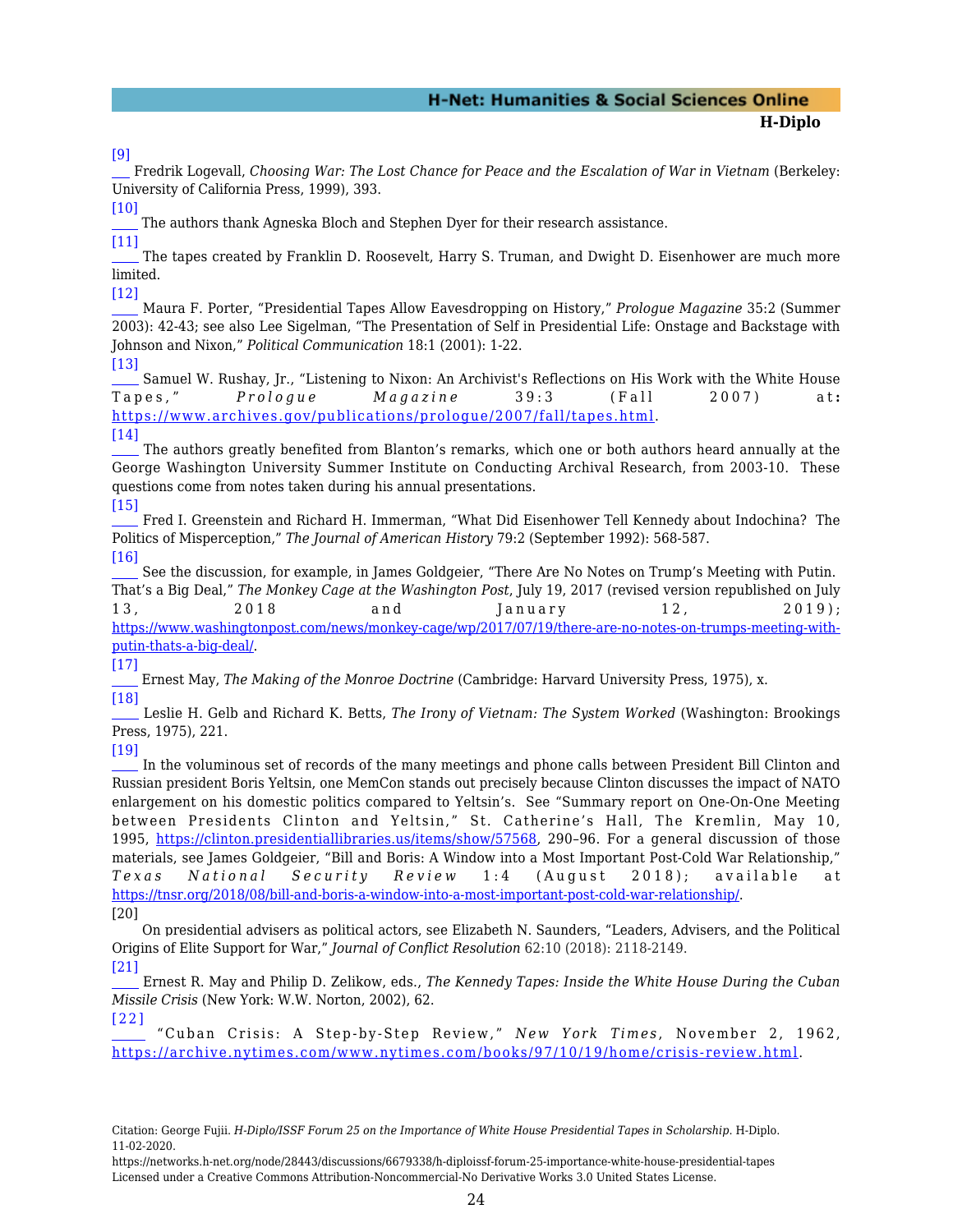[\[23\]](#page-9-5)

 May and Zelikow, 62. As Robert Divine put it in discussing the May and Zelikow book, the tapes "show a John Kennedy who is often more concerned about appearances than reality-more worried about perception than substance." Robert A Divine, "The Kennedy Tapes: Inside the White House during the Cuban Missile Crisis by Ernest R. May and Philip D. Zelikow; Michael R. Beschloss, "Taking Charge: The Johnson White House Tapes, 1963-1964," *Political Science Quarterly* 113:2 (Summer, 1998): 308.

<span id="page-26-0"></span>[\[24\]](#page-9-6) May and Zelikow, 70.

<span id="page-26-1"></span>[\[25\]](#page-9-7)

 John McCone, "Memorandum for the File," October 19, 1962, *Foreign Relations of the United States* 1961-1963, Vol. XI, Doc. 28, [https://history.state.gov/historicaldocuments/frus1961-63v11/d28.](https://history.state.gov/historicaldocuments/frus1961-63v11/d28) [\[26\]](#page-10-0)

May and Zelikow, 84.

<span id="page-26-3"></span><span id="page-26-2"></span>[\[27\]](#page-10-1) May and Zelikow, 117.

<span id="page-26-4"></span>[\[28\]](#page-10-2)

 See, for example, Sigelman, "The Presentation of Self;" Michael Beschloss, ed., *Reaching for Glory: Lyndon Johnson's Secret White House Tapes, 1964-65* (Simon & Schuster, 2001); Ken Hughes, *Fatal Politics: The Nixon Tapes, the Vietnam War, and the Casualties of Reelection* (University of Virginia Press, 2015). [\[29\]](#page-10-3)

<span id="page-26-5"></span> Alan McPherson, "Misled by Himself: What the Johnson Tapes Reveal about the Dominican Intervention of 1965," *Latin American Research* Review 38:2 (2003): 129.

<span id="page-26-6"></span>[\[30\]](#page-10-4)

 See, for example, conversations summarized in Editorial Note, *Foreign Relations of the United States*, 1964-1968, Vol. XXXII, Doc. 48, <https://history.state.gov/historicaldocuments/frus1964-68v32/d48>.

<span id="page-26-7"></span>[\[31\]](#page-10-5)

 For a discussion, see Elizabeth N. Saunders, "War and the Inner Circle: Democratic Elites and the Politics of Using Force," *Security Studies* 24:3 (2015): 491-492.

<span id="page-26-8"></span>[\[32\]](#page-10-6) Johnson with Rusk, telephone conversation, 2 March 1964, in Michael R. Beschloss, ed., Taking Charge: The Johnson White House Tapes, 1963–1964 (New York: Simon & Schuster, 1997), 261-262.

<span id="page-26-9"></span>[\[33\]](#page-11-0) Alexander Butterfield Explains the Nixon Taping System, John F. Kennedy Library, Presidential Tapes conference, February 16, 2003, unofficial transcript, <https://millercenter.org/alexander-butterfield-explains-nixon-taping-system>.

<span id="page-26-10"></span>[\[34\]](#page-11-1)  $\check{\phantom{\phi}}$  H.R. Haldeman, "The Nixon White House Tapes: The Decision to Record Presidential Conversations" *Prologue Magazine* 30:2 (Summer 1998), <https://www.archives.gov/publications/prologue/1988/summer/haldeman.html>.

<span id="page-26-11"></span>[\[35\]](#page-12-0) McPherson, "Mislead by Himself,"130.

<span id="page-26-12"></span>[\[36\]](#page-12-1) Rushay, "Listening to Nixon."

<span id="page-26-13"></span>[\[37\]](#page-12-2)

 Kenneth W. Thompson, "Tapes, Scholars, and the Value of Community: One Perspective on the Future of Presidential History," *The Virginia Quarterly Review* 79:3 (Summer 2003): 514-22. See also William Doyle, Inside the Oval Office: The White House Tapes from FDR to Clinton (New York: Kodansha America, Inc. 1999). [\[38\]](#page-12-3)

<span id="page-26-14"></span>McPherson, "Misled by Himself," 130-131.

<span id="page-26-15"></span>[\[39\]](#page-12-4)

 Sheldon M. Stern, "What JFK Really Said," *The Atlantic* , May 2000, at [https://www.theatlantic.com/magazine/archive/2000/05/what-jfk-really-said/306407/.](https://www.theatlantic.com/magazine/archive/2000/05/what-jfk-really-said/306407/) See also Sheldon M. Stern, "The 1997 Published Transcripts of the JFK Cuban Missile Crisis Tapes: Too Good to Be True?" *Presidential Studies Quarterly* 30:3 (September 2000): 586-93; Terry Sullivan, "Confronting the Kennedy Tapes: The May-

Citation: George Fujii. *H-Diplo/ISSF Forum 25 on the Importance of White House Presidential Tapes in Scholarship*. H-Diplo. 11-02-2020.

https://networks.h-net.org/node/28443/discussions/6679338/h-diploissf-forum-25-importance-white-house-presidential-tapes Licensed under a Creative Commons Attribution-Noncommercial-No Derivative Works 3.0 United States License.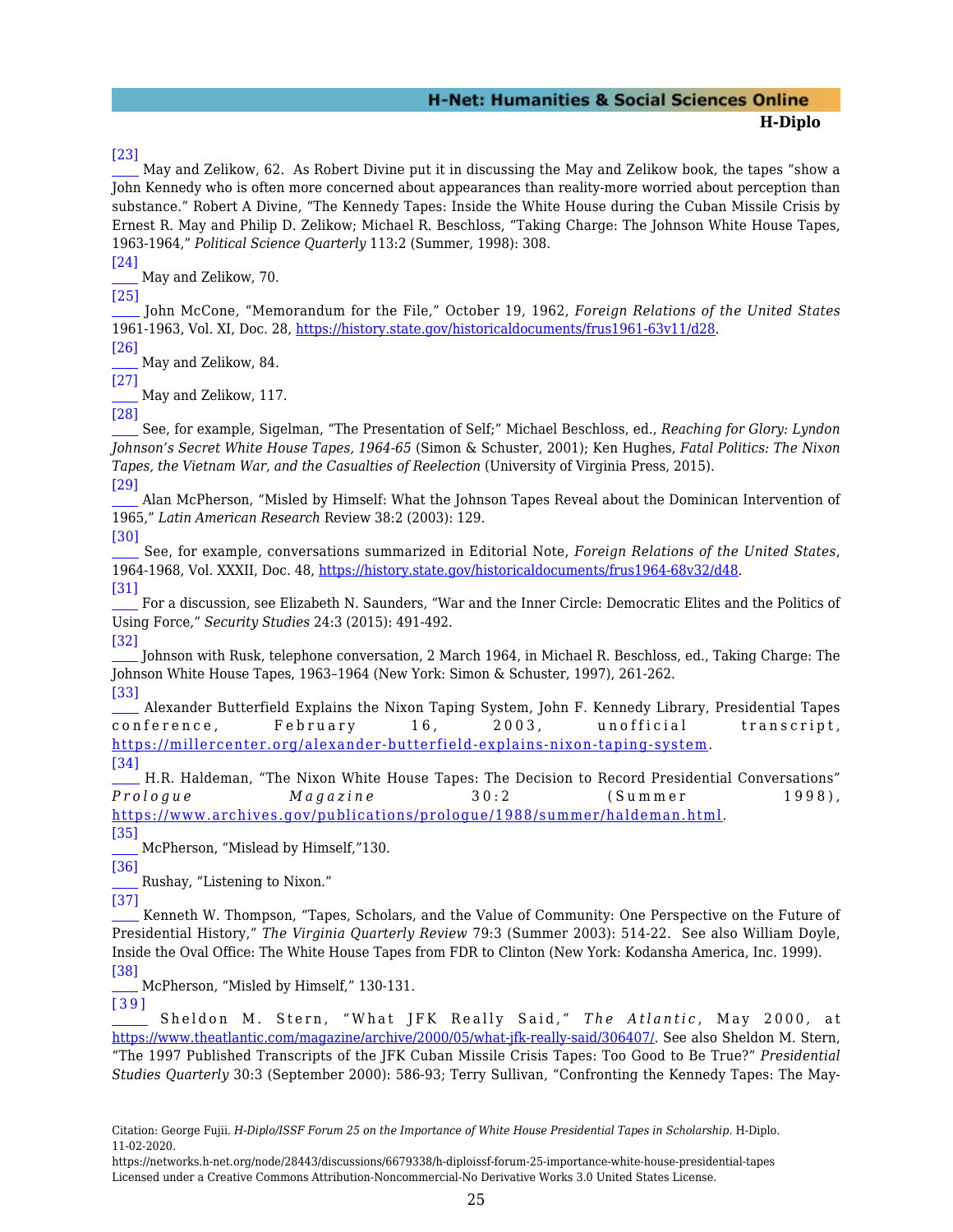**H-Diplo** 

Zelikow Transcripts and the Stern Assessments," *Presidential Studies Quarterly* 30:3 (September 2000): 594-97. [\[40\]](#page-12-4)

<span id="page-27-1"></span><span id="page-27-0"></span> The second edition is the one cited above in the discussions of the Cuban Missile Crisis meetings. [\[41\]](#page-13-0)

Greenstein and Immerman, 568-587

<span id="page-27-2"></span>[\[42\]](#page-13-1)

 Robert Jervis, *Perception and Misperception in International Politics* (Princeton: Princeton University Press, 1976).

<span id="page-27-3"></span>[\[43\]](#page-13-2) McPherson, "Misled by Himself," 131.

<span id="page-27-4"></span>[\[44\]](#page-13-3)

 "Comey Says, 'Lordy, I Hope there are Tapes," at [https://www.pbs.org/newshour/politics/comey-lordy-hope-tapes.](https://www.pbs.org/newshour/politics/comey-lordy-hope-tapes)

<span id="page-27-5"></span>[\[45\]](#page-13-4) Paul Sonne, Josh Dawsey, and Missy Ryan, "Mattis Resigns after Clash with Trump over Troop Withdrawal from Syria and Afghanistan," Washington Post, December 20, 2018, at [https://www.washingtonpost.com/world/national-security/trump-announces-mattis-will-leave-as-defense-secretary](https://www.washingtonpost.com/world/national-security/trump-announces-mattis-will-leave-as-defense-secretary-at-the-end-of-february/2018/12/20/e1a846ee-e147-11e8-ab2c-b31dcd53ca6b_story.html) [-at-the-end-of-february/2018/12/20/e1a846ee-e147-11e8-ab2c-b31dcd53ca6b\\_story.html.](https://www.washingtonpost.com/world/national-security/trump-announces-mattis-will-leave-as-defense-secretary-at-the-end-of-february/2018/12/20/e1a846ee-e147-11e8-ab2c-b31dcd53ca6b_story.html) [\[46\]](#page-14-1)

<span id="page-27-6"></span> In 2011, Laura Kalman and I discussed the possibility of putting together such a session for the 2013 Organization of American Historians Annual Meeting in San Francisco. I had just finished helping her with the transcript of a conversation between Richard Nixon and Warren Burger for some research that would become her fine book, *The Long Reach of the Sixties: LBJ, Nixon, and the Making of the Contemporary Supreme Court* (New York: Oxford University Press, 2017). Our proposal was accepted, and Laura bravely agreed to chair "Taping History: A Roundtable on Presidential Recordings." Besides Laura and me, the other members of the well-attended roundtable included Claudia Anderson, David Coleman, Regina Greenwell, Tim Naftali, and Bruce Schulman.

<span id="page-27-7"></span>[\[47\]](#page-14-2)

 Donald Trump denied taping his meetings with then FBI Director James Comey, after first suggesting he might have taped, when the issue was raised after Comey's firing–an act that drew comparisons with Richard Nixon's "Saturday Night Massacre" in October 1973. See Mark Lander and Maggie Haberman, "Trump Says He Did Not Tape Comey Conversations," *New York Times*, June 22, 2017, A19. However, the Trump White House later released a transcript of a July 25, 2019, telephone conversation between Trump and Zelensky: [https://www.whitehouse.gov/wp-content/uploads/2019/09/Unclassified09.2019.pdf.](https://www.whitehouse.gov/wp-content/uploads/2019/09/Unclassified09.2019.pdf) In addition, Trump gave extensive recorded interviews to Bob Woodward, a portion of which have been made available by the *Washington Post* :

[https://www.washingtonpost.com/politics/bob-woodward-rage-book-trump/2020/09/09/0368fe3c-efd2-11ea-b4bc-](https://www.washingtonpost.com/politics/bob-woodward-rage-book-trump/2020/09/09/0368fe3c-efd2-11ea-b4bc-3a2098fc73d4_story.html)[3a2098fc73d4\\_story.html.](https://www.washingtonpost.com/politics/bob-woodward-rage-book-trump/2020/09/09/0368fe3c-efd2-11ea-b4bc-3a2098fc73d4_story.html) According to statute, official recordings and transcripts must be preserved according to the Presidential Records Act. It is important that unofficial recordings be preserved and made available for historical research purposes, too.

<span id="page-27-8"></span>[\[48\]](#page-14-3) See <https://www2.archivists.org/glossary/terms/b/born-digital> for more information. While not technically "born digital," since these were analog recordings, access to them has been effectively born digital since the original recordings are fragile and thus are not served to researchers.

<span id="page-27-9"></span>[\[49\]](#page-15-0)

 James M. Naughton, "Surprise Witness: Butterfield, Ex-Aide at White House, Tells of Listening Devices," *New York Times*, July 17, 1973, 1. There is so much potential for historical analysis regarding these hearings, but we continue to lack a definitive deeply-researched book on Watergate. For example, we know now that Butterfield's appearance was not a surprise at all. The televised hearings, including Butterfield's, were often reenactments of previous interviews with committee staff. In addition, it is difficult to imagine a more outgunned counsel than Thompson, an assistant U.S. Attorney from Tennessee with no Washington experience at the time he agreed to join Senator Howard Baker's minority committee staff. While the Democrats were

Citation: George Fujii. *H-Diplo/ISSF Forum 25 on the Importance of White House Presidential Tapes in Scholarship*. H-Diplo. 11-02-2020.

https://networks.h-net.org/node/28443/discussions/6679338/h-diploissf-forum-25-importance-white-house-presidential-tapes Licensed under a Creative Commons Attribution-Noncommercial-No Derivative Works 3.0 United States License.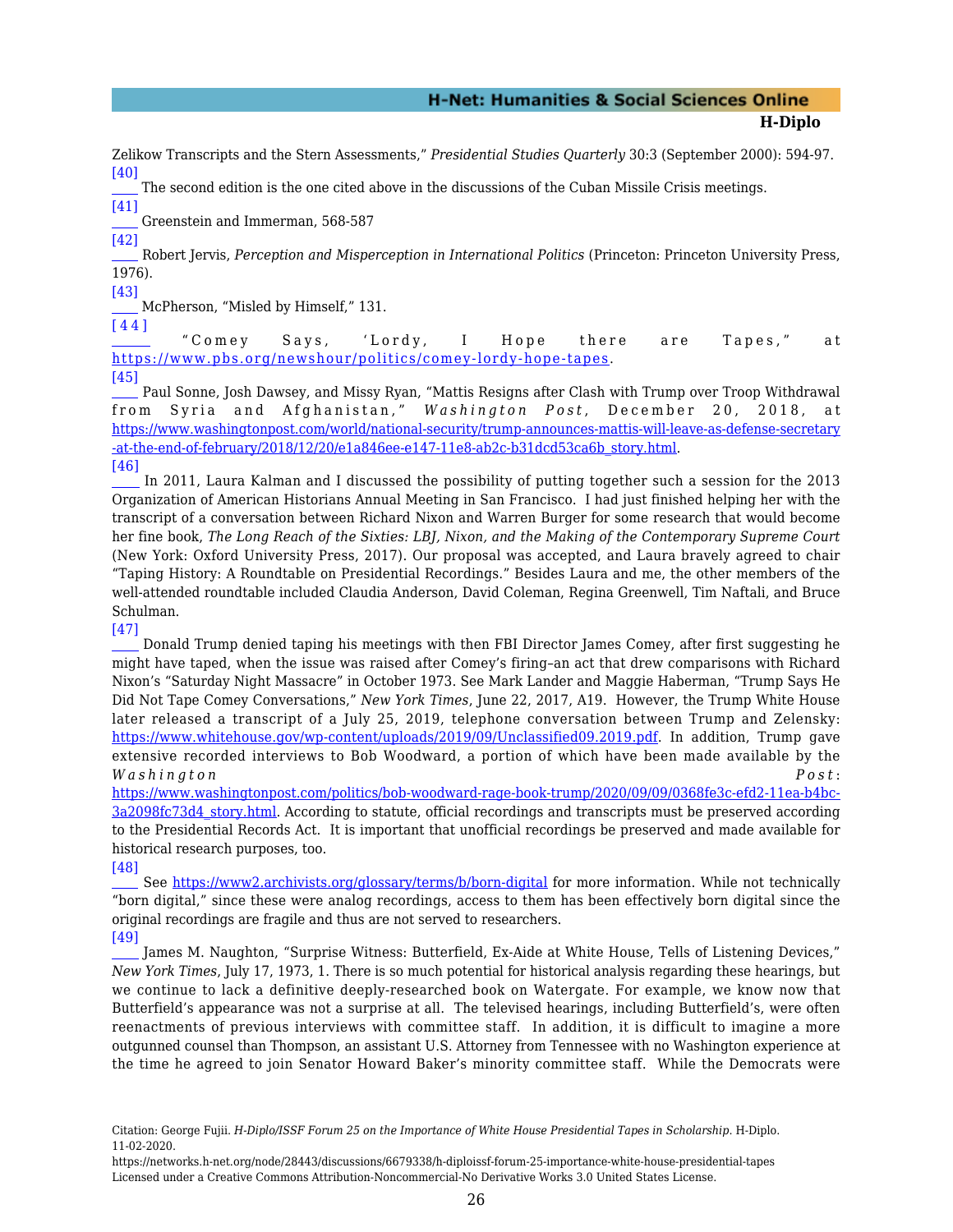prepared for all-out war, the Nixon White House was not even taking the hearings seriously enough to make sure Republicans on the Ervin Committee had the ability to properly respond to the agenda set by chief counsel Sam Dash. Surely no president being investigated for possible impeachment since has made a similar mistake. [\[50\]](#page-15-1)

<span id="page-28-0"></span> "Nixon Wired His Phone, Offices to Record All Conversations; Senators Will Seek the Tapes," *New York Times*, July 17, 1973, A1.

#### <span id="page-28-1"></span>[\[51\]](#page-15-2)

 R.W. Apple, "Taping in Johnson Era both Alleged and Denied," *New York Times*, July 17, 1973, A1. In a conversation with Joseph Califano on June 27, 2018 in New York, he revealed to this writer that he was aware of the Johnson tapes at the time of this *New York Times* article – "or at least the telephone tapes," he said. While it is not surprising that those close to Johnson would want to defend his legacy, since he had died six months before and was not able to defend himself, what is truly puzzling is that even the U.S. Secret Service denied the existence of previous taping systems.

#### <span id="page-28-2"></span>[\[52\]](#page-16-0)

 The conversations captured by the Kennedy taping system, installed and operated by U.S. Secret Service agents Robert Bouck and Chester Miller in addition to others, managed to stay secret for another ten years after the disclosure of the Nixon tapes – even though former John F. Kennedy Presidential Library Archivist Sheldon Stern, arguably the greatest living expert on the provenance of the 35<sup>th</sup> president's recordings, told this writer that knowledge of their existence began to spread following Butterfield's testimony. Even after the tapes moved to the physical custody of National Archives in 1964, from the Executive Office Building where Evelyn Lincoln assembled the President's Office Files on November 24, 1963, no employee of the National Archives had the combination to the cabinet in which the recordings were stored until 1975. In the interim, Kennedy representatives including Robert F. Kennedy Jr. were able to remove all Dictabelt recordings. When comparing the tape logs to actual tapes and transcripts of tapes for which there are no recordings, it is impossible to know how many went missing. My estimate, admittedly imperfect, is seven to ten hours – including the very first Dictabelt recorded and at least eight audiotapes. Email to author by Stacey Chandler, Archivist, John F. Kennedy Presidential Library, February 14, 2020. [\[53\]](#page-16-1)

#### <span id="page-28-3"></span> Henry A. Kissinger, *Years of Upheaval* (Boston: Little, Brown & Company, 1982), 111. Kissinger's reaction was similar to those who felt betrayed when they learned of the existence of the taping system. After all, they were secretly recorded and would have no choice but to live with the existence of the tapes for the remainder of their lives. Another prominent school of thought was that of Nixon chief speechwriter Raymond Price, who, while being surprised when learning of the existence of the taping system, believed the president was entitled to a private record of his conversations. Price, and others like Charles W. Colson, explained this view to the author – who has been the only historian regularly invited to attend White House staff reunions of the taping era since 2011.

<span id="page-28-4"></span>[\[54\]](#page-16-2) For example, Nixon discontinued the practice of making a Memorandum of Conversation for some meetings captured by his taping system. Soviet General Secretary Leonid Brezhnev's visit to the Oval Office on June 18, 1973, is one such occasion I wrote about when the tape was released in 2013: <http://nixontapes.org/chron55.html>. Also, it is possible to find occasions where Nixon recorded his diary in a location within range of his taping system's microphones – tapes within tapes.

<span id="page-28-5"></span>[\[55\]](#page-16-3) John Prados, ed., *The White House Tapes: Eavesdropping on the President* (New York: The New Press, 2003), 3. Also, see William Doyle, *Inside the Oval Office: The White House from FDR to Clinton* (New York: Kodansha America, Inc., 1999).

<span id="page-28-6"></span>[\[56\]](#page-16-4)

Meeting with Henry Kissinger, New York, NY, June 23, 2008, 11:40 a.m.–12:35 p.m.

<span id="page-28-8"></span><span id="page-28-7"></span>[\[57\]](#page-16-5) Email to author by Matthew C. Hanson, Archivist, Franklin D. Roosevelt Presidential Library, July 19, 2017. [\[58\]](#page-17-0)

Email to author by David Clark, Archivist, Harry S. Truman Library & Museum, July 19, 2017.

Citation: George Fujii. *H-Diplo/ISSF Forum 25 on the Importance of White House Presidential Tapes in Scholarship*. H-Diplo. 11-02-2020.

https://networks.h-net.org/node/28443/discussions/6679338/h-diploissf-forum-25-importance-white-house-presidential-tapes Licensed under a Creative Commons Attribution-Noncommercial-No Derivative Works 3.0 United States License.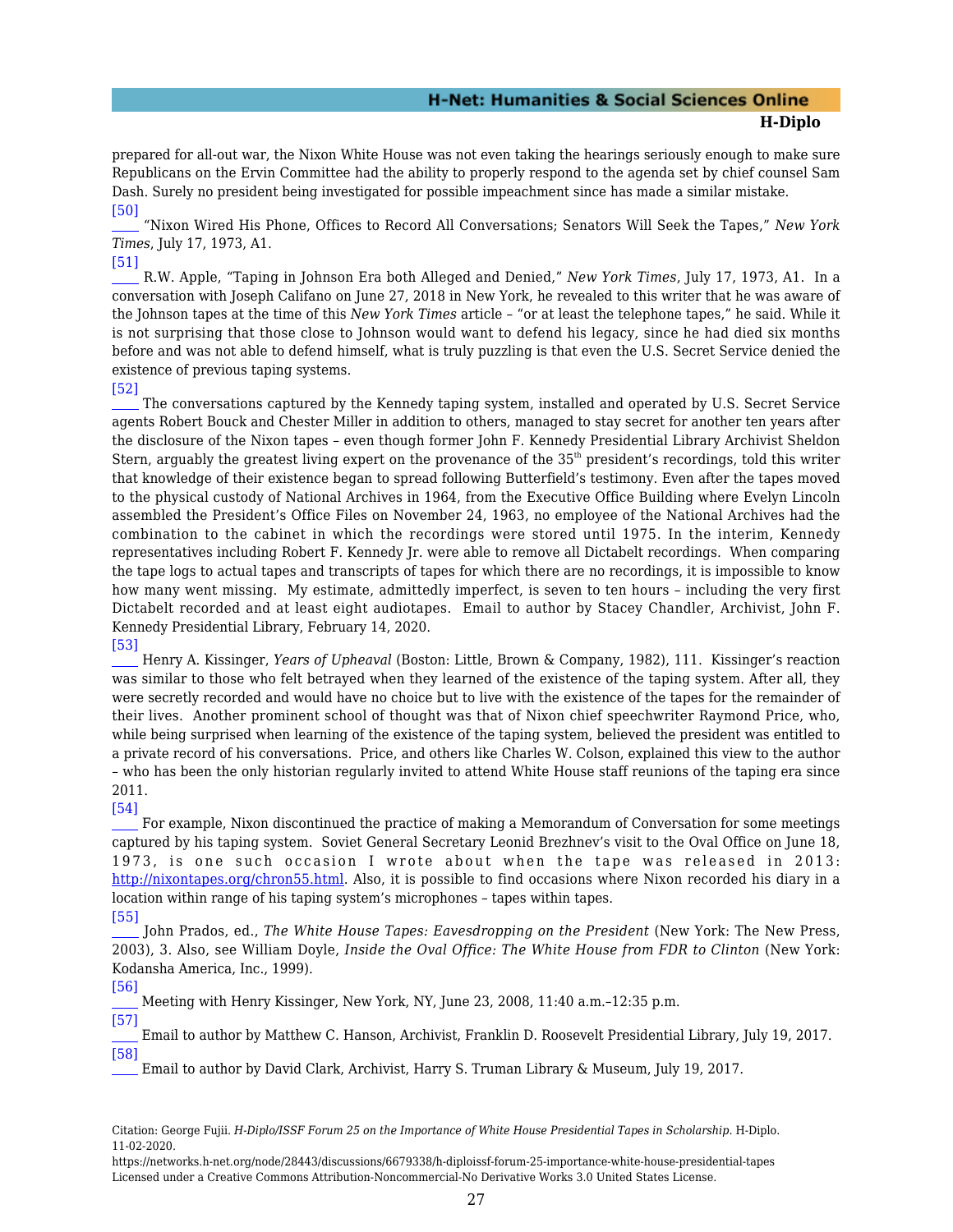#### <span id="page-29-0"></span>[\[59\]](#page-17-1)

 Email to author by Kathy Struss, Audiovisual Archivist, Dwight D. Eisenhower Presidential Library & Museum, July 21, 2017.

<span id="page-29-1"></span>[\[60\]](#page-17-2) Ernest R. May and Philip D. Zelikow, eds., *The Kennedy Tapes Inside the White House During the Cuban Missile Crisis* (Cambridge: The Belknap Press of Harvard University Press, 1997), x. [\[61\]](#page-17-3)

<span id="page-29-2"></span> Philip Zelikow and Ernest May, "Preface to John F. Kennedy: The Great Crises, Volumes 1-3," in Timothy Naftali, ed., *John F. Kennedy, The Presidential Records: The Great Crises, Volume One, July 30 – August 1962* (New York: W.W. Norton, 2001), xvii.

<span id="page-29-3"></span>[\[62\]](#page-18-0)

 For example, see Michael Beschloss, *Taking Charge: The Johnson White House Tapes, 1963-1964* (New York: Simon & Schuster, 1997) and *Reaching for Glory: Lyndon Johnson's Secret White House Tapes, 1964-1965* (New York: Simon & Schuster, 2001).

<span id="page-29-4"></span>[\[63\]](#page-18-1)

 Prados, 12. [\[64\]](#page-18-2)

<span id="page-29-5"></span> See Gerald Gold, ed., *The White House Tapes: Submission of Recorded Presidential Conversations to the Committee on the Judiciary of the House of Representatives by Presidential Richard Nixon (New York: Viking,* 1974).

<span id="page-29-6"></span>[\[65\]](#page-18-3) The text of the Presidential Recordings and Materials Preservation Act of 1974 is available at: [https://www.archives.gov/about/laws/nara.html#2111-note.](https://www.archives.gov/about/laws/nara.html#2111-note)

<span id="page-29-7"></span>[\[66\]](#page-18-4) See Stanley I. Kutler, *Abuse of Power: The New Nixon Tapes* (New York: Free Press, 1998). [\[67\]](#page-19-0)

<span id="page-29-8"></span> See, for example, Douglas Brinkley and Luke A. Nichter, *The Nixon Tapes: 1971-1972* (Boston: Houghton Mifflin Harcourt, 2014) and their sequel volume, *The Nixon Tapes: 1973* (Boston: Houghton Mifflin Harcourt, 2015). These works were based on my website, [http://nixontapes.org,](http://nixontapes.org) which was a collaboration with Richard A. Moss that was launched on July 11, 2007, the same day that the Nixon Presidential Library became the newest member of the federal National Archives and Records Administration system of Presidential Libraries. [\[68\]](#page-20-1)

<span id="page-29-9"></span> Fox Butterfield, "Library Releases Cuban Crisis Tapes," *New York Times*, October 27, 1983, A3. [\[69\]](#page-20-2)

<span id="page-29-10"></span> Arthur Schlesinger, Jr., *Robert F. Kennedy and His Times* (Boston: Houghton Mifflin, 1978), 531. [\[70\]](#page-20-3)

<span id="page-29-11"></span> See Marc Trachtenberg, "White House Tapes and Minutes of the Cuban Missile Crisis: Introduction to Documents," *International Security* 10:1 (Summer 1985), 166. See also Sheldon M. Stern, *The Cuban Missile Crisis in American Memory: Myths versus Reality* (Stanford: Stanford University Press, 2012), 34.

<span id="page-29-12"></span>[\[71\]](#page-20-4) See Trachtenberg, "White House Tapes," 166-167.

<span id="page-29-13"></span>[\[72\]](#page-20-5)

 Sheldon Stern, *Averting "the Final Failure": John F. Kennedy and the Secret Cuban Missile Crisis Meetings* (Stanford: Stanford University Press, 2003), xix. Emphasis in original text.

<span id="page-29-14"></span>[\[73\]](#page-21-0) The tape of this meeting (Tape 580-20) is available on Luke Nichter's nixontapes.org website: [http://nixontapeaudio.org/chron2/rmn\\_e580c.mp3;](http://nixontapeaudio.org/chron2/rmn_e580c.mp3;) the section of interest begins at 39 minutes, 50 seconds on this mp3 and goes on for about another five minutes. The transcript of the tape was published in U.S. Department of State, *Foreign Relations of the United States* [*FRUS*]*, 1969-76*, vol. 13, 1051-1055.

<span id="page-29-15"></span>[\[74\]](#page-21-1) Compare the parts of the two documents dealing with the Middle East in *FRUS* 1969-76, 13: 1039-1041 and 1051-1055.

<span id="page-29-16"></span>[\[75\]](#page-21-2)

Quoted in Craig Daigle, *The Limits of Détente: The United States, the Soviet Union, and the Arab-Israeli*

Citation: George Fujii. *H-Diplo/ISSF Forum 25 on the Importance of White House Presidential Tapes in Scholarship*. H-Diplo. 11-02-2020.

https://networks.h-net.org/node/28443/discussions/6679338/h-diploissf-forum-25-importance-white-house-presidential-tapes Licensed under a Creative Commons Attribution-Noncommercial-No Derivative Works 3.0 United States License.